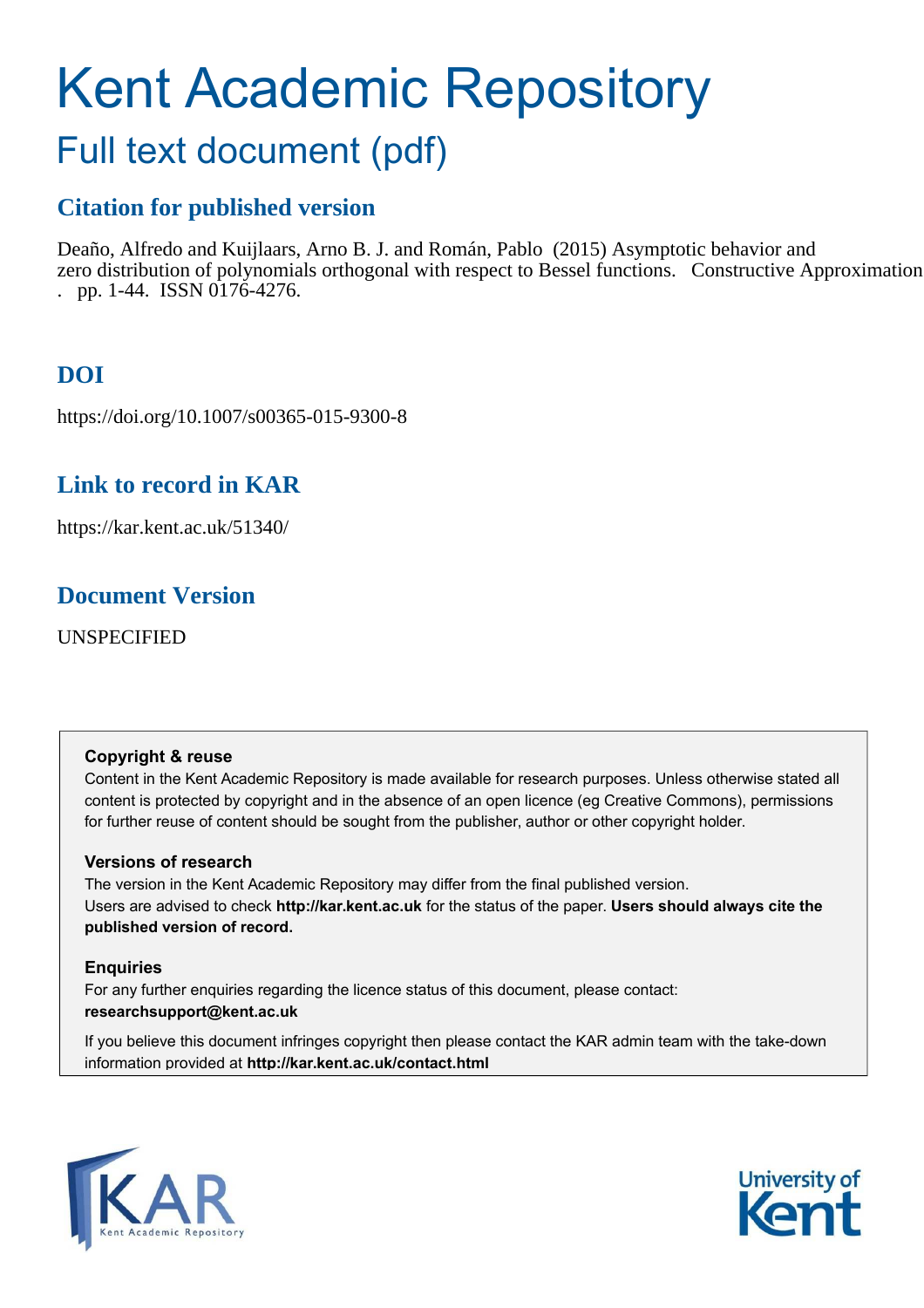## Asymptotic behavior and zero distribution of polynomials orthogonal with respect to Bessel functions

Alfredo Deaño\*, Arno B.J. Kuijlaars<sup>†</sup>, and Pablo Román<sup>‡</sup>

November 2, 2015

#### Abstract

We consider polynomials  $P_n$  orthogonal with respect to the weight  $J_{\nu}$  on  $[0, \infty)$ , where  $J_{\nu}$  is the Bessel function of order  $\nu$ . Asheim and Huybrechs considered these polynomials in connection with complex Gaussian quadrature for oscillatory integrals. They observed that the zeros are complex and accumulate as  $n \to \infty$  near the vertical line Re  $z = \frac{\nu \pi}{2}$ . We prove this fact for the case  $0 \leq \nu \leq 1/2$  from strong asymptotic formulas that we derive for the polynomials  $P_n$  in the complex plane. Our main tool is the Riemann-Hilbert problem for orthogonal polynomials, suitably modified to cover the present situation, and the Deift-Zhou steepest descent method. A major part of the work is devoted to the construction of a local parametrix at the origin, for which we give an existence proof that only works for  $\nu \leq 1/2$ .

#### 1 Introduction

In this paper we are interested in the polynomials  $P_n$  that are orthogonal with respect to the weight function  $J_{\nu}$  on  $[0,\infty)$ , where  $J_{\nu}$  is the Bessel function of order  $\nu \geq 0$ . The Bessel function is oscillatory with an amplitude that decays like  $\mathcal{O}(x^{-1/2})$  as  $x \to \infty$ , and therefore the moments

$$
\int_0^\infty x^j J_\nu(x) dx
$$

do not exist. It follows that the polynomials  $P_n$  can not be defined by the usual orthogonality property

$$
\int_0^{\infty} P_n(x) x^j J_{\nu}(x) dx = 0, \qquad j = 0, 1, \dots, n - 1.
$$

<sup>∗</sup>Department of Computer Science, KU Leuven, Celestijnenlaan 200A, 3001 Leuven, Belgium, email: alfredo.deano@cs.kuleuven.be

<sup>†</sup>Department of Mathematics, KU Leuven, Celestijnenlaan 200B, 3001 Leuven, Belgium, email: arno.kuijlaars@wis.kuleuven.be

<sup>&</sup>lt;sup>‡</sup>CIEM, FaMAF, Universidad Nacional de Córdoba, Medina Allende s/n Ciudad Universitaria, C´ordoba, Argentina, email: roman@famaf.unc.edu.ar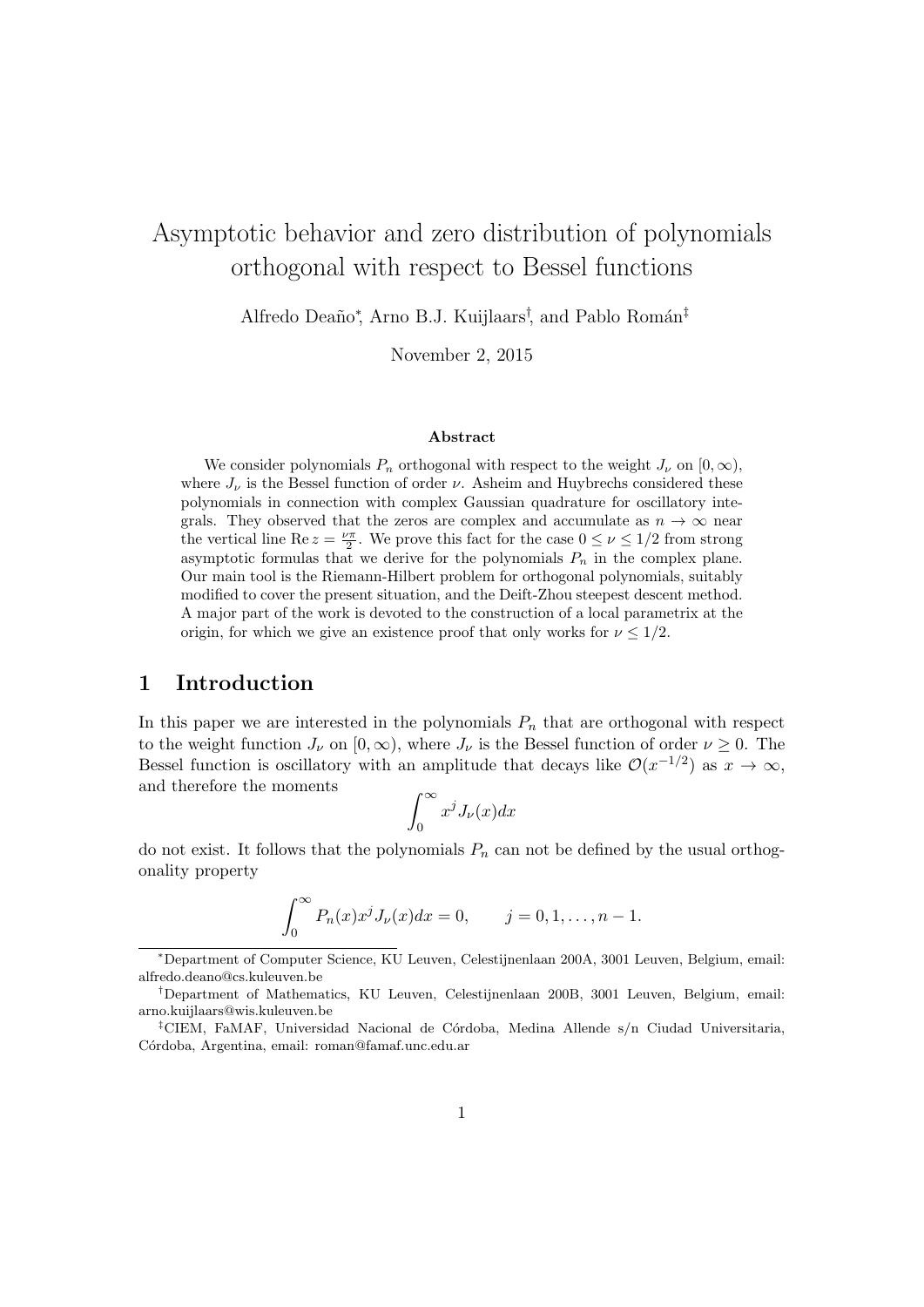Asheim and Huybrechs [1] introduced the polynomials  $P_n$  via a regularization of the weight with an exponential factor. For each  $s > 0$ , they consider the monic polynomial  $P_n(x; s)$  of degree n that is orthogonal with respect to the weight function  $J_{\nu}(x)e^{-sx}$ , in the following sense:

$$
\int_0^\infty P_n(x; s) x^j J_\nu(x) e^{-sx} dx = 0, \qquad j = 0, 1, \dots, n-1,
$$
\n(1.1)

and they take the limit

$$
P_n(x) = \lim_{s \to 0+} P_n(x; s),
$$
\n(1.2)

provided that the limit exists. Since the weight function  $J_{\nu}(x)e^{-sx}$  changes sign on the positive real axis, there is actually no guarantee for existence or uniqueness of  $P_n(x; s)$ . Therefore, for the limit (1.2) we also have to assume that  $P_n(x; s)$  exists and is unique for n large enough.

The polynomials  $P_n$  can alternatively be defined by the moments, since the limiting moments for the Bessel function of order  $\nu \geq 0$  are known, namely

$$
m_j := \lim_{s \to 0+} \int_0^\infty x^j J_\nu(x) e^{-sx} dx = 2^j \frac{\Gamma(\frac{1+\nu+j}{2})}{\Gamma(\frac{1+\nu-j}{2})},
$$

see [1, section 3.4]. Thus we have the determinantal formula (which is familiar from the general theory of orthogonal polynomials)

$$
P_n(x) = \frac{1}{\Delta_n} \begin{vmatrix} m_0 & m_1 & \cdots & m_{n-1} & m_n \\ m_1 & m_2 & \cdots & m_n & m_{n+1} \\ \vdots & \vdots & \ddots & \vdots & \vdots \\ m_{n-1} & m_n & \cdots & m_{2n-2} & m_{2n-1} \\ 1 & x & \cdots & x^{n-1} & x^n \end{vmatrix}
$$
 (1.3)

with a Hankel determinant  $\Delta_n = \det [m_{i+j}]_{i,j=0}^{n-1}$ . The polynomial  $P_n$  thus exists if and only if  $\Delta_n \neq 0$ .

Asheim and Huybrechs [1] analyze Gaussian quadrature rules with oscillatory weight functions, such as complex exponentials, Airy and Bessel functions. The nodes for the Gaussian quadrature rule are the zeros of the orthogonal polynomials. Since the weight is not real and positive on the interval of orthogonality there is a problem of existence and uniqueness of the orthogonal polynomials. In addition, even when the orthogonal polynomial exists, its zeros may not be real, and they may distribute themselves on some curve or union of curves in the complex plane as the degree tends to infinity. Examples of this kind of behavior are known in the literature, for instance with Laguerre or Jacobi polynomials with non–standard parameters, see [2], [14] and [16], and for complex exponentials [4].

In the present case, with orthogonality defined as  $(1.1)$ – $(1.2)$ , it was shown in [1, Theorem 3.5] that the zeros of  $P_n$  are on the imaginary axis in case  $\nu = 0$  and n is even. Namely, if  $t_1, \ldots, t_{n/2}$  are the zeros of the orthogonal polynomial of degree  $n/2$  (where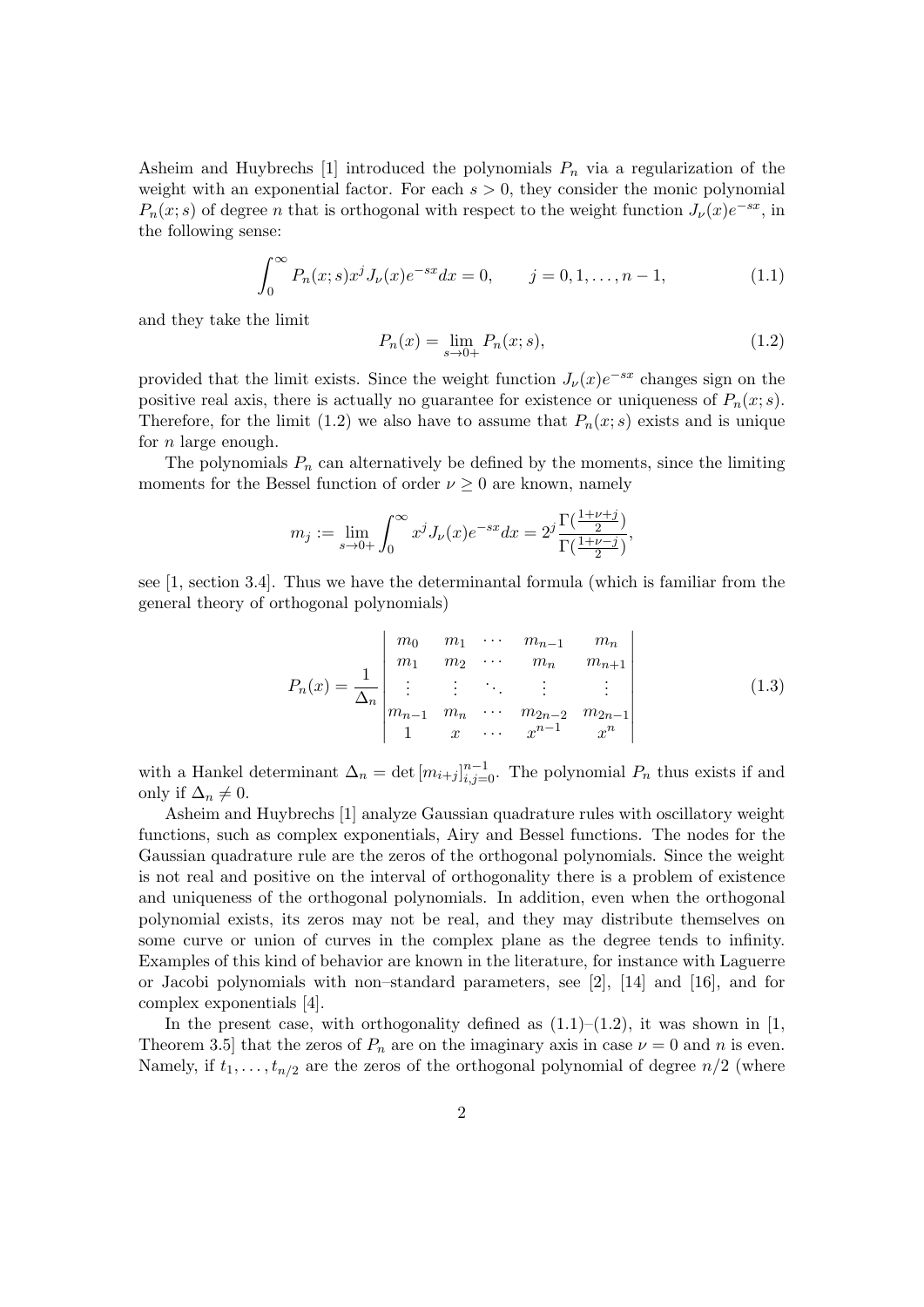

Figure 1: Plot of the zeros of the polynomials  $P_n$  for  $n = 200$  and  $\nu = 0.25$  (left),  $\nu = 0.5$ (right).

*n* is even) with respect to the positive weight  $K_0(\sqrt{t})t^{-1/2}$  on  $[0,\infty)$ , then the zeros of  $P_n$  are  $\pm i\sqrt{t_1}, \ldots \pm i\sqrt{t_{n/2}}$ . Here  $K_0$  is the modified Bessel function of the second kind.

For  $\nu > 0$  the zeros of  $P_n$  are not on the imaginary axis, as is clear from the illustrations given in [1], see also the Figures 1 and 2. The computations have been carried out in Maple, using extended precision. From these numerical experiments Asheim and Huybrechs [1] concluded that the zeros seem to cluster along the vertical line Re  $z = \frac{\nu \pi}{2}$  $rac{\sqrt{\pi}}{2}$ . More precisely, for  $\nu \leq \frac{1}{2}$  $\frac{1}{2}$ , one sees in Figure 1 that the vast majority of zeros are near a vertical line, which is indeed at Re  $z = \frac{\nu \pi}{2}$  $rac{\sqrt{\pi}}{2}$ .

For  $\nu > \frac{1}{2}$  one sees in Figure 2 that the zeros with large imaginary part are close to the vertical line Re  $z = \frac{\nu \pi}{2}$  $\frac{\sqrt{\pi}}{2}$ , although they are not as close to the vertical line as the zeros in Figure 1.

We were intrigued by these figures and the aim of this paper is to give a partial explanation of the observed behavior of zeros. We are able to analyze the polynomials  $P_n$  when  $0 \leq \nu \leq \frac{1}{2}$  $\frac{1}{2}$  in the large *n* limit by means of a Riemann-Hilbert analysis. The result is that we indeed find that the real parts of most of the zeros tend to  $\frac{\nu \pi}{2}$  as  $n \to \infty$ .

We are not able to handle the case  $\nu > \frac{1}{2}$ , since in this case our method to construct a local parametrix at the origin fails. This difficulty may very well be related to the different behavior of the zeros in the case  $\nu > \frac{1}{2}$ . It would be very interesting to analyze this case as well. From the figures it seems that there is a limiting curve for the scaled zeros, if we divide the imaginary parts of the zeros by n and keeping the real parts fixed. This limiting curve is a vertical line segment if  $\nu \leq \frac{1}{3}$  $\frac{1}{2}$  (this will follow from our results), but we do not know the nature of this curve if  $\nu > \frac{1}{2}$ .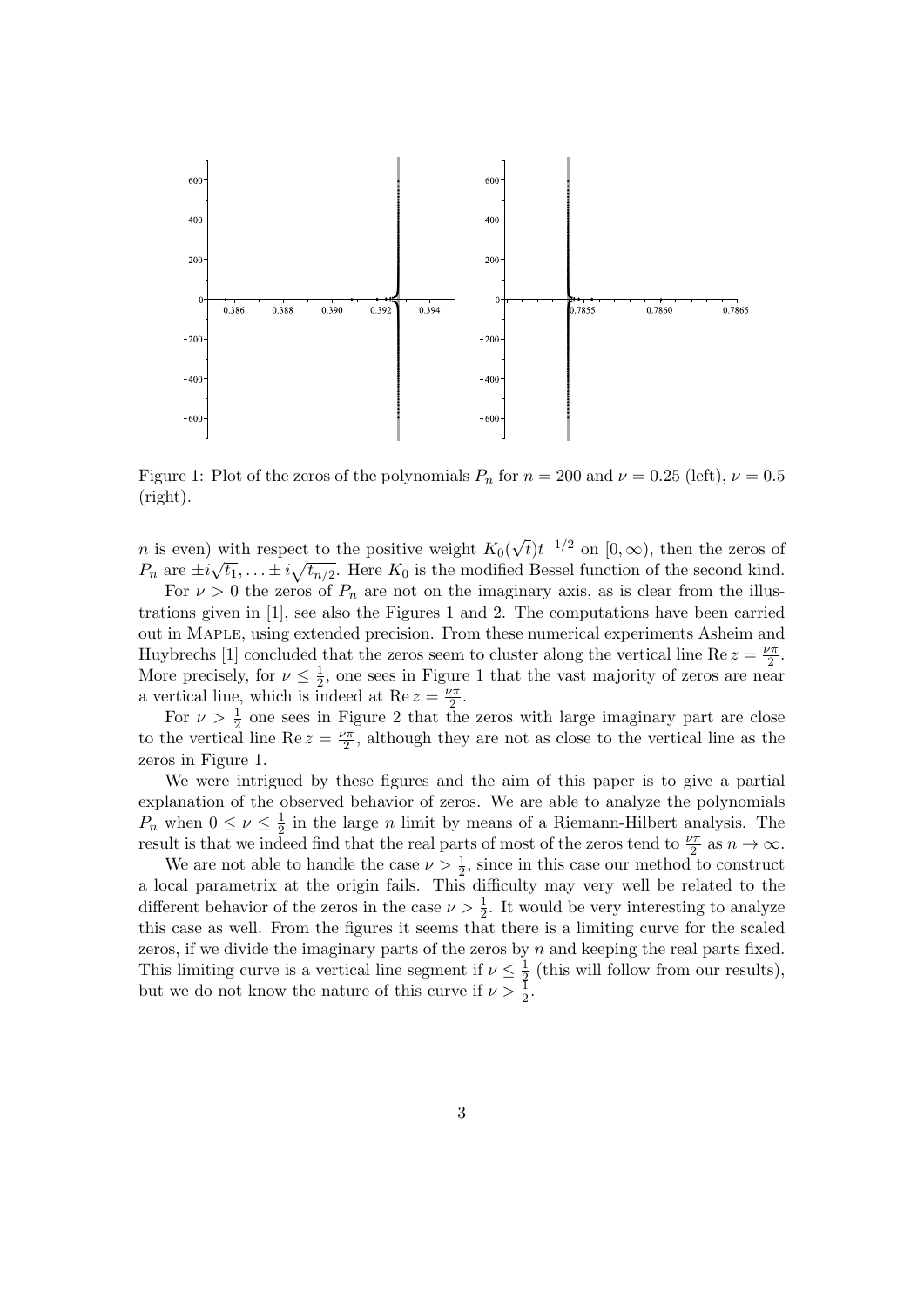

Figure 2: Plot of the zeros of the polynomials  $P_n$  for  $n = 200$  and  $\nu = 0.8$  (left),  $\nu = 1.3$ (right).

#### 2 Statement of main results

#### 2.1 Convergence of zeros

Our first result is about the weak limit of zeros.

**Theorem 2.1.** Let  $0 < \nu \leq \frac{1}{2}$  $\frac{1}{2}$ . Then the polynomials  $P_n$  exist for n large enough. In addition, the zeros of  $P_n(in\pi z)$  all tend to the interval [−1, 1] and have the limiting density

$$
\psi(x) = \frac{1}{\pi} \log \frac{1 + \sqrt{1 - x^2}}{|x|}, \qquad x \in [-1, 1].
$$
\n(2.1)

The convergence of zeros to the limiting density  $(2.1)$  is in the sense of weak convergence of normalized zero counting measures. This means that if  $z_{1,n},\ldots,z_{n,n}$  denote the *n* zeros of  $P_n$ , then

$$
\lim_{n \to \infty} \frac{1}{n} \sum_{j=1}^{n} \delta_{\frac{z_{j,n}}{i\pi n}} = \psi(x) dx
$$

in the sense of weak∗ convergence of probability measures. Equivalently, we have

$$
\lim_{n \to \infty} \frac{1}{n} \sum_{j=1}^{n} f\left(\frac{z_{j,n}}{i\pi n}\right) = \int_{-1}^{1} f(x)\psi(x)dx
$$

for every function f that is defined and continuous in a neighborhood of  $[-1, 1]$  in the complex plane.

The weak limit of zeros, if we rescale them by a factor  $i\pi n$ , exists and does not depend on the value of  $\nu$ . Theorem 2.1 is known to hold for  $\nu = 0$ , and we believe that it also holds true for  $\nu > \frac{1}{2}$ .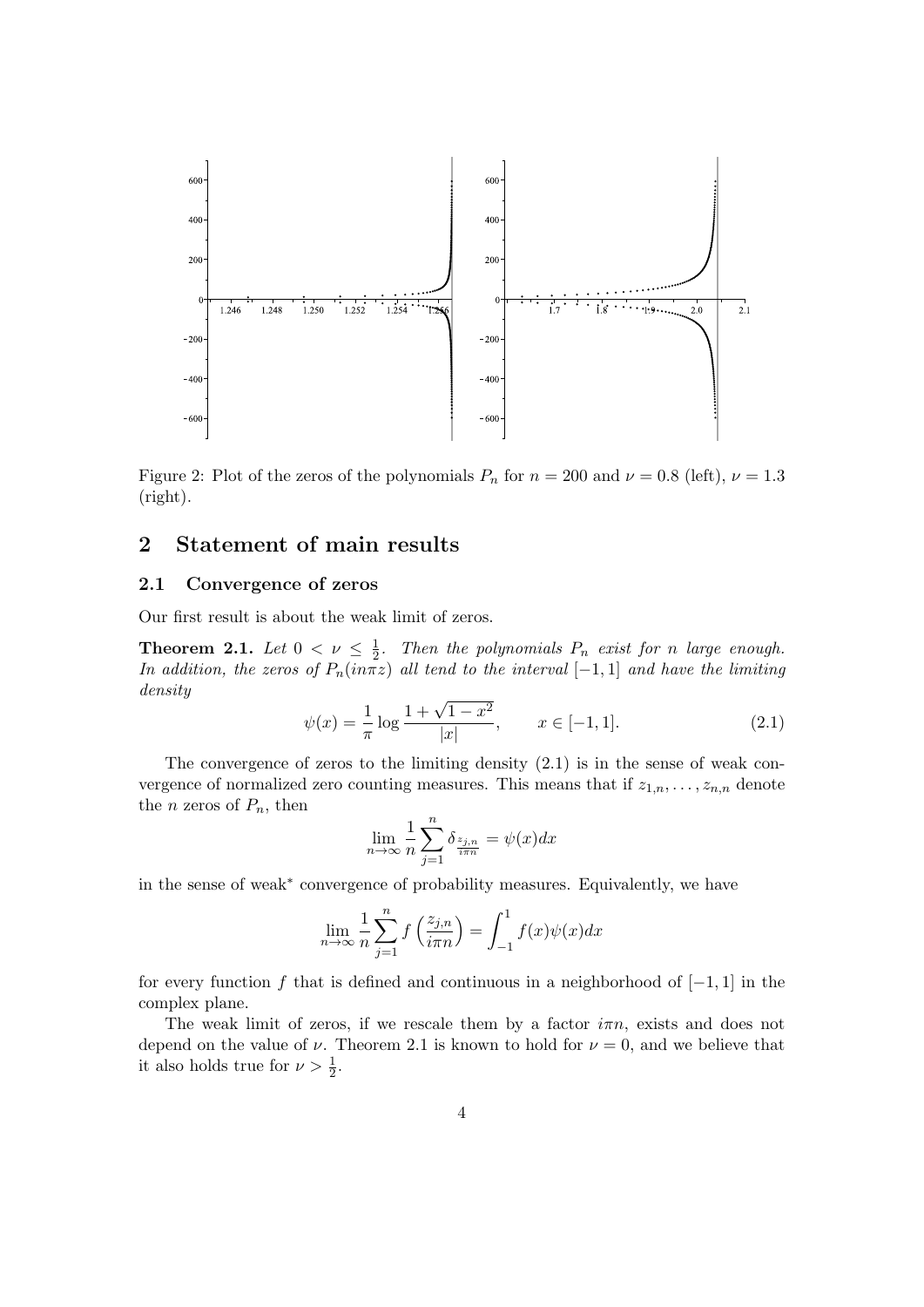Regarding the real parts of the zeros of  $P_n$  as  $n \to \infty$ , we have the following result.

**Theorem 2.2.** Let  $0 < \nu \leq 1/2$ , and let  $\delta > 0$  be fixed. Then there exist  $n_0 \in \mathbb{N}$ and  $C > 0$  such that for  $n \geq n_0$ , every zero  $z_{j,n}$  of  $P_n$  outside the disks  $D(0,n\delta)$  and  $D(\pm n\pi i, n\delta)$  satisfies

$$
\left| \operatorname{Re} z_{j,n} - \frac{\nu \pi}{2} \right| \le C \epsilon_n,
$$
\n(2.2)

where

$$
\epsilon_n = \frac{n^{\nu - 1/2}}{(\log n)^{\nu + 1/2}}.\tag{2.3}
$$

**Remark 2.3.** For each fixed  $\delta > 0$  there are approximately  $\varepsilon n$  zeros of  $P_n$  in the disks  $D(0, n\delta)$  and  $D(\pm n\pi i, n\delta)$  as n is large, where

$$
\varepsilon = \int_{-1}^{-1+\delta/\pi} \psi(x) dx + \int_{-\delta/\pi}^{\delta/\pi} \psi(x) dx + \int_{1-\delta/\pi}^{1} \psi(x) dx.
$$

This is a consequence of the weak convergence of zeros, see Theorem 2.1.

Clearly,  $\varepsilon \to 0$  as  $\delta \to 0$ , and so it follows from Theorem 2.2 by taking  $\delta$  arbitrarily small that for all but  $o(n)$  zeros one has that the real part tends to  $\frac{\nu \pi}{2}$  as  $n \to \infty$ .

**Remark 2.4.** We do not have information about the zeros in the disk  $D(0, n\delta)$ . In our Riemann-Hilbert analysis we prove the existence of a local parametrix around the origin, but we do not have an explicit construction with special functions. Therefore we cannot analyze the zeros near the origin.

On the other hand, we do have potential access to the extreme zeros in the disks  $D(\pm n\pi i, n\delta)$  since the asymptotics of the polynomials  $P_n(in\pi z)$  is given in terms of Airy functions. From the figures it seems that the result (2.2) also holds for the extreme zeros, but we omit this asymptotic result in Theorem 2.6, since it does not follow clearly from the construction of the local parametrices in this case.

#### 2.2 Orthogonality of  $P_n(in\pi z)$  and discussion

Theorems 2.1 and 2.2 follow from strong asymptotic formulas for the rescaled polynomials

$$
\widetilde{P}_n(z) = (in\pi)^{-n} P_n(in\pi z). \tag{2.4}
$$

These polynomials are orthogonal polynomials on the real line, but with a complex weight function.

**Proposition 2.5.** Let  $0 \leq \nu < 1$ . Then the polynomial  $P_n$ , if it exists uniquely, is the monic orthogonal polynomial of degree n for the weight

$$
\begin{cases} e^{\nu \pi i/2} K_{\nu}(-n\pi x), & \text{for } x < 0, \\ e^{-\nu \pi i/2} K_{\nu}(n\pi x), & \text{for } x > 0, \end{cases}
$$
 (2.5)

on the real line. That is,

$$
\int_{-\infty}^{\infty} \widetilde{P}_n(z) x^j e^{-\operatorname{sgn}(x)\nu \pi i/2} K_{\nu}(n\pi |x|) dx = 0, \qquad j = 0, 1, \ldots, n-1.
$$
 (2.6)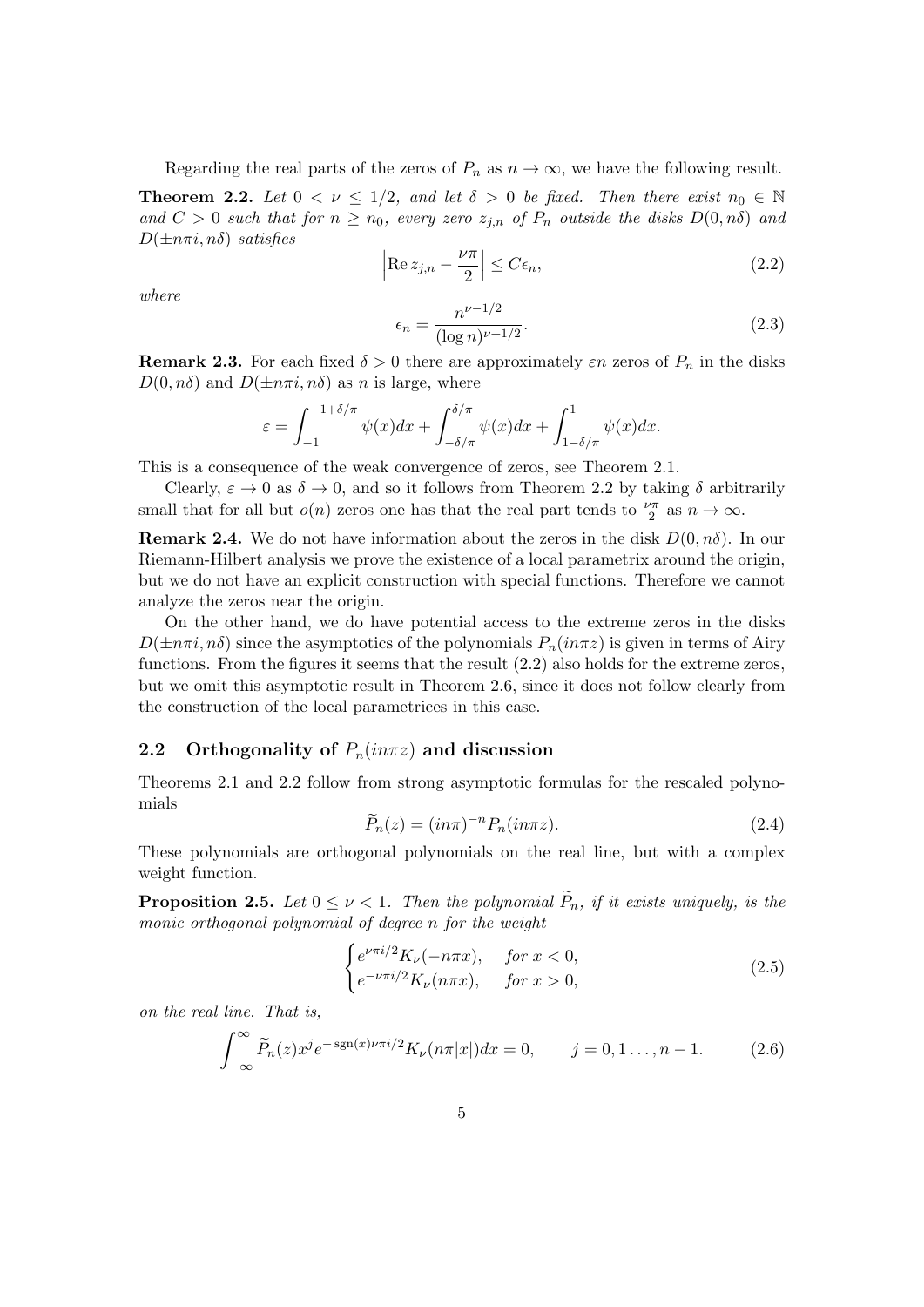The function  $K_{\nu}$  in (2.5) is the modified Bessel function of second kind of order  $\nu$ . Proposition 2.5 is proved in Section 3.3.

Since  $K_{\nu}(x) \sim x^{-\nu}$  as  $x \to 0$ , see for instance [17, 10.30.2], the condition  $\nu < 1$  is necessary for the convergence of the integral (2.6) with  $j = 0$ . In case  $\nu = 0$  then (2.5) is the real and positive weight function  $K_0(n\pi|x|)$ . Then  $\widetilde{P}_n$  has all its zeros on the real line, and consequently the zeros of  $P_n$  are on the imaginary axis. This way we recover the result of [1].

If  $\nu = 1/2$ , the modified Bessel function reduces to an elementary function and the weight function (2.5) is

$$
\begin{cases} e^{\pi i/4} (2n|x|)^{-1/2} e^{-n\pi |x|}, & x < 0, \\ e^{-\pi i/4} (2n|x|)^{-1/2} e^{-n\pi |x|}, & x > 0. \end{cases}
$$
 (2.7)

The weight (2.7) has three components:

- An exponential varying weight  $e^{-n\pi|x|}$  with a potential function  $V(x) = \pi|x|$  that is convex but non-smooth at the origin.
- A square root singularity at the origin  $|x|^{-1/2}$ .
- A complex phase factor  $e^{\pm \pi i/4}$  with a jump discontinuity at the origin.

The exponential varying weight determines the limiting density (2.1). Indeed we have that  $\psi(x)dx$  is the minimizer of the logarithmic energy in the external field  $\pi|x|$ among probability measures on the real line, see [19], and as is well-known, the zeros of the orthogonal polynomials with varying weight function  $e^{-n\pi|x|}$  have  $\psi$  as limiting density. This continues to be the case for the weights (2.5) as is claimed by Theorem 2.1. A Riemann-Hilbert analysis for the weight  $e^{-n\pi|x|}$ , and other Freud weights, is in [13].

The square root singularity and the jump discontinuity are known as Fisher-Hartwig singularities in the theory of Toeplitz determinants. There is much recent progress in the understanding of Toeplitz and Hankel determinants with such singularities [7]. This is also related to the asymptotics of the corresponding orthogonal polynomials, whose local behavior near a Fisher-Hartwig singularity is described with the aid of confluent hypergeometric functions, see the works of Deift, Its and Krasovsky [6, 12] and also [10, 11].

We are facing the complication that the Fisher-Hartwig singularity is combined with a logarithmic divergence of the density  $\psi$  at the origin, see (2.1). In our Riemann-Hilbert analysis we were not able to construct a local parametrix with special functions, and we had to resort to an existence proof, where we used ideas from [13] and [3], although our proof is at the technical level different from either of these papers.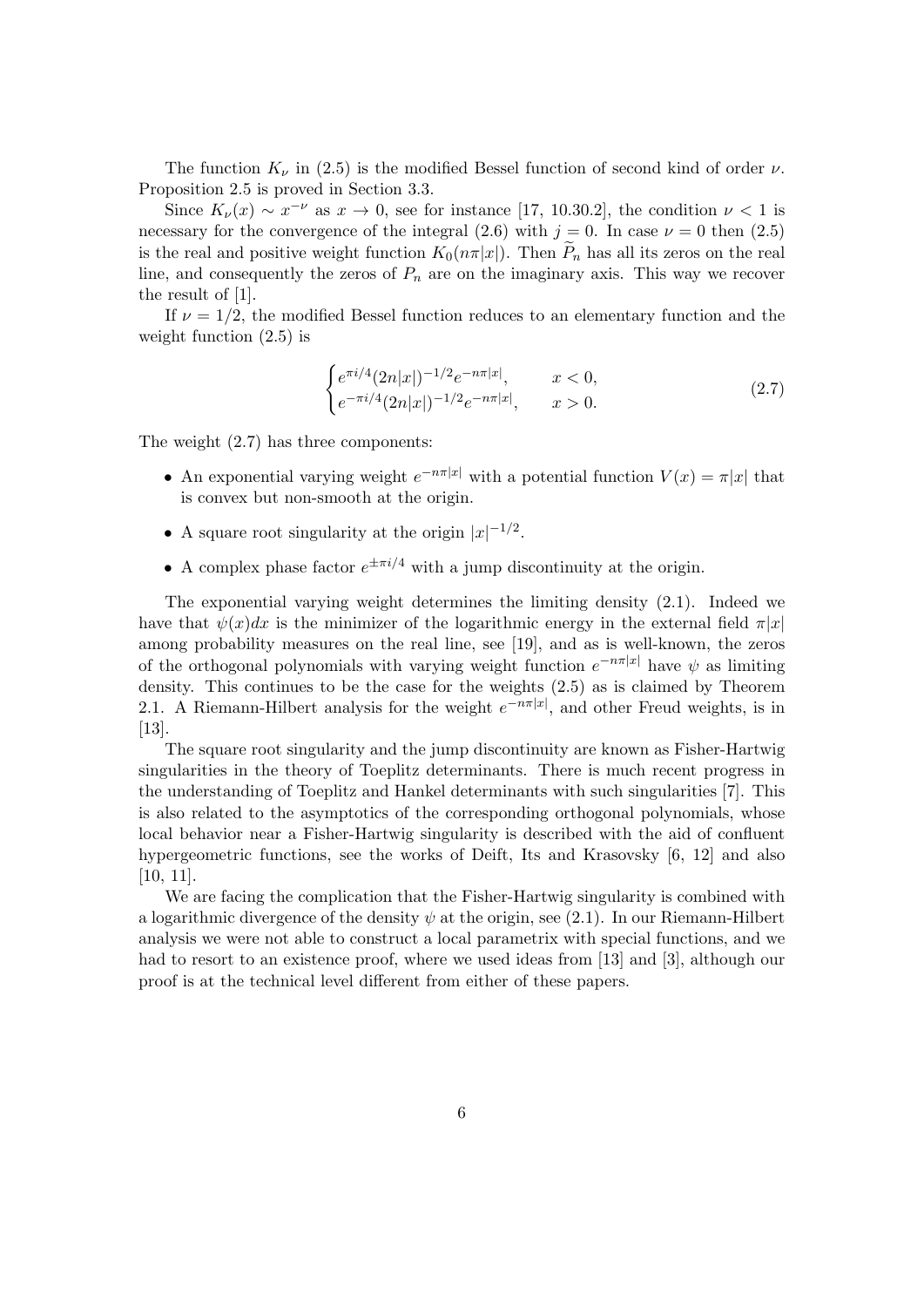#### 2.3 Asymptotic behavior

Away from the region where the zeros of  $P_n$  lie, the asymptotic behavior is governed by the g function associated with the limiting density  $\psi$  given by (2.1):

$$
g(z) = \int_{-1}^{1} \log(z - x) \psi(x) dx,
$$
 (2.8)

The function g is defined and analytic for  $z \in \mathbb{C} \setminus (-\infty, 1]$ .

We prove the following asymptotic behavior of  $P_n$  in the region away from the zeros. We continue to use  $\epsilon_n$  as defined in (2.3).

**Theorem 2.6.** Let  $0 < \nu \leq 1/2$ . Then the polynomial  $P_n$  exists and is unique for sufficiently large n. Moreover, the polynomial  $P_n$  given by (2.4) has the following behavior as  $n \to \infty$ :

$$
\widetilde{P}_n(z) = e^{ng(z)} \left( \frac{z(z + (z^2 - 1)^{1/2})}{2(z^2 - 1)} \right)^{1/4} \left( \frac{(z^2 - 1)^{1/2} - i}{(z^2 - 1)^{1/2} + i} \right)^{-\nu/4} \left( 1 + \mathcal{O}(\epsilon_n) \right), \tag{2.9}
$$

uniformly for z in compact subsets of  $\mathbb{C} \setminus [-1,1]$ . Here the branch of the function  $(z^2 - z^2)$  $1)^{1/2}$  is taken which is analytic in  $\mathbb{C} \setminus [-1,1]$  and positive for real  $z > 1$ .

In a neighborhood of  $(-1, 1)$  we find oscillatory behavior of the polynomials  $\widetilde{P}_n$ as  $n \to \infty$ . We state the asymptotic formula (2.12) for Re  $z \geq 0$  only. There is an analogous formula for  $\text{Re } z < 0$ . This follows from the fact that the polynomial  $P_n$  has real coefficients, as all the moments in the determinantal formula (1.3) are real. Thus  $P_n(\overline{z}) = P_n(z)$ , and so

$$
\widetilde{P}_n(-\overline{z}) = \overline{\widetilde{P}_n(z)}, \qquad z \in \mathbb{C}.
$$

To describe the behavior near the interval, we need the analytic continuation of the density (2.1), which we also denote by  $\psi$ ,

$$
\psi(z) = \frac{1}{\pi} \log \frac{1 + (1 - z^2)^{1/2}}{z}, \qquad \text{Re } z > 0,
$$
\n(2.10)

which is defined and analytic in  $\{z \mid \text{Re } z > 0\} \setminus [1, \infty)$ . For  $\text{Re } z > 0$  with  $z \notin [1, \infty)$  we also define

$$
\theta_n(z) = n\pi \int_z^1 \psi(s)ds + \frac{1}{4} \arccos z - \frac{\pi}{4}.
$$
 (2.11)

**Theorem 2.7.** Let  $0 < \nu \leq 1/2$ . There is an open neighborhood E of  $(-1, 1)$  such that for  $z \in E \setminus \{0\}$  with  $\text{Re } z \geq 0$  we have

$$
\widetilde{P}_n(z) = \frac{z^{1/4} e^{\frac{\nu \pi i}{4}} e^{n\pi z/2}}{2^{1/4} (2e)^n (1-z^2)^{1/4}} \left[ \exp\left(\frac{\nu \pi}{2} \psi(z) + i\theta_n(z)\right) \left(1 + \mathcal{O}\left(\frac{\log n}{n}\right)\right) + \exp\left(-\frac{\nu \pi}{2} \psi(z) - i\theta_n(z)\right) \left(1 + \mathcal{O}\left(\frac{\log n}{n}\right)\right) + \mathcal{O}(\epsilon_n) \right] \tag{2.12}
$$

as  $n \to \infty$ , with  $\psi$  and  $\theta_n$  given by (2.10) and (2.11). The asymptotic expansion (2.12) is uniform for  $z \in E$  with  $\text{Re } z \geq 0$  and  $|z - 1| > \delta$ ,  $|z| > \delta$ , for every  $\delta > 0$ .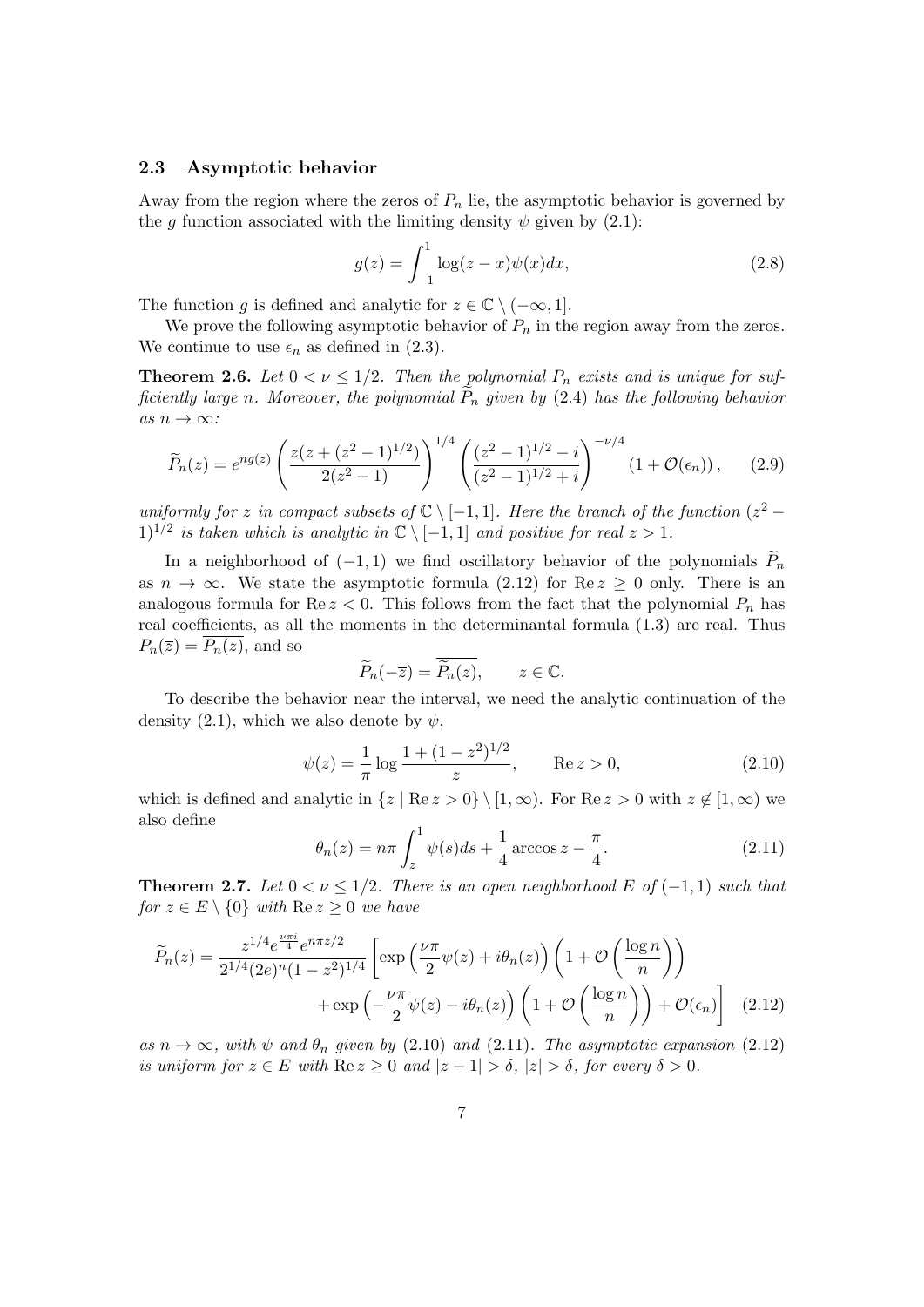The two terms  $\exp\left(\frac{\nu\pi}{2}\right)$  $\frac{\partial \pi}{\partial x}\psi(z) + i\theta_n(z)$  and  $\exp\left(-\frac{\nu\pi}{2}\right)$  $\frac{\partial \pi}{\partial x}\psi(z) - i\theta_n(z)$  in (2.12) describe the oscillatory behavior near the interval as well as the leading order behavior of the zeros. Zeros can only happen when these two terms are of comparable absolute value so that cancellations can take place. When  $\nu = 0$  this happens for real  $z \in E$ . However, for  $\nu > 0$  this does not happen for real z, but near the line Im  $z = -\frac{\nu}{2i}$  $\frac{\nu}{2n}$ , as we will show in Section 4.4. This leads to Theorem 2.2.

#### 2.4 Outline of the paper

The structure of the rest of the paper is as follows. In Section 3 we state the Riemann– Hilbert (RH) problem  $Y^{(s)}$  for  $P_n(x; s)$  with  $s > 0$ , and we make an initial transformation

$$
Y^{(s)} \mapsto X^{(s)}.
$$

In the RH problem for  $X^{(s)}$  we can take the limit  $s \to 0+$  which leads to a RH problem for X, that characterizes the polynomial  $P_n(x)$ . Then we carry out the further transformations

$$
X \mapsto U \mapsto T \mapsto S \mapsto Q \mapsto R
$$

of the Deift–Zhou nonlinear steepest descent method [5, 8]. The step  $X \mapsto U$  is rotation and scaling, to translate the problem to the interval  $[-1, 1]$ . This leads to the polynomials  $\widetilde{P}_n$  and the proof of Proposition 2.5. The normalization at  $\infty$  in the  $U \mapsto T$  step is carried out using an equilibrium problem with a Freud weight  $w(x) = e^{-nV(x)}$ , where  $V(x) = \pi |x|$  is the pointwise limit as  $n \to \infty$  of the varying weight

$$
V_n(x) = -\frac{1}{n} \log K_{\nu}(n\pi |x|).
$$

The construction of the global parametrix N on the interval  $[-1, 1]$  involves two Szegő functions  $D_1(z)$  and  $D_2(z)$ , that correspond respectively to an algebraic singularity of the weight function at the origin and to a complex phase factor. The local parametrices near the endpoints  $\pm 1$  involve Airy functions, since the density  $\psi(x)$  in (2.1) behaves like a square root in a neighborhood of these endpoints. The main difficulty of the analysis is the construction of a local parametrix in a neighborhood of the origin, and the reason is the lack of analyticity of the weight function  $V_n(x)$  in that neighborhood. In this paper, we reduce the jump matrices in that local analysis to almost constant in a disk around 0 and then use a small norm argument in  $L^2 \cap L^{\infty}$  to prove existence of a solution to this local RH problem. In this respect, the analysis is similar to the one presented by Kriecherbauer and McLaughlin in [13]. We also observe that the same limiting potential  $V(x)$  appears in the work of Bleher and Bothner in [3]. Another example of non– analytic weight function was considered in the work of Foulquié, Martínez–Finkelshtein and Sousa, see [10] and [11], although in this case the local parametrix at the origin is explicitly given in terms of confluent hypergeometric functions.

Finally, in Section 4 we follow the transformations both outside and inside the lens, but away from the origin, to get the asymptotic information about  $P_n(z)$  and its zeros. This proves Theorem 2.6 and 2.7. Theorem 2.1 follows from Theorem 2.6 and Theorem 2.7 is a consequence of Proposition 2.2.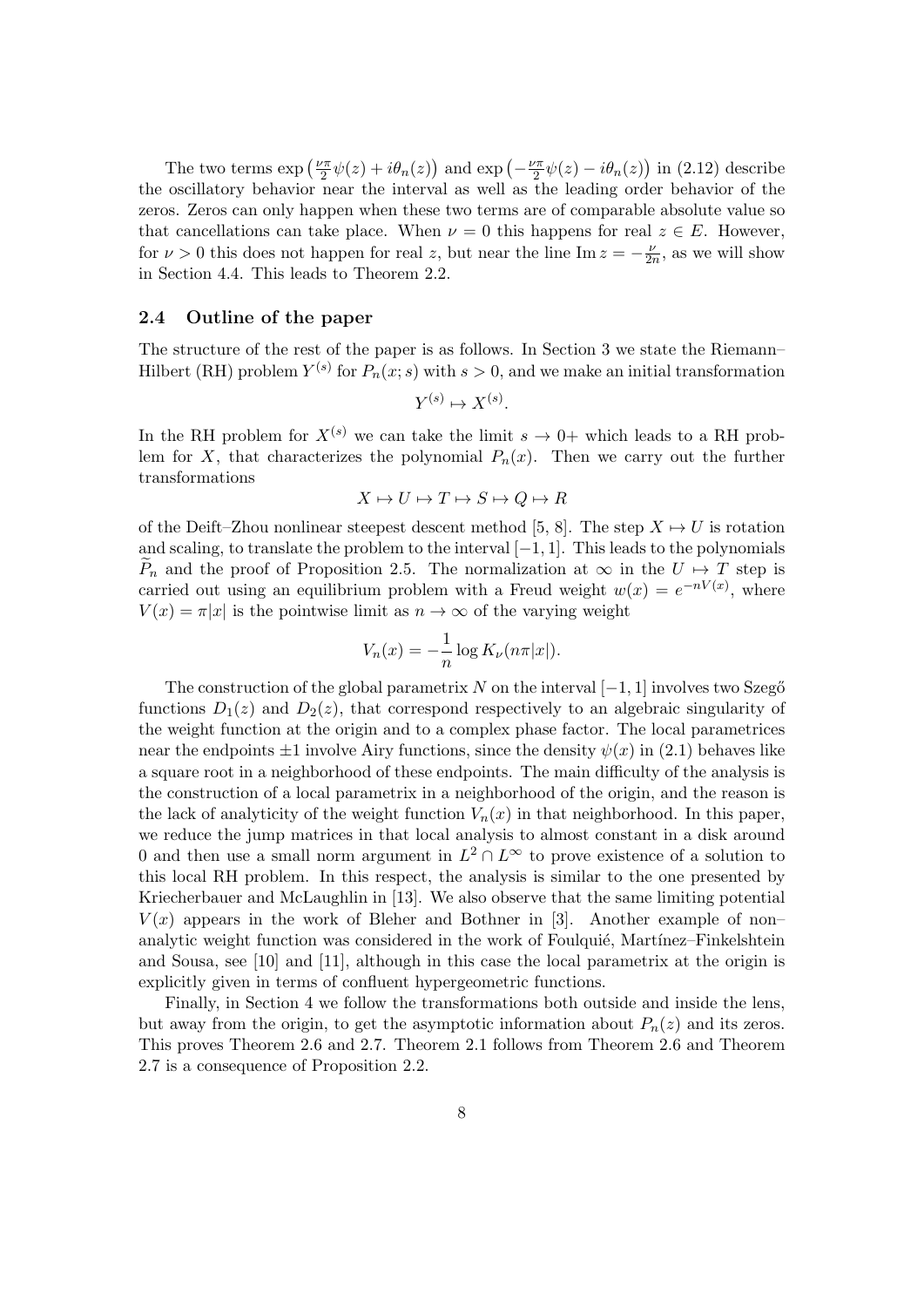#### 3 Riemann–Hilbert problem

#### 3.1 RH problem for polynomials  $P_n(x; s)$

We let  $\nu > 0$  and  $s > 0$ . Orthogonal polynomials are characterized by a matrix valued Riemann-Hilbert problem as was first shown by Fokas, Its, and Kitaev [9], see also [5]. This characterization does not use the fact that the orthogonality weight is non-negative, and it therefore also applies to oscillatory weights. Thus the polynomial  $P_n(x; s)$  satisfying (1.1) is characterized by the following Riemann-Hilbert problem:

**RH** problem 3.1.  $Y^{(s)} : \mathbb{C} \setminus [0, \infty) \to \mathbb{C}^{2 \times 2}$  is a 2 × 2 matrix valued function that satisfies:

- 1)  $Y^{(s)}$  is analytic in  $\mathbb{C} \setminus [0, \infty)$ .
- 2)  $Y^{(s)}$  satisfies the jump condition

$$
Y_{+}^{(s)}(x) = Y_{-}^{(s)}(x) \begin{pmatrix} 1 & J_{\nu}(x)e^{-sx} \\ 0 & 1 \end{pmatrix} \text{ on } (0, \infty).
$$

3) As  $z \to \infty$ ,

$$
Y^{(s)}(z) = (I + \mathcal{O}(1/z)) \begin{pmatrix} z^n & 0\\ 0 & z^{-n} \end{pmatrix},
$$
\n(3.1)

where I denotes the  $2 \times 2$  identity matrix.

4)  $Y^{(s)}(z)$  remains bounded as  $z \to 0$ .

The polynomial  $P_n(x; s)$  exists and is unique if and only if the RH problem has a unique solution. In that case we have

$$
P_n(x; s) = Y_{11}^{(s)}(x). \tag{3.2}
$$

#### 3.2 First transformation

In the first transformation we use the following connection formula between  $J_{\nu}$  and the modified Bessel function  $K_{\nu}$  of the second kind:

$$
J_{\nu}(z) = \frac{1}{\pi i} \left( e^{-\frac{\nu \pi i}{2}} K_{\nu}(-iz) - e^{\frac{\nu \pi i}{2}} K_{\nu}(iz) \right), \qquad |\arg z| \le \frac{\pi}{2}, \tag{3.3}
$$

see for instance [17, formula 10.27.9]. Alternatively, the Bessel function can be written in terms of Hankel functions as in [17, formula 10.4.4].

The formula (3.3) leads to the following factorization of the jump matrix:

$$
\begin{pmatrix} 1 & J_{\nu}(x)e^{-sx} \\ 0 & 1 \end{pmatrix} = \begin{pmatrix} 1 & -\frac{e^{\frac{\nu\pi i}{2}}}{\pi i}K_{\nu}(ix)e^{-sx} \\ 0 & 1 \end{pmatrix} \begin{pmatrix} 1 & \frac{e^{-\frac{\nu\pi i}{2}}}{\pi i}K_{\nu}(-ix)e^{-sx} \\ 0 & 1 \end{pmatrix}.
$$
 (3.4)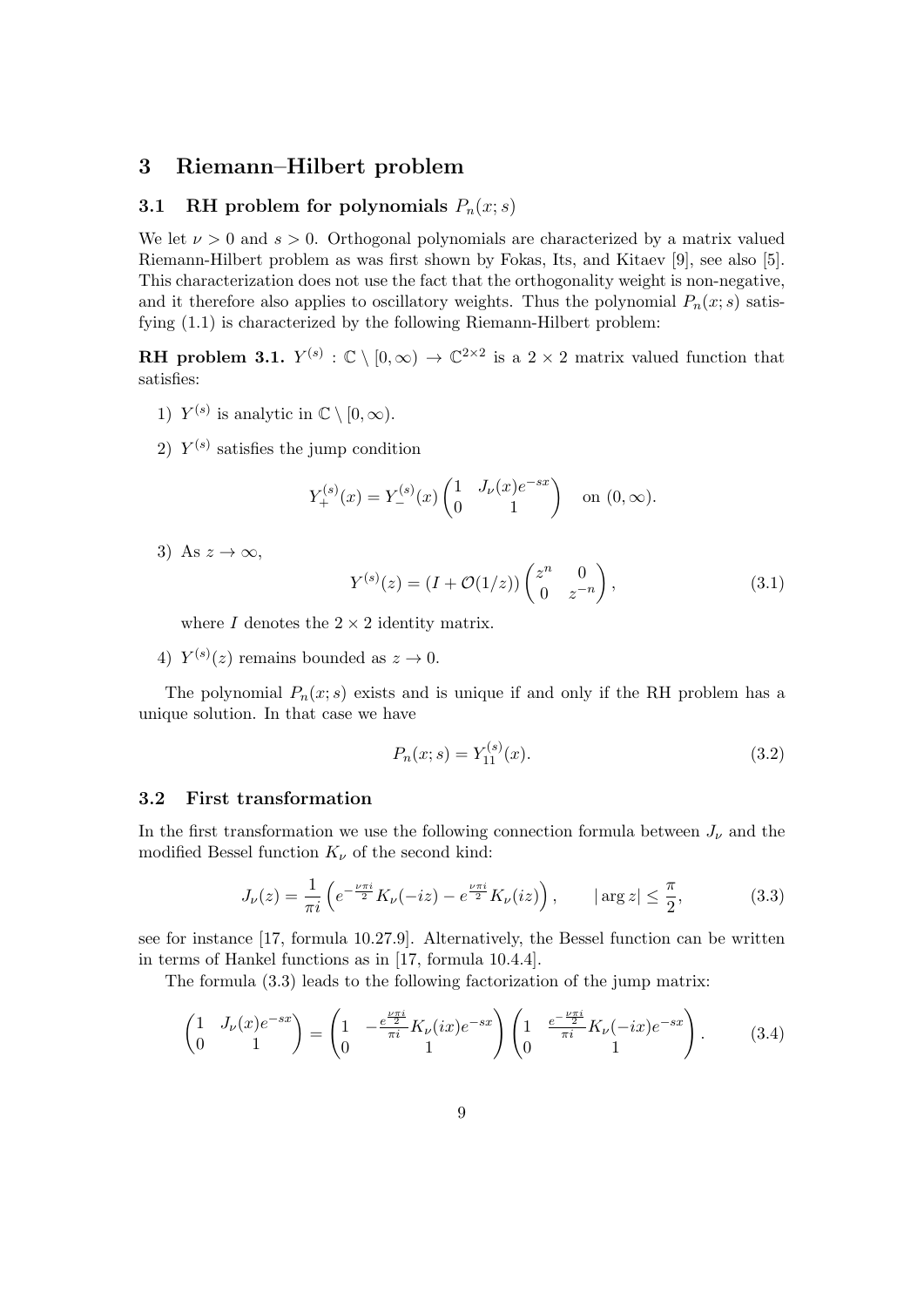We define the new matrix valued function  $X^{(s)}$  by

$$
X^{(s)}(z) = \begin{cases} \begin{pmatrix} 1 & 0 \\ 0 & (\pi i)^{-1} \end{pmatrix} Y^{(s)}(z) \begin{pmatrix} 1 & -e^{-\frac{\nu \pi i}{2}} K_{\nu}(-iz) e^{-sz} \\ 0 & \pi i \end{pmatrix}, & 0 < \arg z < \frac{\pi}{2}, \\ \begin{pmatrix} 1 & 0 \\ 0 & (\pi i)^{-1} \end{pmatrix} Y^{(s)}(z) \begin{pmatrix} 1 & -e^{\frac{\nu \pi i}{2}} K_{\nu}(iz) e^{-sz} \\ 0 & \pi i \end{pmatrix}, & -\frac{\pi}{2} < \arg z < 0, (3.5) \\ \begin{pmatrix} 1 & 0 \\ 0 & (\pi i)^{-1} \end{pmatrix} Y^{(s)}(z) \begin{pmatrix} 1 & 0 \\ 0 & \pi i \end{pmatrix}, & \text{elsewhere.} \end{cases}
$$

Then  $X^{(s)}$  has an analytic continuation across the positive real axis, due to the factorization (3.4). Thus  $X^{(s)}$  is defined and analytic in the complex plane except for the imaginary axis, and it satisfies the following RH problem:

 $RH$  problem  $3.2$ . 1)  $X^{(s)}$  is analytic in  $\mathbb{C} \setminus i\mathbb{R}$ .

2)  $X^{(s)}$  satisfies the jump condition (the imaginary axis is oriented from bottom to top)

$$
X_{+}^{(s)}(x) = X_{-}^{(s)}(x) \begin{cases} \begin{pmatrix} 1 & e^{-\frac{\nu \pi i}{2}} K_{\nu}(-ix)e^{-sx} \\ 0 & 1 \end{pmatrix}, & \text{for } x \in (0, +i\infty), \\ \begin{pmatrix} 1 & e^{\frac{\nu \pi i}{2}} K_{\nu}(ix)e^{-sx} \\ 0 & 1 \end{pmatrix}, & \text{for } x \in (-i\infty, 0). \end{cases}
$$
(3.6)

3) As  $z \to \infty$ ,

$$
X^{(s)}(z) = (I + \mathcal{O}(1/z)) \begin{pmatrix} z^n & 0\\ 0 & z^{-n} \end{pmatrix}.
$$
 (3.7)

4)  $X^{(s)}(z)$  remains bounded as  $z \to 0$  with  $\text{Re } z < 0$ , and

$$
X^{(s)}(z) = \begin{pmatrix} \mathcal{O}(1) & \mathcal{O}(z^{-\nu}) \\ \mathcal{O}(1) & \mathcal{O}(z^{-\nu}) \end{pmatrix}, \quad \text{as } z \to 0 \text{ with } \text{Re } z > 0.
$$
 (3.8)

The asymptotic condition  $(3.7)$  follows from  $(3.1)$ , the definition  $(3.5)$  and the fact that

$$
K_{\nu}(z) = \left(\frac{\pi}{2z}\right)^{1/2} e^{-z} \left(1 + \mathcal{O}(1/z)\right), \qquad \text{as } z \to \infty, \quad |\arg z| < \frac{3\pi}{2}, \tag{3.9}
$$

see [17, formula 10.40.2]. The  $\mathcal{O}(z^{-\nu})$  terms in (3.8) appear because of the behavior

$$
K_{\nu}(z) \sim \frac{\Gamma(\nu)}{2^{1-\nu}} z^{-\nu}
$$
\n(3.10)

as  $z \to 0$  for  $\nu > 0$ , see for instance [17, formula 10.30.2]. Note that by (3.2) and (3.5)

$$
P_n(x; s) = X_{11}^{(s)}(x). \tag{3.11}
$$

In the RH problem for  $X^{(s)}$  we can take  $s \to 0+$ . Indeed, after setting  $s = 0$  in (3.6), the off-diagonal entries in the jump matrices still tend to 0 as  $|x| \to \infty$  because of (3.9). We put  $s = 0$  and we consider the following RH problem.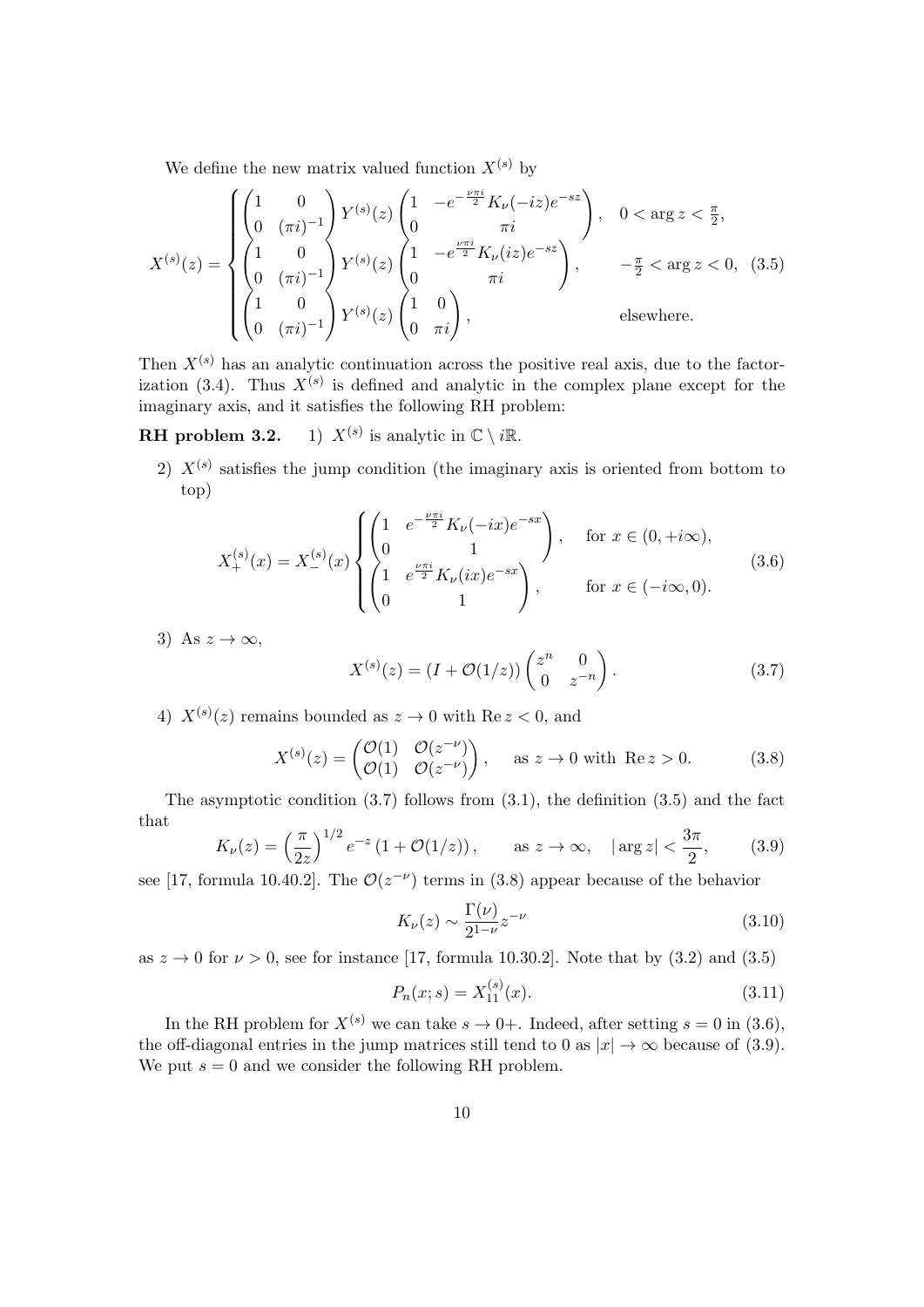**RH** problem 3.3. We seek a function  $X : \mathbb{C} \setminus i\mathbb{R} \to \mathbb{C}^{2 \times 2}$  satisfying:

- 1) X is analytic in  $\mathbb{C} \setminus i\mathbb{R}$ .
- 2) X satisfies the jump condition (the imaginary axis is oriented from bottom to top)

$$
X_{+}(x) = X_{-}(x) \begin{cases} \begin{pmatrix} 1 & e^{-\frac{\nu \pi i}{2}} K_{\nu}(-ix) \\ 0 & 1 \end{pmatrix}, & \text{for } x \in (0, +i\infty), \\ \begin{pmatrix} 1 & e^{\frac{\nu \pi i}{2}} K_{\nu}(ix) \\ 0 & 1 \end{pmatrix}, & \text{for } x \in (-i\infty, 0). \end{cases}
$$

3) As  $z \to \infty$ ,

$$
X(z) = (I + \mathcal{O}(1/z)) \begin{pmatrix} z^n & 0 \\ 0 & z^{-n} \end{pmatrix}.
$$

4)  $X(z)$  remains bounded as  $z \to 0$  with Re  $z < 0$ , and

$$
X(z) = \begin{pmatrix} \mathcal{O}(1) & \mathcal{O}(z^{-\nu}) \\ \mathcal{O}(1) & \mathcal{O}(z^{-\nu}) \end{pmatrix}, \quad \text{as } z \to 0 \text{ with } \text{Re } z > 0.
$$

If there is a unique solution then the 11-entry is a monic polynomial of degree  $n$ , say  $P_n$ , and

$$
P_n(x) = X_{11}(x) = \lim_{s \to 0+} X_{11}^{(s)}(x) = \lim_{s \to 0+} P_n(x; s)
$$
\n(3.12)

see (3.11). Thus  $P_n$  is the polynomial that we are interested in.

Remark 3.4. Observe that the jump matrices in (3.6) tend to the jump matrices in the RH problem for X as  $s \to 0^+$ , but not in a uniform way, due to the fact that the jump matrices are unbounded near  $x = 0$ . Therefore we cannot claim that  $X^{(s)} \to X$ uniformly as  $s \to 0+$ .

To overcome this problem we modify  $X^{(s)}$  as follows. Define, for a given  $\delta > 0$ ,

$$
X^{(s,\delta)}(z) = \begin{cases} X^{(s)}(z) \begin{pmatrix} 1 & e^{-\frac{\nu \pi i}{2}} K_{\nu}(-iz)e^{-sz} \\ 0 & 1 \end{pmatrix}, & \text{for } 0 < \text{Re } z < \delta, \text{ Im } z > 0, \\ X^{(s)}(z) \begin{pmatrix} 1 & e^{\frac{\nu \pi i}{2}} K_{\nu}(iz)e^{-sz} \\ 0 & 1 \end{pmatrix}, & \text{for } 0 < \text{Re } z < \delta, \text{ Im } z < 0, \\ X^{(s)}(z), & \text{elsewhere.} \end{cases}
$$

Then  $X^{(s,\delta)}$  has jumps on Re  $z = \delta$  with jump matrices as given in (3.6), but moved from the imaginary axis to Re  $z = \delta$ . In addition there is a jump on the interval  $(0, \delta)$ ,

$$
X_+^{(s,\delta)}(x) = X_-^{(s,\delta)}(x) \begin{pmatrix} 1 & \pi i J_\nu(x) e^{-sx} \\ 0 & 1 \end{pmatrix}, \qquad 0 < x < \delta.
$$

The jump matrices for  $X^{(s,\delta)}$  have a limit in  $L^2 \cap L^\infty$  as  $s \to 0+$ . By standard arguments [5], we have the convergence of the solutions of the corresponding RH problems. The limit lim  $X^{(s,\delta)}$  is then a modification of X in the same way that  $X^{(s,\delta)}$  is a modification  $s\rightarrow 0+$ of  $X^{(s)}$ . The modifications do not affect the 11-entry, and (3.12) follows.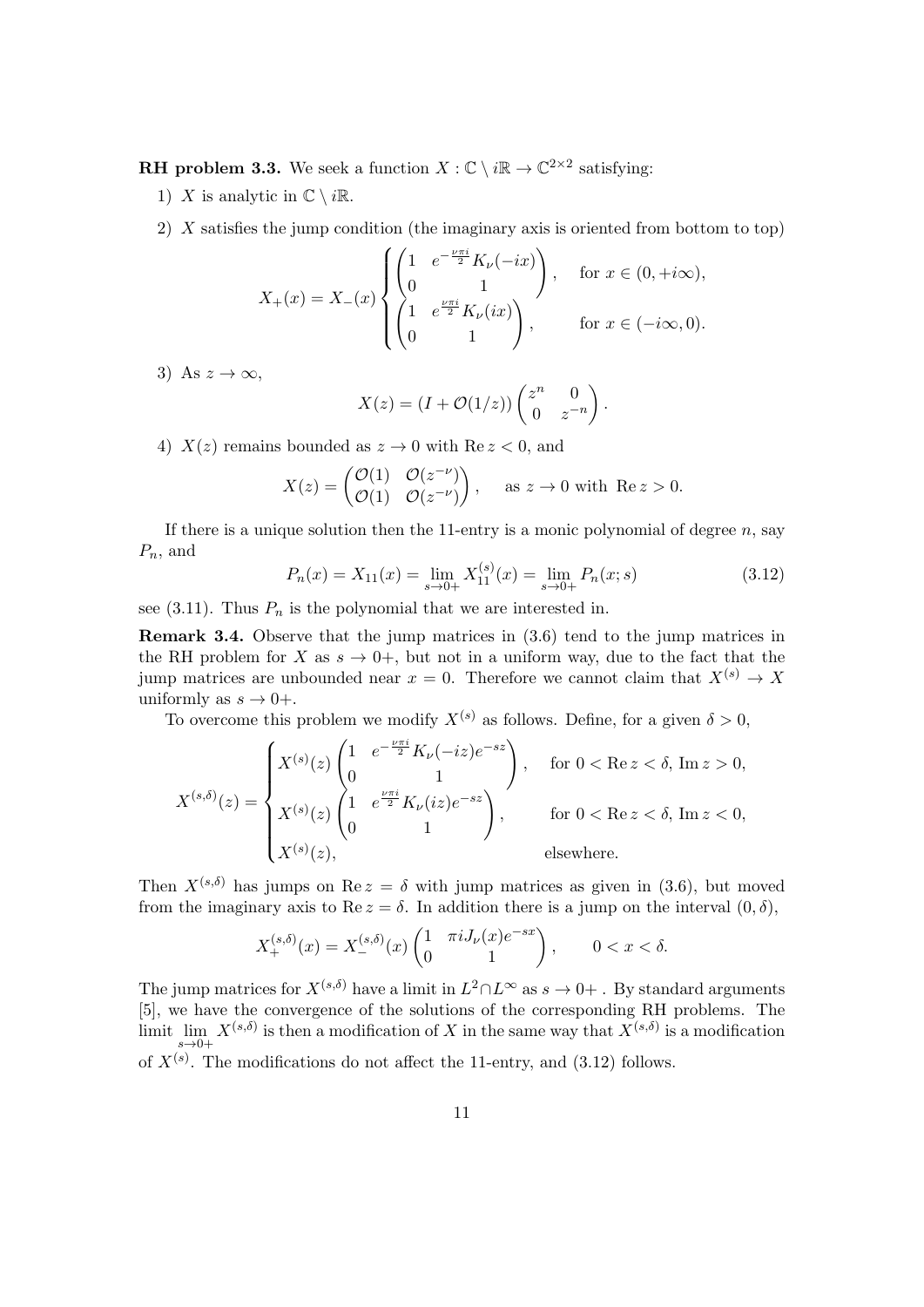#### 3.3 Second transformation

We introduce a scaling and rotation  $z \mapsto i\pi nz$  and our main interest is in the rescaled polynomials  $P_n(in\pi z)$  whose zeros will accumulate on the interval  $[-1,1]$  as  $n \to \infty$ . More precisely, we define  $U$  as

$$
U(z) = \begin{pmatrix} (in\pi)^{-n} & 0\\ 0 & (in\pi)^n \end{pmatrix} X(in\pi z). \tag{3.13}
$$

From (3.13) and the RH problem 3.3, we immediately obtain the following RH problem for  $U(z)$ :

**RH** problem 3.5. 1) U is analytic in  $\mathbb{C} \setminus \mathbb{R}$ .

2) U satisfies the jump condition

$$
U_{+}(x) = U_{-}(x) \begin{cases} \begin{pmatrix} 1 & e^{\nu \pi i/2} K_{\nu}(n\pi |x|) \\ 0 & 1 \end{pmatrix}, & x \in (-\infty, 0), \\ \begin{pmatrix} 1 & e^{-\nu \pi i/2} K_{\nu}(n\pi |x|) \\ 0 & 1 \end{pmatrix}, & x \in (0, \infty). \end{cases}
$$

3) As  $z \to \infty$ ,

$$
U(z) = (I + \mathcal{O}(1/z)) \begin{pmatrix} z^n & 0 \\ 0 & z^{-n} \end{pmatrix}.
$$

4)  $U(z)$  remains bounded as  $z \to 0$  with Im  $z > 0$ , and

$$
U(z) = \begin{pmatrix} \mathcal{O}(1) & \mathcal{O}(z^{-\nu}) \\ \mathcal{O}(1) & \mathcal{O}(z^{-\nu}) \end{pmatrix} \quad \text{as } z \to 0 \text{ with } \text{Im } z < 0.
$$

Note that by (3.12), (3.13), and (2.4)

$$
U_{11}(z) = (in\pi)^{-n} X_{11}(in\pi z) = (in\pi)^{-n} P_n(in\pi z) = \widetilde{P}_n(z)
$$
\n(3.14)

which is a monic polynomial of degree n. The zeros of  $U_{11}(z)$  are obtained from the zeros of  $P_n$  by rotation over 90 degrees in the clockwise direction and by dividing by a factor  $\pi n$ .

We can now prove Proposition 2.5.

*Proof of Proposition 2.5.* The RH problem for  $U$  is the RH problem for orthogonal polynomials on the real line for the varying weight function  $e^{\mp \nu \pi i/2} K_{\nu}(n\pi |x|)$  for  $x \in \mathbb{R}^{\pm}$ , see [5, 8, 9]. Because of the  $e^{\mp \nu \pi i/2}$  factor, the weight function is not real on the real line, and it has a singularity at the origin because of the behavior (3.10) of the  $K_{\nu}$ function near 0. The singularity is integrable since  $\nu < 1$ , and so  $U_{11} = \overline{P}_n$  is the monic polynomial of degree *n* satisfying (2.6). polynomial of degree  $n$  satisfying  $(2.6)$ .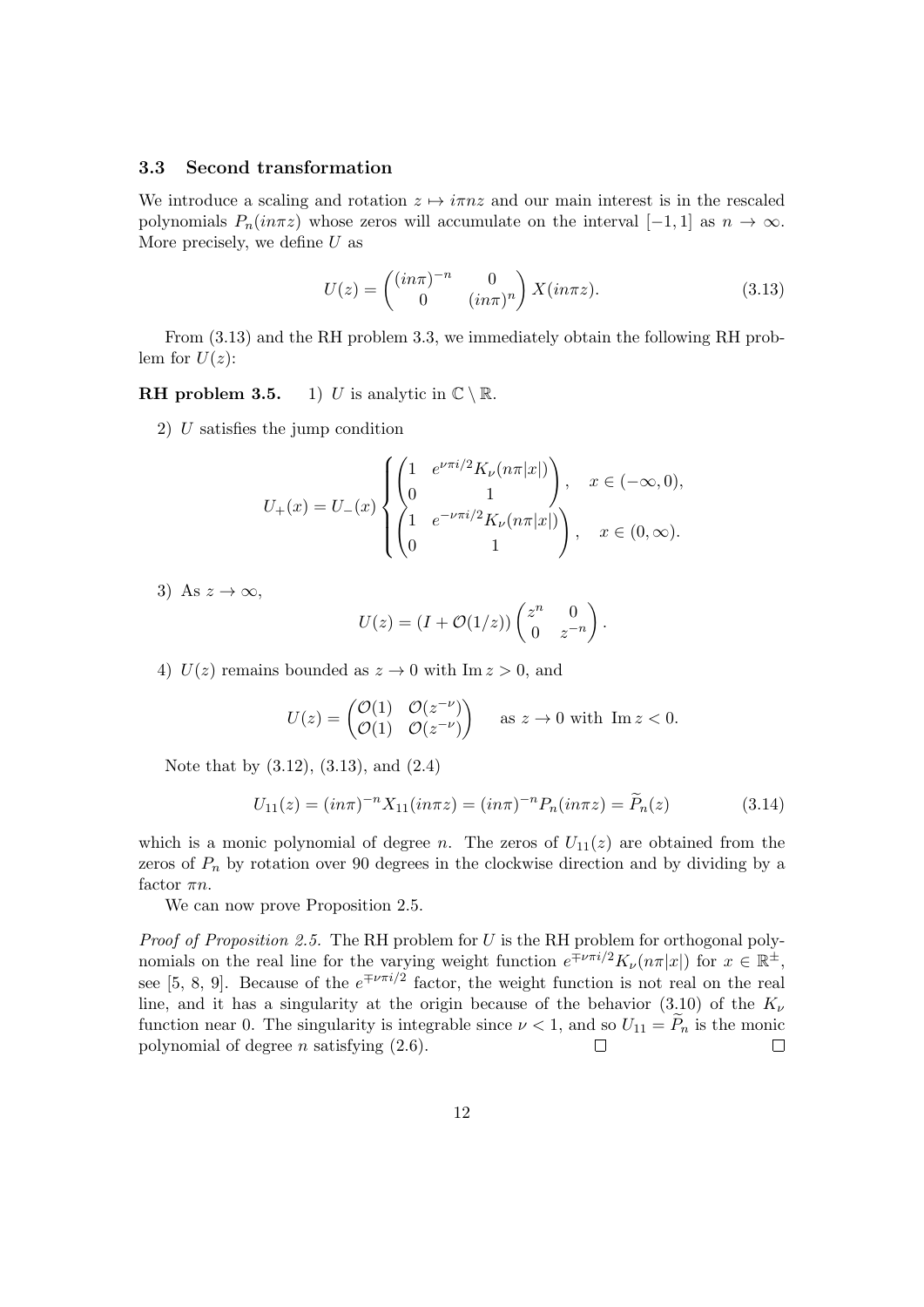#### 3.4 Equilibrium problem and third transformation

In order to normalize the RH problem at infinity we make use of an equilibrium problem with external field  $V(x) = \pi |x|$ . The equilibrium measure  $\mu$  minimizes the energy functional

$$
I(\mu) = \iint \log \frac{1}{|x-y|} d\mu(x) d\mu(y) + \int \pi |x| d\mu(x)
$$

among all probability measures on R. The minimizer is supported on  $[-1, 1]$ . It is absolutely continuous with respect to the Lebesgue measure,  $d\mu(x) = \psi(x)dx$ , and has density

$$
\psi(x) = \frac{1}{\pi} \int_{|x|}^{1} \frac{1}{\sqrt{s^2 - x^2}} ds,
$$

which corresponds to the case  $\beta = 1$  in [13]. The integral can be evaluated explicitly and it gives the formula (2.1). Note that  $\psi(x)$  grows like a logarithm at  $x = 0$ .

The g function is defined in (2.8). The boundary values  $g_{+}(x)$  and  $g_{-}(x)$  on the real axis (oriented from left to right) satisfy

$$
g_{+}(x) - g_{-}(x) = \begin{cases} 2\pi i, & x \le -1, \\ 2\pi i \int_{x}^{1} \psi(s)ds, & -1 < x < 1, \\ 0, & x \ge 1. \end{cases}
$$
(3.15)

The Euler-Lagrange equations for the equilibrium problem imply that we have (see e.g. [5] or [19])

$$
g_{+}(x) + g_{-}(x) - \pi |x| \begin{cases} = \ell, & x \in [-1, 1], \\ < \ell, & x \in (-\infty, -1) \cup (1, \infty). \end{cases}
$$
(3.16)

with the constant  $\ell$  (see Theorem IV.5.1 in [19] or formula (3.5) in [13])

$$
\ell = -2 - 2\log 2. \tag{3.17}
$$

A related function is

$$
\varphi(z) = g(z) - \frac{V(z)}{2} - \frac{\ell}{2}
$$
\n(3.18)

where

$$
V(z) = \begin{cases} \pi z, & \text{Re } z > 0, \\ -\pi z, & \text{Re } z < 0. \end{cases}
$$
 (3.19)

The  $\varphi$ -function is analytic in  $\mathbb{C} \setminus ((-\infty, 1] \cup i\mathbb{R})$ . For  $x \in [-1, 1]$  we have from the variational equation (3.16)

$$
\varphi_{+}(x) = g_{+}(x) - \frac{V(x)}{2} - \frac{\ell}{2} = \frac{1}{2}(g_{+}(x) - g_{-}(x)),
$$
  
\n
$$
\varphi_{-}(x) = -\varphi_{+}(x).
$$
\n(3.20)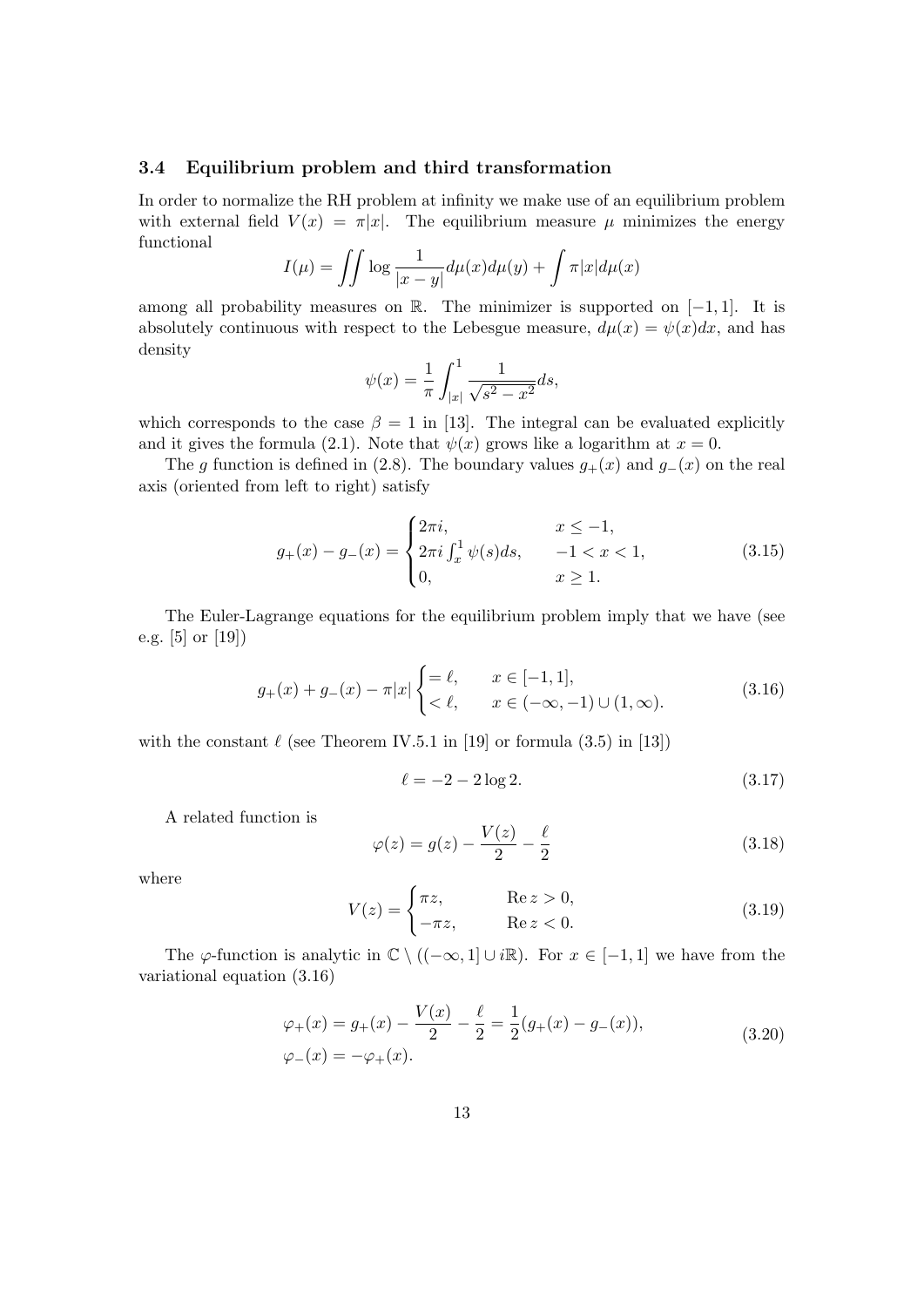Thus  $2\varphi$  gives an analytic extension of  $g_{+}(x)-g_{-}(x)$  from [−1, 1] into the upper half plane minus the imaginary axis, and of  $g_-(x) - g_+(x)$  into the lower half plane minus the imaginary axis. Note that  $\varphi_{\pm}(x)$  is purely imaginary on [−1, 1], because of (3.15).

On the imaginary axis, the function  $\varphi(z)$  is not analytic because of the discontinuity in  $V(z)$ . The boundary values of this weight function satisfy

$$
V_{-}(z) = V_{+}(z) + 2\pi z,
$$

and as a consequence,

 $\varphi_-(z) = \varphi_+(z) - \pi z, \qquad z \in i\mathbb{R}.$ 

Here we take the orientation of the imaginary axis from bottom to top.

Now we are ready for the third transformation of the RH problem and we define the matrix valued function

$$
T(z) = e^{-n\ell\sigma_3/2} (2n)^{\sigma_3/4} U(z) e^{-n(g(z) - \ell/2)\sigma_3} (2n)^{-\sigma_3/4}, \tag{3.21}
$$

where  $\sigma_3 =$  $(1 \ 0)$  $0 -1$  $\setminus$ is the third Pauli matrix. We also write  $W_n(x) = \sqrt{2n} K_\nu(n\pi|x|) e^{n\pi|x|}, \qquad x \in \mathbb{R}.$  (3.22)

Then from the above definitions and properties and from the RH problem 3.5 for  $U$  we find that  $T$  satisfies the following Riemann–Hilbert problem.

**RH** problem 3.6. 1) T is analytic in  $\mathbb{C} \setminus \mathbb{R}$ .

2) T satisfies the jump conditions

$$
T_{+}(x) = T_{-}(x) \begin{cases} \begin{pmatrix} 1 & e^{\nu \pi i/2} W_{n}(x) e^{2n\varphi_{+}(x)} \\ 0 & 1 \end{pmatrix}, & x \in (-\infty, -1), \\ \begin{pmatrix} e^{-2n\varphi_{+}(x)} & e^{\nu \pi i/2} W_{n}(x) \\ 0 & e^{-2n\varphi_{-}(x)} \end{pmatrix}, & x \in (-1, 0), \\ \begin{pmatrix} e^{-2n\varphi_{+}(x)} & e^{-\nu \pi i/2} W_{n}(x) \\ 0 & e^{-2n\varphi_{-}(x)} \end{pmatrix}, & x \in (0, 1), \\ \begin{pmatrix} 1 & e^{-\nu \pi i/2} W_{n}(x) e^{2n\varphi_{+}(x)} \\ 0 & 1 \end{pmatrix}, & x \in (1, \infty), \end{cases}
$$

where  $W_n$  is given in (3.22) and the real axis is again oriented from left to right.

3) As  $z \to \infty$ ,

$$
T(z) = I + \mathcal{O}(1/z).
$$

4)  $T(z)$  remains bounded as  $z \to 0$  with Im  $z > 0$ , and

$$
T(z) = \begin{pmatrix} \mathcal{O}(1) & \mathcal{O}(z^{-\nu}) \\ \mathcal{O}(1) & \mathcal{O}(z^{-\nu}) \end{pmatrix}, \quad \text{as } z \to 0 \text{ with } \text{Im } z < 0.
$$
 (3.23)

The off–diagonal elements in the jump matrices on  $(-\infty, -1)$  and  $(1, \infty)$  tend to 0 at an exponential rate, because of the Euler–Lagrange condition (3.16).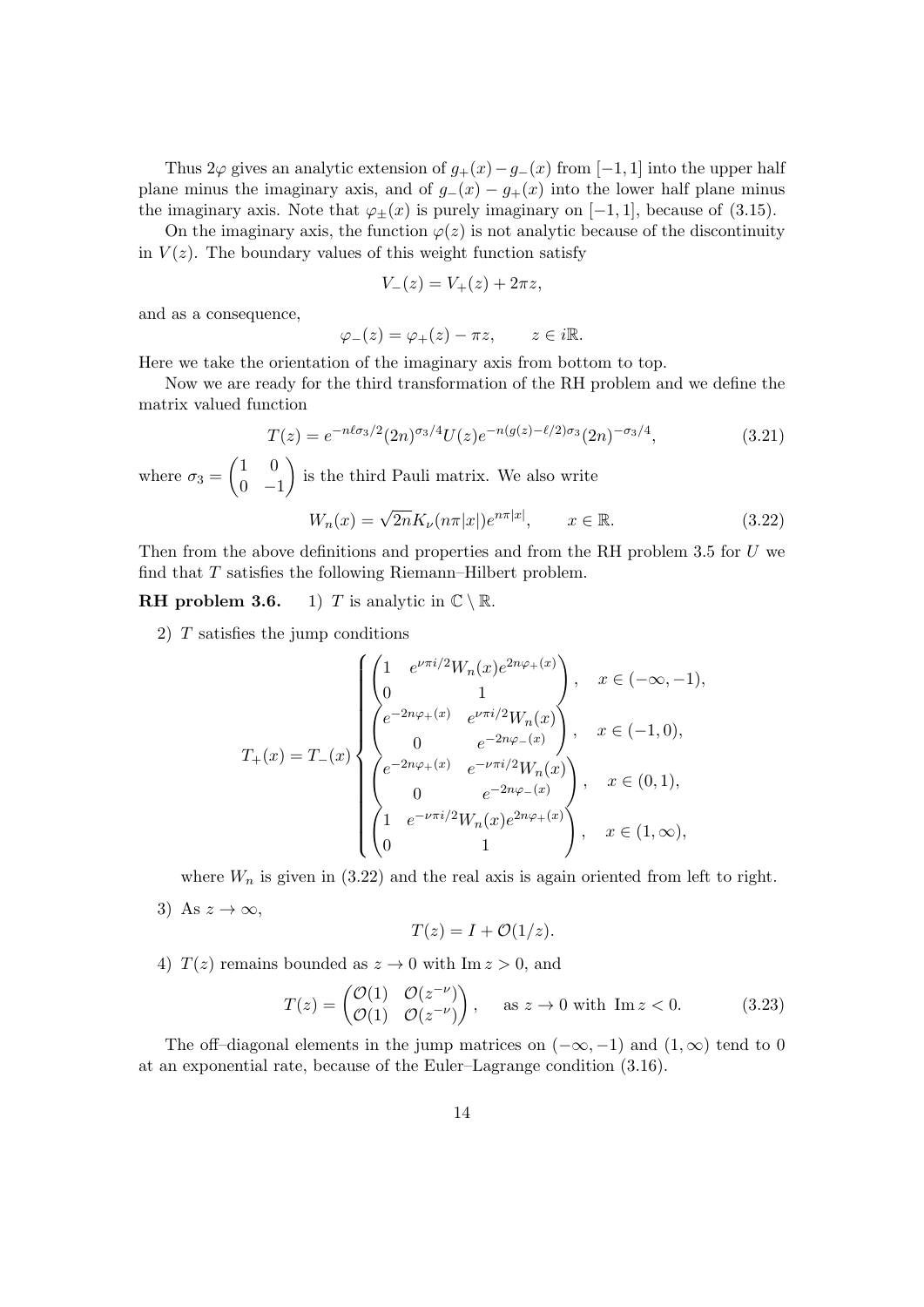

Figure 3: Opening of a lens around  $[-1, 1]$ , and contour  $\Sigma_S$  consisting of  $\Sigma_1, \ldots, \Sigma_4$ , the segment  $(-i\rho, i\rho)$  and the real line.

#### 3.5 Fourth transformation

The jump matrix on the interval  $(-1, 0)$  has a factorization

$$
\begin{aligned}\n\begin{pmatrix}\ne^{-2n\varphi_{+}(x)} & e^{\nu\pi i/2}W_{n}(x) \\
0 & e^{-2n\varphi_{-}(x)}\n\end{pmatrix} \\
&= \begin{pmatrix} 1 & 0 \\
\frac{e^{-\nu\pi i/2}}{W_{n}(x)}e^{-2n\varphi_{-}(x)} & 1\n\end{pmatrix} \begin{pmatrix} 0 & e^{\nu\pi i/2}W_{n}(x) \\
-\frac{e^{-\nu\pi i/2}}{W_{n}(x)} & 0\n\end{pmatrix} \begin{pmatrix} 1 & 0 \\
\frac{e^{-\nu\pi i/2}}{W_{n}(x)}e^{-2n\varphi_{+}(x)} & 1\n\end{pmatrix},\n\end{aligned}
$$

while the jump matrix on  $(0, 1)$  factorizes as

$$
\begin{aligned} &\begin{pmatrix}e^{-2n\varphi_+(x)}&e^{-\nu\pi i/2}W_n(x)\\&0&e^{-2n\varphi_-(x)}\end{pmatrix}\\ &=\begin{pmatrix}1&0\\ \frac{e^{\nu\pi i/2}}{W_n(x)}e^{-2n\varphi_-(x)}&1\end{pmatrix}\begin{pmatrix}0&e^{-\nu\pi i/2}W_n(x)\\&0\end{pmatrix}\begin{pmatrix}1&0\\ \frac{e^{\nu\pi i/2}}{W_n(x)}e^{-2n\varphi_+(x)}&1\end{pmatrix}. \end{aligned}
$$

In order to open the lens around  $(-1, 1)$ , we need the analytic extension of the function  $W_n$  from (3.22) to  $\mathbb{C} \setminus i\mathbb{R}$ , which we also denote by  $W_n$ ,

$$
W_n(z) = \begin{cases} \sqrt{2n} K_\nu(n\pi z) e^{n\pi z}, & \text{Re } z > 0, \\ \sqrt{2n} K_\nu(-n\pi z) e^{-n\pi z}, & \text{Re } z < 0. \end{cases}
$$
(3.24)

Note that as  $n \to \infty$ , see (3.9) and (3.24),

$$
W_n(z) = \begin{cases} z^{-1/2} (1 + \mathcal{O}(1/(nz)), & \text{Re } z > 0, \\ (-z)^{-1/2} (1 + \mathcal{O}(1/(nz))), & \text{Re } z < 0, \end{cases}
$$
(3.25)

which explains the factor  $\sqrt{2n}$  that we introduced in (3.22) and (3.24).

Next, we fix a number  $\rho > 0$  and we open a lens around [-1, 1], which defines contours  $\Sigma_j$ ,  $j = 1, ..., 4$  and domains  $\Omega_j$ ,  $j = 1, ..., 4$  as indicated in Figure 3.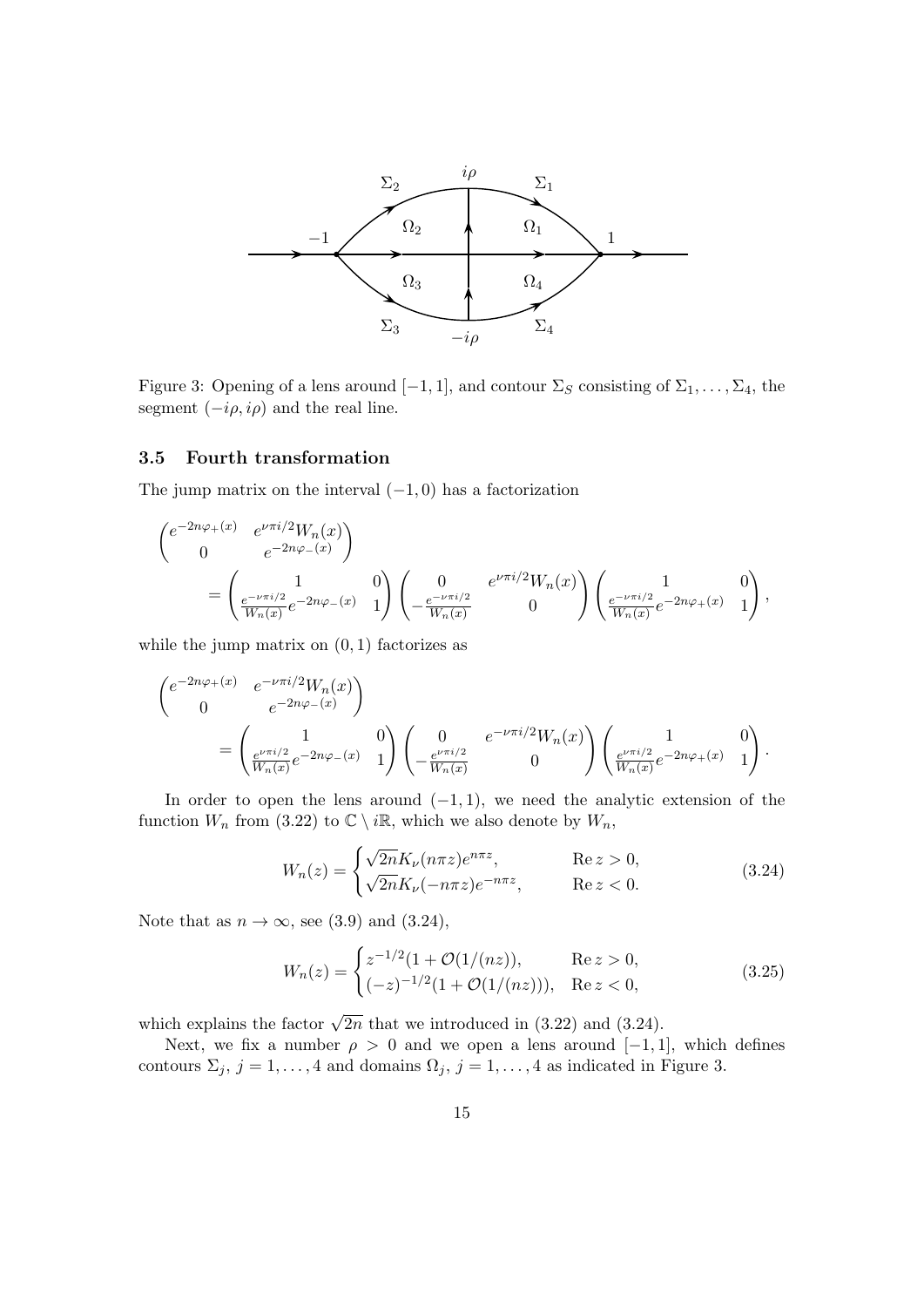In the fourth transformation we define the matrix valued function  $S(z)$ :

$$
S(z) = \begin{cases} T(z) \begin{pmatrix} 1 & 0 \\ -\frac{e^{\nu \pi i/2}}{W_n(z)} e^{-2n\varphi(z)} & 1 \end{pmatrix}, & \text{for } z \in \Omega_1, \\ T(z) \begin{pmatrix} 1 & 0 \\ -\frac{e^{-\nu \pi i/2}}{W_n(z)} e^{-2n\varphi(z)} & 1 \end{pmatrix}, & \text{for } z \in \Omega_2, \\ T(z) \begin{pmatrix} 1 & 0 \\ \frac{e^{-\nu \pi i/2}}{W_n(z)} e^{-2n\varphi(z)} & 1 \end{pmatrix}, & \text{for } z \in \Omega_3, \\ T(z) \begin{pmatrix} 1 & 0 \\ \frac{e^{\nu \pi i/2}}{W_n(z)} e^{-2n\varphi(z)} & 1 \end{pmatrix}, & \text{for } z \in \Omega_4, \\ T(z), & \text{elsewhere,} \end{cases}
$$
(3.26)

using the analytic extension (3.24) for the function  $W_n(z)$  in each region, and  $\varphi(z)$ defined in (3.18).

**Remark 3.7.** In order to divide by  $W_n(z)$  we need to be careful with possible zeros of this function in the complex plane. Following the general theory in [20, §15.7], the Bessel function  $K_{\nu}(n\pi z)$  is free from zeros in the half-plane  $|\arg z| \leq \frac{\pi}{2}$ . Using (3.24), we can conclude that  $W_n(z) \neq 0$ .

From the RH problem 3.6 and (3.26) we find that that  $S(z)$  is the solution of the following RH problem:

**RH problem 3.8.** 1) S is analytic in  $\mathbb{C} \setminus \Sigma_S$ , where  $\Sigma_S$  is depicted in Figure 3.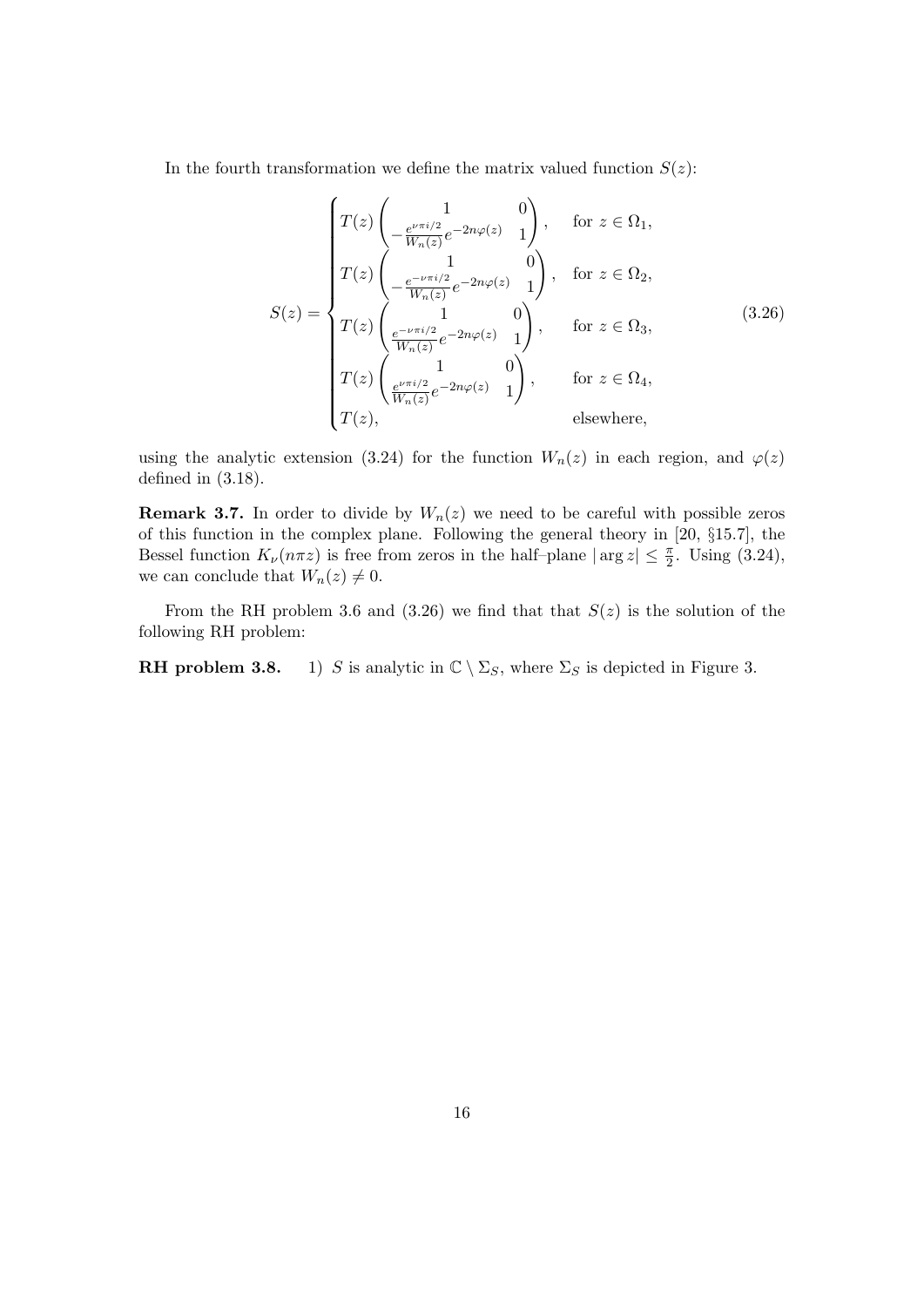2) S satisfies the jump conditions  $S_+ = S_- J_S$  where

$$
J_S(z) = \begin{cases} \begin{pmatrix} 1 & 0 \\ \frac{e^{\nu \pi i/2}}{W_n(z)} e^{-2n\varphi(z)} & 1 \end{pmatrix}, & z \in \Sigma_1 \cup \Sigma_4, \\ \begin{pmatrix} 1 & 0 \\ \frac{e^{-\nu \pi i/2}}{W_n(z)} e^{-2n\varphi(z)} & 1 \end{pmatrix}, & z \in \Sigma_2 \cup \Sigma_3, \\ \begin{pmatrix} 0 & e^{\nu \pi i/2} W_n(x) \\ -\frac{e^{\nu \pi i/2}}{W_n(x)} & 0 \end{pmatrix}, & z \in (-1, 0), \\ \begin{pmatrix} 0 & e^{-\nu \pi i/2} W_n(x) \\ -\frac{e^{\nu \pi i/2}}{W_n(x)} & 0 \end{pmatrix}, & z \in (0, 1), \\ \begin{pmatrix} 1 & e^{\nu \pi i/2} e^{2n\varphi(z)} W_n(z) \\ 0 & 1 \end{pmatrix}, & z \in (-\infty, -1), \\ \begin{pmatrix} 1 & e^{-\nu \pi i/2} e^{2n\varphi(z)} W_n(z) \\ 0 & 1 \end{pmatrix}, & z \in (1, \infty), \\ \begin{pmatrix} 1 & 0 \\ j_1(z) & 1 \end{pmatrix}, & z \in (-i\rho, 0). \end{cases}
$$
(3.27)

Here

$$
j_1(z) = \frac{e^{\nu \pi i/2} e^{-2n\varphi_-(z)}}{W_{n,-}(z)} - \frac{e^{-\nu \pi i/2} e^{-2n\varphi_+(z)}}{W_{n,+}(z)}, \qquad z \in (0, i\rho), \tag{3.28}
$$

and

$$
j_2(z) = -\frac{e^{\nu \pi i/2} e^{-2n\varphi_-(z)}}{W_{n,-}(z)} + \frac{e^{-\nu \pi i/2} e^{-2n\varphi_+(z)}}{W_{n,+}(z)}, \qquad z \in (-i\rho, 0), \tag{3.29}
$$

using the appropriate values of  $\varphi_{\pm}(z)$  and  $W_{n,\pm}(z)$  in each case. The imaginary axis is oriented upwards, and so for  $z \in i\mathbb{R}$ , we have that  $\varphi_+(z)$  and  $W_{n,+}(z)$  $(\varphi_-(z)$  and  $W_{n,-}(z)$  denote the limiting value from the left (right) half-plane.

3) As  $z \to \infty$ ,

$$
S(z) = I + \mathcal{O}(1/z).
$$

4)  $S(z)$  remains bounded as  $z \to 0$  with Im  $z > 0$ , and

$$
S(z) = \begin{pmatrix} \mathcal{O}(z^{\nu}) & \mathcal{O}(z^{-\nu}) \\ \mathcal{O}(z^{\nu}) & \mathcal{O}(z^{-\nu}) \end{pmatrix}, \quad \text{as } z \to 0 \text{ with } \text{Im } z < 0.
$$
 (3.30)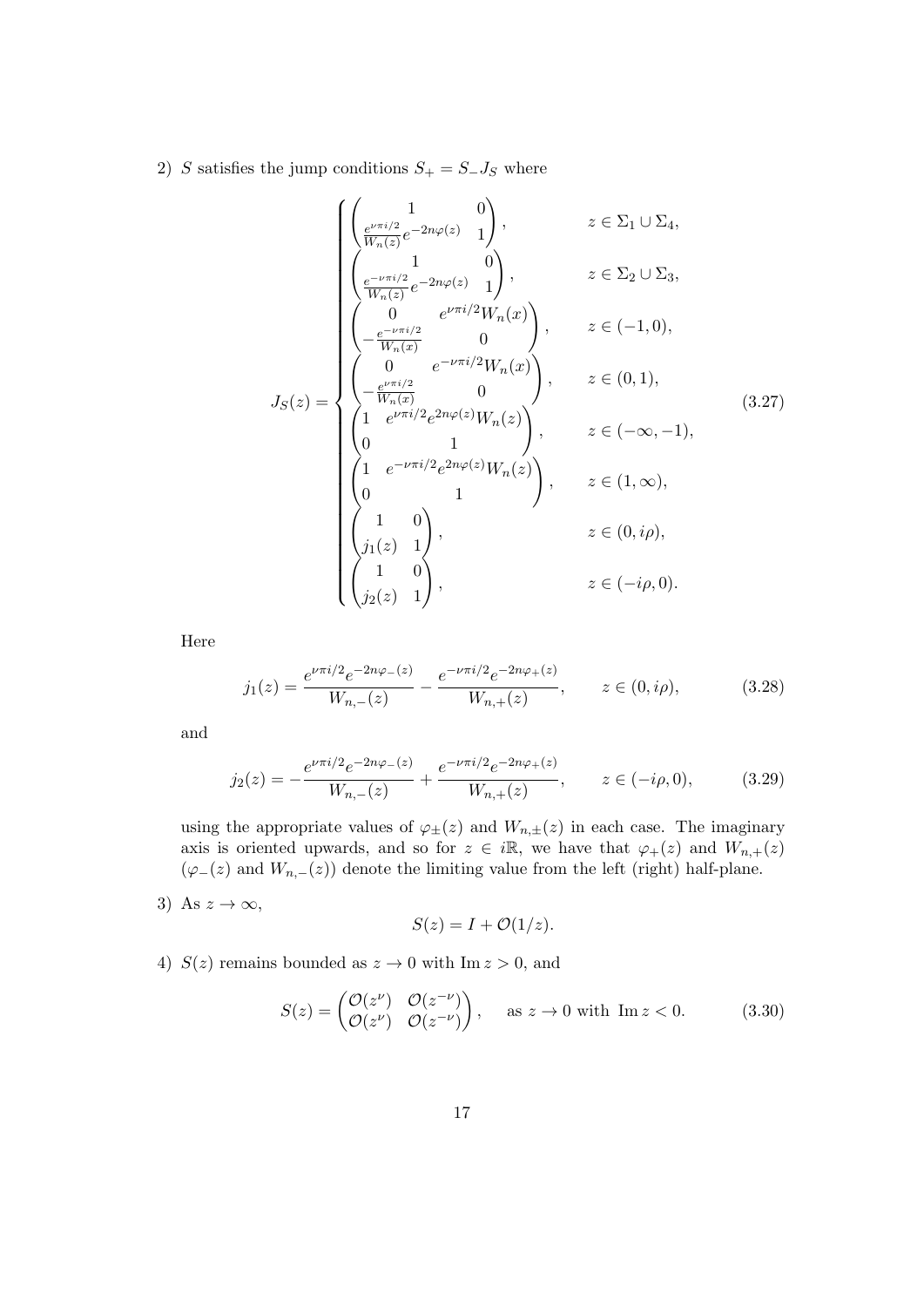Note that as a consequence of the definition of  $\varphi(z)$  in (3.18) and formula (3.20), Im  $\varphi(x)$  is decreasing on [−1, 1]. Because of the Cauchy–Riemann equations, Re  $\varphi(z) > 0$ as we move away from the interval.

We may and do assume that the lens is small enough such that  $\text{Re } \varphi(z) > 0$  on the lips of the lens. Then it follows from  $(3.25)$  and  $(3.27)$  that the jump matrix  $J<sub>S</sub>$  on the lips of the lens tends to I at an exponential rate as  $n \to \infty$ , if we stay away from the endpoints  $\pm 1$ . Also the jump matrix on  $(-\infty, -1)$  and  $(1, \infty)$  tends to the identity matrix. Thus for any  $\delta > 0$ , there is a constant  $c > 0$  such that

$$
J_S(z) = I + \mathcal{O}(e^{-cn}), \qquad z \in \Sigma_S \setminus ([-1,1] \cup [-i\rho, i\rho] \cup D(\pm 1, \delta)). \tag{3.31}
$$

The condition  $(3.30)$  needs some explanation, since  $(3.23)$  and  $(3.26)$  at first sight lead to the behavior  $S(z) = \begin{pmatrix} O(1) & O(z^{-\nu}) \\ O(1) & O(z^{-\nu}) \end{pmatrix}$  $\mathcal{O}(1) \quad \mathcal{O}(z^{-\nu})$  $\setminus$ as  $z \to 0$  with  $\text{Im } z < 0$ . However, a cancellation takes place for the entries in the first column, as can be checked from the jump conditions for S, see (3.27) on the intervals  $(-1, 0)$  and  $(0, 1)$ . Since S remains bounded as  $z \to 0$  with Im  $z > 0$ , and

$$
S_{-}(z) = S_{+}(z) \begin{pmatrix} 0 & \mathcal{O}(z^{-\nu}) \\ \mathcal{O}(z^{\nu}) & 0 \end{pmatrix}, \quad \text{as } z \to 0,
$$

one finds (3.30).

#### 3.6 Global parametrix

If we ignore the jump matrices in the RH problem for S except for the one on the interval  $[-1, 1]$ , we arrive at the following RH problem for a 2 × 2 matrix valued function N:

**RH** problem 3.9. 1) N is analytic in  $\mathbb{C} \setminus [-1, 1]$ .

2) N satisfies the jump conditions

$$
N_{+}(x) = N_{-}(x) \begin{cases} \begin{pmatrix} 0 & e^{\nu \pi i/2} W_{n}(x) \\ -\frac{e^{-\nu \pi i/2}}{W_{n}(x)} & 0 \end{pmatrix}, & x \in (-1,0), \\ \begin{pmatrix} 0 & e^{-\nu \pi i/2} W_{n}(x) \\ -\frac{e^{\nu \pi i/2}}{W_{n}(x)} & 0 \end{pmatrix}, & x \in (0,1). \end{cases}
$$

3) As  $z \to \infty$ ,

$$
N(z) = I + \mathcal{O}(1/z).
$$

We solve the RH problem for N by means of two Szegő functions  $D_{1,n}$  and  $D_2$ , see also [15], that are associated with  $W_n$  and  $e^{-\text{sgn}(x)\nu\pi i/2}$ , respectively.

The first Szegő function  $D_1 = D_{1,n}$  is defined by

$$
D_{1,n}(z) = \exp\left(\frac{(z^2 - 1)^{1/2}}{2\pi} \int_{-1}^1 \frac{\log W_n(x)}{\sqrt{1 - x^2}} \frac{dx}{z - x}\right),\tag{3.32}
$$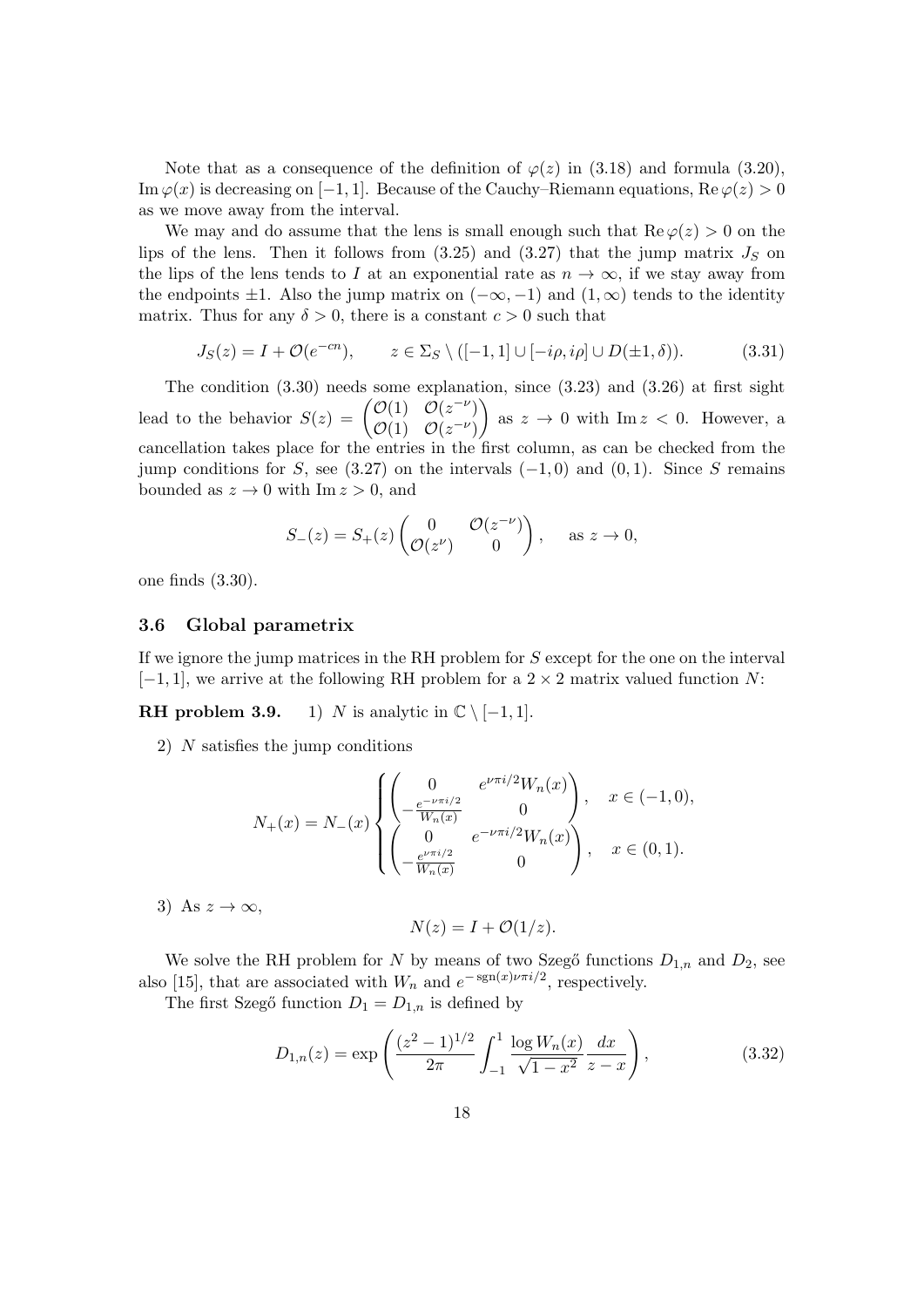which is defined and analytic for  $z \in \mathbb{C} \setminus [-1,1]$ . It satisfies

$$
D_{1,n+}(x)D_{1,n-}(x) = W_n(x), \qquad x \in (-1,1).
$$

It follows from (3.32) that  $D_{1,n}$  has no zeros in  $\mathbb{C} \setminus [-1,1]$  and

$$
D_{\infty,n} := \lim_{z \to \infty} D_{1,n}(z) = \exp\left(\frac{1}{2\pi} \int_{-1}^1 \frac{\log W_n(x)}{\sqrt{1 - x^2}} dx\right) \in (0, \infty).
$$

In what follows we are not going to indicate the *n*-dependence in the notation for  $D_{1,n}$ and  $D_{\infty,n}$ , since the dependence on n is only mild. Indeed, because of (3.25) we have that  $D_{1,n}$  tends to the Szegő function for the weight  $|x|^{-1/2}$  with a rate given in the following lemma.

#### Lemma 3.10. We have

$$
D_{1,n}(z) = \left(\frac{z + (z^2 - 1)^{1/2}}{z}\right)^{1/4} \left(1 + \mathcal{O}\left(\frac{\log n}{n}\right)\right),\tag{3.33}
$$

$$
D_{\infty,n} = 2^{1/4} + \mathcal{O}\left(\frac{\log n}{n}\right),\tag{3.34}
$$

as  $n \to \infty$ , with O-term that is uniform for  $z \in \mathbb{C} \setminus ([-1,1] \cup D(0,\delta) \cup D(\pm 1,\delta))$  for any  $\delta > 0$ .

*Proof.* The Szegő function for  $|x|^{-1/2}$  is

$$
D(z; |x|^{-1/2}) = \exp\left(\frac{(z^2 - 1)^{1/2}}{2\pi} \int_{-1}^1 \frac{\log |x|^{-1/2}}{\sqrt{1 - x^2}} \frac{dx}{z - x}\right)
$$

$$
= \left(\frac{z + (z^2 - 1)^{1/2}}{z}\right)^{1/4}.
$$

and so

$$
D_{1,n}(z) = D(z; |x|^{-1/2}) \exp\left(\frac{(z^2 - 1)^{1/2}}{2\pi} \int_{-1}^1 \frac{\log(|x|^{1/2} W_n(x))}{\sqrt{1 - x^2}} \frac{dx}{z - x}\right).
$$
(3.35)

Because of  $(3.25)$  there exist  $c_0, c_1 > 0$ 

$$
\left| |x|^{1/2}W_n(x) - 1 \right| \le \frac{c_1}{n|x|} < \frac{1}{2}, \qquad |x| \ge \frac{c_0}{n}.
$$

Then also for some  $c_2 > 0$ ,

$$
\left|\log(|x|^{1/2}W_n(x))\right|\leq \frac{c_2}{n|x|},\qquad |x|\geq \frac{c_0}{n}.
$$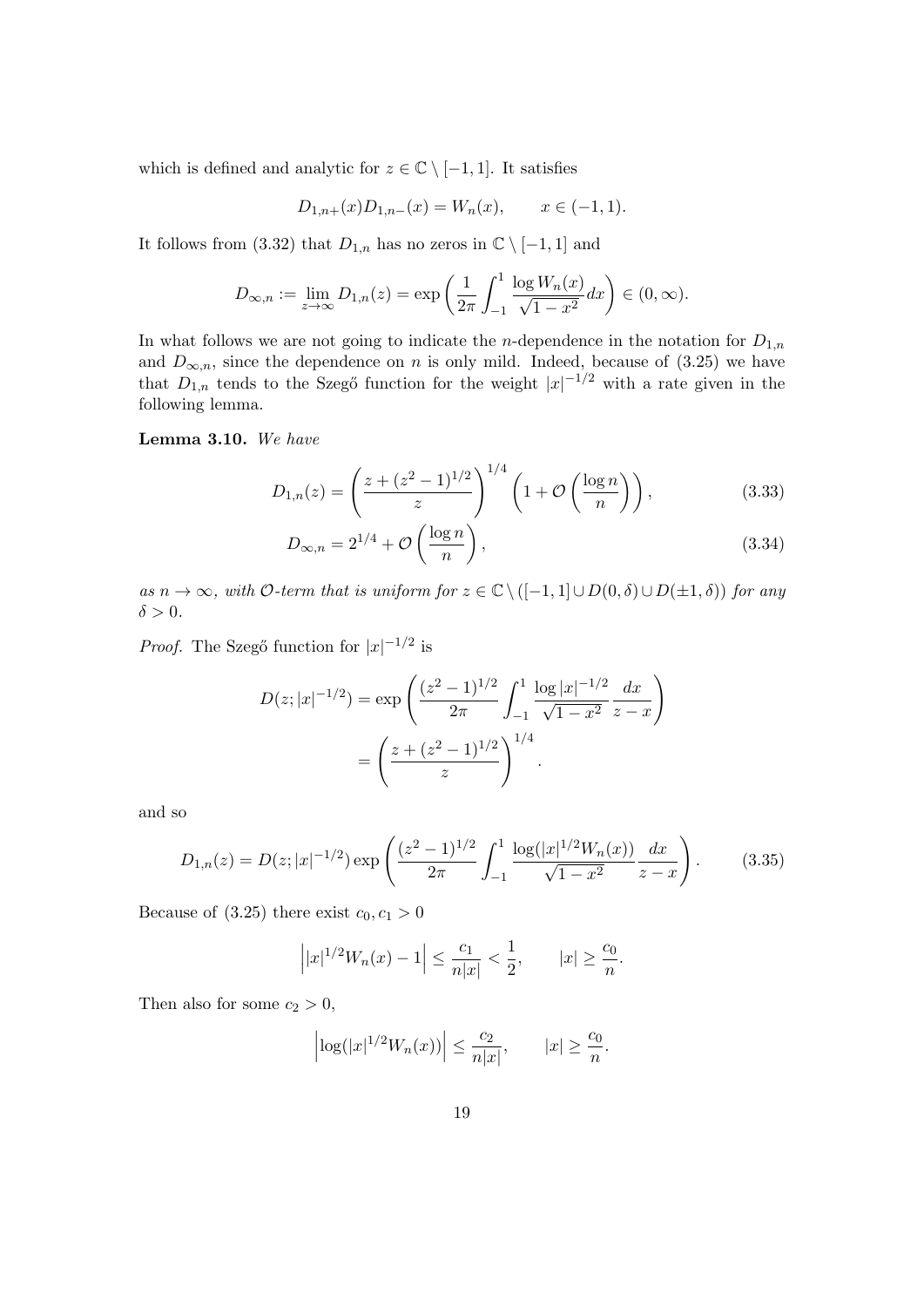It follows that

$$
\left| \int_{c_0/n}^1 \frac{\log(|x|^{1/2} W_n(x))}{\sqrt{1-x^2}} \frac{dx}{z-x} \right| \le \frac{c_2}{\text{dist}(z, [-1,1])n} \int_{c_0/n}^1 \frac{1}{x\sqrt{1-x^2}} dx
$$
  

$$
\le \frac{c_3}{\text{dist}(z, [-1,1])} \frac{\log n}{n},
$$

with a constant  $c_3$  that is independent of  $n$  and  $z$ . By deforming the integration path into the complex plane in such a way that it stays at a certain distance from z, and applying similar estimates we find

$$
\left| \int_{c_0/n}^{1} \frac{\log(|x|^{1/2} W_n(x))}{\sqrt{1 - x^2}} \frac{dx}{z - x} \right| \le \frac{c_4}{|z|} \frac{\log n}{n}
$$
(3.36)

with a constant that is independent of  $z \in \mathbb{C} \setminus ([-1,1] \cup D(0,\delta) \cup D(\pm 1,\delta))$ . Similarly

$$
\left| \int_{-1}^{-c_0/n} \frac{\log(|x|^{1/2} W_n(x))}{\sqrt{1-x^2}} \frac{dx}{z-x} \right| \le \frac{c_5}{|z|} \frac{\log n}{n}.
$$
 (3.37)

Near  $x = 0$  we use (3.10) and (3.22) to find a  $c_6 > 0$  such that

$$
c_6|nx|^{1/2-\nu} \le |x|^{1/2}W_n(x) \le 1, \qquad |x| \le \frac{c_0}{n}.
$$

The upper bound follows from the fact that  $0 < K_{\nu}(s) \leq K_{1/2}(s)$  if  $0 \leq \nu < 1/2$  and  $s > 0$  and the explicit formula for  $K_{1/2}(s)$  see [17, 10.37.1,10.39.2]. Then

$$
\left| \log(|x|^{1/2} W_n(x)) \right| \le \left| \log c_6 + \left(\frac{1}{2} - \nu\right) \log |nx| \right|, \qquad |x| \le \frac{c_0}{n}
$$

and

$$
\left| \int_{-c_0/n}^{c_0/n} \frac{\log |x|^{1/2} W_n(x)}{\sqrt{1 - x^2}} \frac{dx}{z - x} \right| \le \frac{2}{|z|} \int_{-c_0/n}^{c_0/n} \left| \log c_6 + \left(\frac{1}{2} - \nu\right) \log |nx| \right| dx
$$
\n
$$
\le \frac{c_7}{|z|} \frac{1}{n}
$$
\n(3.38)

for some new constant  $c_7 > 0$ .

Combining the estimates  $(3.36)$ ,  $(3.37)$ , and  $(3.38)$ , we get

$$
\left| \frac{(z^2 - 1)^{1/2}}{2\pi} \int_{-1}^1 \frac{\log(|x|^{1/2} W_n(x))}{\sqrt{1 - x^2}} \frac{dx}{z - x} \right| = \mathcal{O}\left(\frac{\log n}{n}\right)
$$

with a  $\mathcal O$  term that is uniform for  $|z| > \delta |z \pm 1| > \delta$ , and so by (3.35)

$$
\left(\frac{z + (z^2 - 1)^{1/2}}{z}\right)^{-1/4} D_{1,n}(z) = \exp\left(\mathcal{O}\left(\frac{\log n}{n}\right)\right) = 1 + \mathcal{O}\left(\frac{\log n}{n}\right)
$$

as claimed in (3.33).

Since (3.33) is uniform for  $|z| > \delta$ ,  $|z \pm 1| > \delta$ , we can let  $z \to \infty$ , and obtain  $\Box$ (3.34).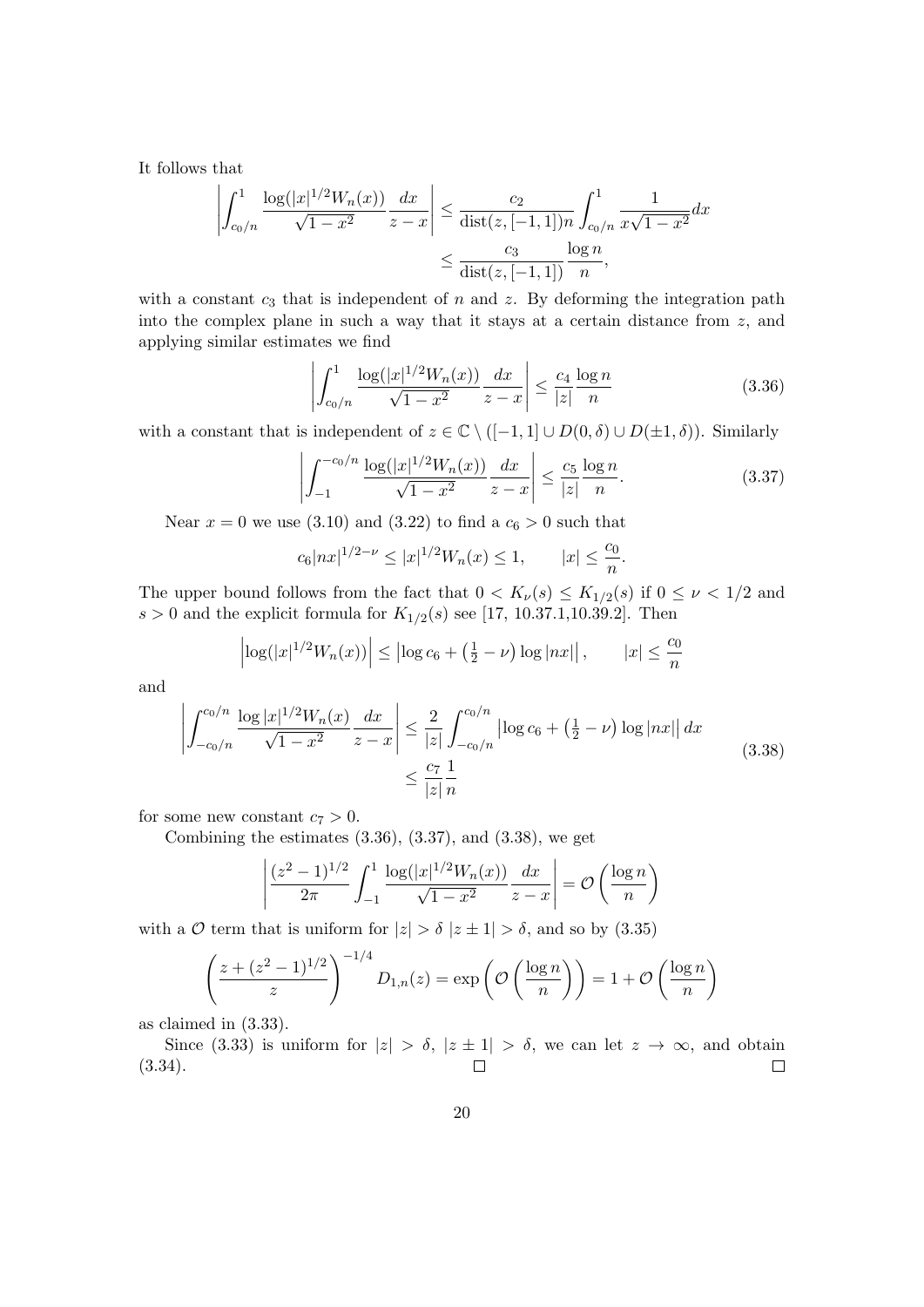The second Szegő function  $D_2$  corresponds to the weight  $e^{\pm \nu \pi i/2}$ , and is defined as

$$
D_2(z) = \left(\frac{\sqrt{z^2 - 1} - i}{\sqrt{z^2 - 1} + i}\right)^{\nu/4}, \qquad z \in \mathbb{C} \setminus [-1, 1], \tag{3.39}
$$

with the branch of the square root that is positive for real  $z > 1$ . It is not difficult to check that  $z \mapsto w = D_2(z)$  is the conformal mapping from  $\mathbb{C} \setminus [-1,1]$  onto the sector  $-\frac{\nu\pi}{4} < \arg w < \frac{\nu\pi}{4}$  that maps  $z = 0+$  to  $w = 0$ ,  $z = 0-$  to  $w = \infty$ ,  $z = \pm 1$  to  $e^{\mp \frac{\nu\pi}{4}}$  and  $z = \infty$  to  $w = 1$ .

The Szegő function  $D_2$  is related to the function  $\psi$  from (2.10).

Lemma 3.11. We have

$$
\log D_2(z) = \begin{cases}\n-\frac{\nu \pi}{2} \psi(z) - \frac{\nu \pi i}{4}, & \text{Re } z > 0, \text{ Im } z > 0, \\
\frac{\nu \pi}{2} \psi(z) - \frac{\nu \pi i}{4}, & \text{Re } z > 0, \text{ Im } z < 0, \\
-\frac{\nu \pi}{2} \psi(z) + \frac{\nu \pi i}{4}, & \text{Re } z < 0, \text{ Im } z > 0, \\
\frac{\nu \pi}{2} \psi(z) + \frac{\nu \pi i}{4}, & \text{Re } z < 0, \text{ Im } z < 0.\n\end{cases}
$$
\n(3.40)

Proof. This follows from (2.10) and (3.39) by straightforward calculation.  $\Box$  $\Box$ 

It follows from  $(3.40)$  that  $D_2$  satisfies

$$
D_{2+}(x)D_{2-}(x) = \begin{cases} e^{\nu \pi i/2}, & x \in (-1,0), \\ e^{-\nu \pi i/2}, & x \in (0,1), \end{cases}
$$

and, since  $\psi(z) \sim \frac{1}{\pi}$  $\frac{1}{\pi} \log(1/z)$  as  $z \to 0$ ,

$$
D_2(z) = \begin{cases} \mathcal{O}(z^{\nu/2}) & \text{as } z \to 0 \text{ with } \text{Im } z > 0, \\ \mathcal{O}(z^{-\nu/2}) & \text{as } z \to 0 \text{ with } \text{Im } z < 0. \end{cases} \tag{3.41}
$$

Having  $D_1$  and  $D_2$  we seek N in the form

$$
N(z) = D_{\infty}^{\sigma_3} N_0(z) (D_1(z) D_2(z))^{-\sigma_3}.
$$
\n(3.42)

Then  $N$  satisfies the RH problem 3.9 if and only if  $N_0$  satisfies the following standard RH problem:

**RH problem 3.12.** 1)  $N_0$  is analytic in  $\mathbb{C} \setminus [-1, 1]$ .

2)  $N_0$  satisfies the jump conditions

$$
N_{0+}(x) = N_{0-}(x) \begin{pmatrix} 0 & 1 \\ -1 & 0 \end{pmatrix}, \qquad x \in (-1, 1).
$$

3)  $N_0(z) = I + \mathcal{O}(1/z)$  as  $z \to \infty$ .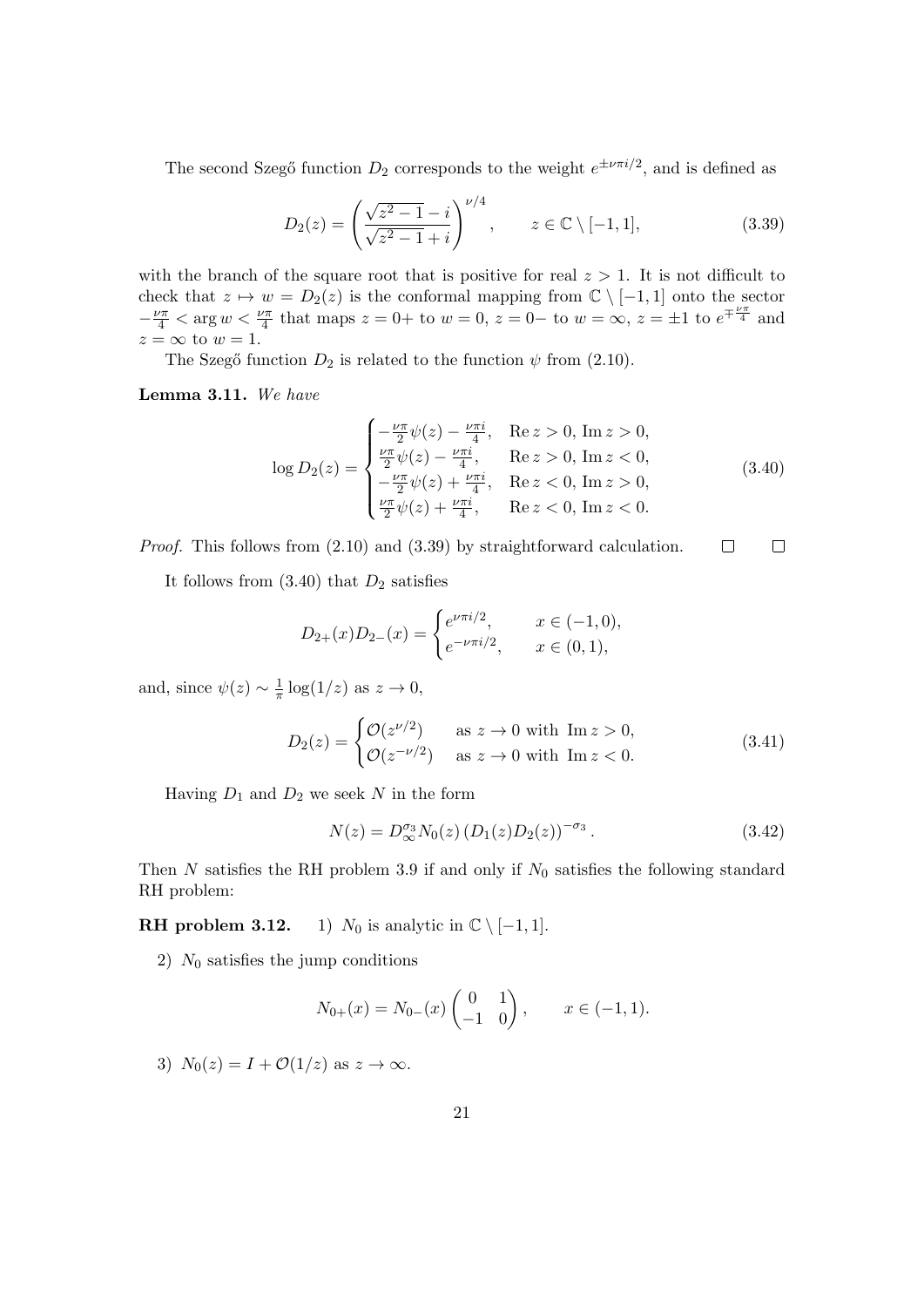The RH problem for  $N_0$  has the explicit solution (see for instance [5, Section 7.3]):

$$
N_0(z) = \begin{pmatrix} \frac{\beta(z) + \beta(z)^{-1}}{2} & \frac{\beta(z) - \beta(z)^{-1}}{2i} \\ -\frac{\beta(z) - \beta(z)^{-1}}{2i} & \frac{\beta(z) + \beta(z)^{-1}}{2} \end{pmatrix}, \text{ with } \beta(z) = \left(\frac{z - 1}{z + 1}\right)^{1/4},
$$

for  $z \in \mathbb{C} \setminus [-1, 1]$ , and we take the branch of the fourth root that is analytic in  $\mathbb{C} \setminus [-1, 1]$ and that is real and positive for  $z > 1$ . Note that we can also write

$$
N_0(z) = \frac{1}{\sqrt{2}(z^2 - 1)^{1/4}} \begin{pmatrix} f(z)^{1/2} & if(z)^{-1/2} \\ -if(z)^{-1/2} & f(z)^{1/2} \end{pmatrix}
$$
(3.43)

where

$$
f(z) = z + (z^2 - 1)^{1/2} \tag{3.44}
$$

is the conformal map from  $\mathbb{C} \setminus [-1,1]$  to the exterior of the unit disk.

#### 3.7 Fifth transformation

Around the endpoints  $z = \pm 1$  we build Airy parametrices  $P_{\rm Ai}$  in the usual way. We take  $\delta > 0$  sufficiently small, and  $P_{\rm Ai}$  is defined and analytic in  $D(\pm 1, \delta) \setminus \Sigma_S$  such that it has the same jumps as S on  $\Sigma_S \cap D(\pm 1, \delta)$ , and such that

$$
P_{\text{Ai}}(z) = N(z)(1 + \mathcal{O}(n^{-1})), \text{ uniformly for } |z \pm 1| = \delta,
$$
 (3.45)

as  $n \to \infty$ . We refer the reader for instance to the monograph by Deift [5, §7.6] for details. Observe that the matching is not essentially affected by the extra factor  $e^{-\nu \pi i/2}W_n(z)$ in this construction, since this function has a limit as  $n \to \infty$  and is very well-behaved near  $z=1$ .

In the fifth transformation we put

$$
Q = \begin{cases} SN^{-1}, & \text{outside the disks } D(\pm 1, \delta), \\ SP_{\text{Ai}}^{-1}, & \text{inside the disks.} \end{cases}
$$
 (3.46)

Then Q is defined and analytic outside of a contour consisting of  $\Sigma_S$  and two circles around  $\pm 1$ . The construction of the Airy parametrix is such that it has the same jump as S inside the circles. As a result  $Q$  is analytic inside the two disks. Also  $S$  and  $N$  have the same jump on  $(-1, 1)$  and it follows that Q is analytic across  $(-1, 1)$ . Therefore Q is analytic in  $\mathbb{C}\setminus\Sigma_Q$  where  $\Sigma_Q$  consists of two circles around  $\pm 1$ , the parts of  $(-\infty, -1)$ ,  $\Sigma_i$ ,  $j = 1, \ldots, 4$  and  $(1, \infty)$  outside of these circles, and the segment  $(-i\rho, i\rho)$  on the imaginary axis. See Figure 4.

From the RH problem 3.8 for S and  $(3.46)$  it then follows that Q solves the following RH problem.

**RH** problem 3.13. 1)  $Q : \mathbb{C} \setminus \Sigma_Q \to \mathbb{C}^{2 \times 2}$  is analytic.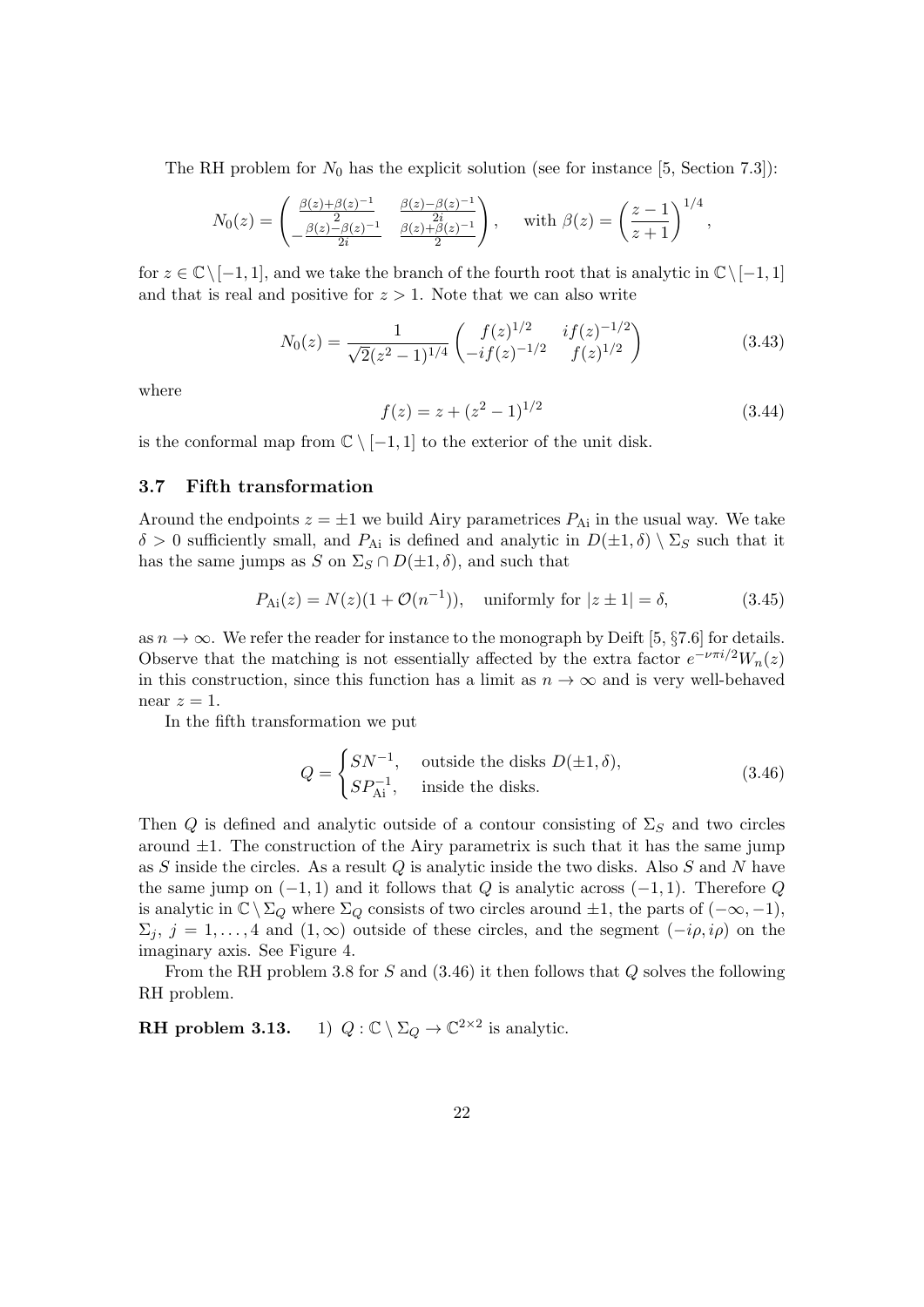

Figure 4: Oriented contour  $\Sigma_Q$  consisting of two circles around  $\pm 1$ , the parts of  $(-\infty, -1)$ and  $(1, \infty)$  outside of these circles, the lips of the lens around  $[-1, 1]$  and the segment  $(-i\rho, i\rho)$  on the imaginary axis.

2) Q satisfies the jump condition  $Q_+ = Q_- J_Q$  on  $\Sigma_Q$  where

$$
J_Q(z) = \begin{cases} N(z)P_{\text{Ai}}^{-1}(z), & \text{for } z \text{ on the circles,} \\ N(z) \begin{pmatrix} 1 & 0 \\ j_1(z) & 1 \end{pmatrix} N^{-1}(z) & \text{for } z \in (0, i\rho), \\ N(z) \begin{pmatrix} 1 & 0 \\ j_2(z) & 1 \end{pmatrix} N^{-1}(z) & \text{for } z \in (-i\rho, 0), \\ N(z)J_S(z)N(z)^{-1}, & \text{elsewhere on } \Sigma_Q. \end{cases}
$$

Here  $j_1$  and  $j_2$  are given by  $(3.28)$  and  $(3.29)$ .

3) As  $z \to \infty$ ,

$$
Q(z) = I + \mathcal{O}(1/z).
$$

4)  $Q(z) = \mathcal{O}(1)$  as  $z \to 0$ .

In the behavior around 0 there is no longer a distinction between the upper and lower half planes, and Q remains bounded in all directions.

We note that

$$
J_Q(z) = I + \mathcal{O}(n^{-1}), \qquad \text{for } z \text{ on the circles} \tag{3.47}
$$

because of the matching property (3.45). We also note that

$$
J_Q(z) = I + \mathcal{O}(e^{-cn}), \qquad \text{on } \Sigma_Q \setminus (\partial D(\pm 1, \delta) \cup [-i\rho, i\rho]) \tag{3.48}
$$

because of (3.31), (3.42), and Lemma 3.10.

The jump matrix  $J_Q$  on the imaginary axis can be rewritten as (we use  $(3.42)$ ):

$$
J_Q(z) = D_{\infty}^{\sigma_3} N_0(z) \begin{pmatrix} 1 & 0 \\ j_{1,2}(z) (D_1(z) D_2(z))^2 & 1 \end{pmatrix} N_0^{-1}(z) D_{\infty}^{-\sigma_3}, \qquad z \in (-i\rho, i\rho), \tag{3.49}
$$

with  $j_1$  on  $(0, i\rho)$ , and  $j_2$  on  $(-i\rho, 0)$ .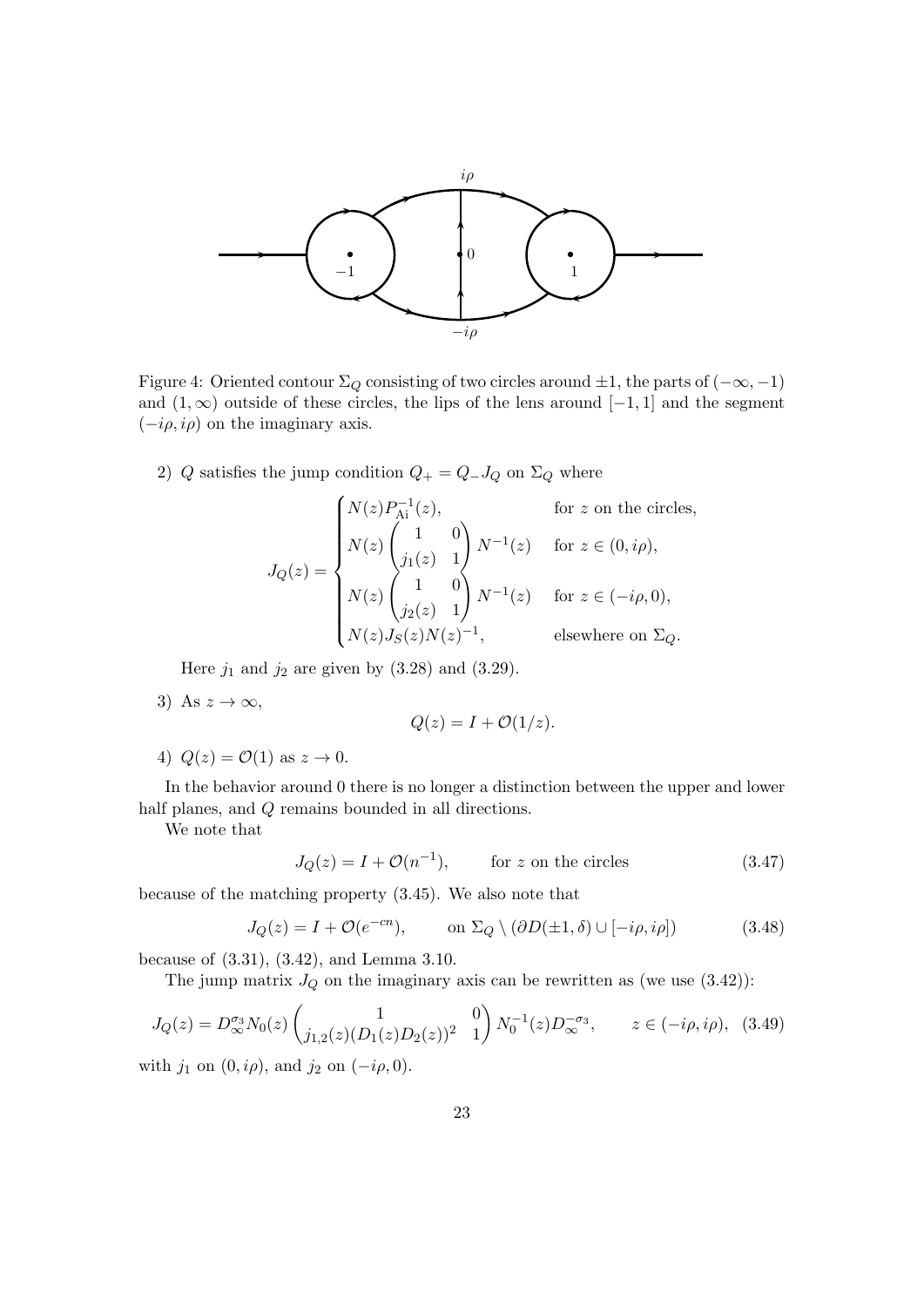**Remark 3.14.** The entry  $j_{1,2}(z)(D_1(z)D_2(z))^2$  in (3.49) depends on n, and tends to 0 as  $n \to \infty$  for every  $z \in (-i\rho, 0) \cup (0, i\rho)$ , but not in a uniform way. Hence, further analysis is needed in the next section. A similar situation is studied in [3, Section 5], where the jump on the imaginary axis has the same structure and approaches the identity matrix at a rate  $1/\log(n)$  as  $n \to \infty$ . In that case no local parametrix near the origin is needed.

#### 3.8 Local parametrix near  $z = 0$

The construction of a local parametrix in a neighborhood of the origin follows the idea exposed in [13]. We take  $\varepsilon > 0$  with

$$
\varepsilon < \min\left(\tfrac{1}{2e}, \tfrac{\rho}{3}\right)
$$

and we build a local parametrix P defined in a neighborhood  $|z| < 3\varepsilon$  of 0. We use a cut-off function  $\chi(z)$  on i $\mathbb R$  such that

- (a)  $\chi : i\mathbb{R} \to \mathbb{R}$  is a  $C^{\infty}$  function,
- (b)  $0 \leq \chi(z) \leq 1$  for all  $z \in i\mathbb{R}$ ,
- (c)  $\chi(z) \equiv 1$  for  $z \in (-i\varepsilon, i\varepsilon)$ ,
- (d)  $\chi(z) \equiv 0$  for  $z \in (-i\infty, -2i\varepsilon) \cup (2i\varepsilon, i\infty)$ .

Then we modify  $J_Q$  by multiplying the off-diagonal entry in the middle factor of  $(3.49)$ by  $\chi(z)$ , and in addition we use this as a jump matrix in the full imaginary axis. Thus

$$
J_P(z) = D_{\infty}^{\sigma_3} N_0(z) \begin{pmatrix} 1 & 0 \\ j_{1,2}(z) (D_1(z) D_2(z))^2 \chi(z) & 1 \end{pmatrix} N_0^{-1}(z) D_{\infty}^{-\sigma_3}, \qquad z \in i\mathbb{R}, \quad (3.50)
$$

with  $j_1$  on  $i\mathbb{R}^+$  and  $j_1$  on  $i\mathbb{R}^-$ .

Then the RH problem for the local parametrix  $P$  at the origin is:

**RH** problem 3.15. 1)  $P: \{z \in \mathbb{C} \mid -1 < \text{Re } z < 1\} \setminus i\mathbb{R} \to \mathbb{C}^{2 \times 2}$  is analytic.

2) P satisfies the jump condition

$$
P_{+}(z) = P_{-}(z)J_{P}(z), \quad z \in i\mathbb{R}, \tag{3.51}
$$

where  $J_P(z)$  is given by (3.50).

3)  $P(z) = I + \mathcal{O}(\epsilon_n)$  as  $n \to \infty$  uniformly for  $|z| = 3\varepsilon$  with  $\epsilon_n$  given by (2.3).

Proposition 3.16. The RH problem 3.15 has a solution for n large enough.

The rest of this subsection is devoted to the proof of Proposition 3.16. It takes a number of steps and it is the most technical part of the paper.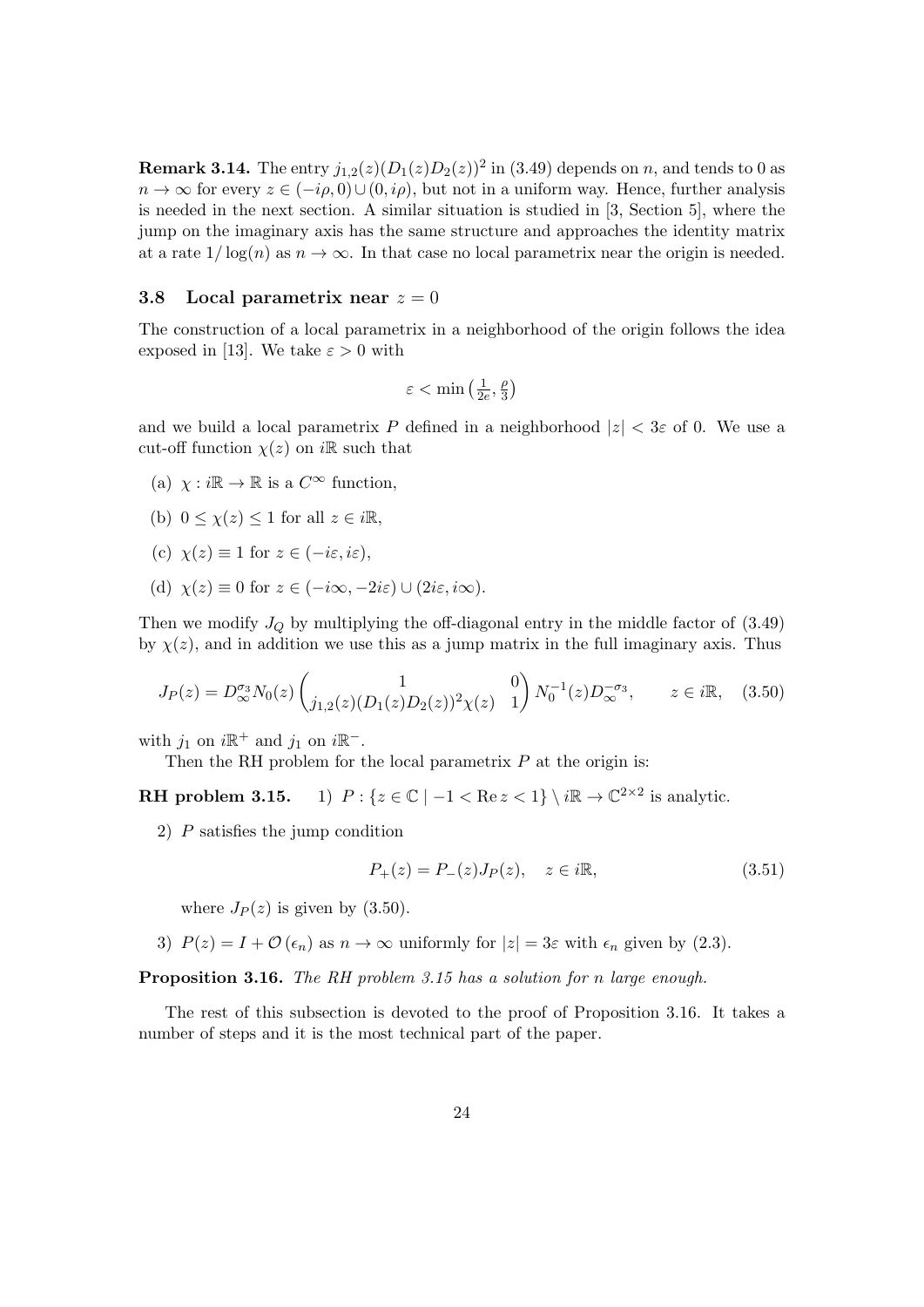#### 3.8.1 RH problem for  $\hat{P}$

We introduce a matrix  $\widehat{P}(z)$  in the following way:

$$
P(z) = \begin{cases} D_{\infty}^{\sigma_3} N_0(z) \hat{P}(z) N_0(z)^{-1} D_{\infty}^{-\sigma_3}, & \text{for } \text{Im } z < 0, \\ D_{\infty}^{\sigma_3} N_0(z) \begin{pmatrix} 0 & -1 \\ 1 & 0 \end{pmatrix} \hat{P}(z) \begin{pmatrix} 0 & 1 \\ -1 & 0 \end{pmatrix} N_0(z)^{-1} D_{\infty}^{-\sigma_3}, & \text{for } \text{Im } z > 0. \end{cases}
$$
(3.52)

The extra factors in  $(3.52)$  for Im  $z > 0$  are introduced in order to compensate the jumps of  $N_0$  on  $[-1, 1]$ . Then P satisfies the jump condition (3.51) in the RH problem 3.15 if and only if  $\hat{P}_+ = \hat{P}_- J_{\hat{P}}$ , where the jump is

$$
J_{\hat{P}}(z) = \begin{cases} \begin{pmatrix} 1 & -j_1(z)(D_1(z)D_2(z))^2 \chi(z) \\ 0 & 1 \end{pmatrix}, & \text{for } z \in i\mathbb{R}^+, \\ \begin{pmatrix} 1 & 0 \\ j_2(z)(D_1(z)D_2(z))^2 \chi(z) & 1 \end{pmatrix}, & \text{for } z \in i\mathbb{R}^-. \end{cases}
$$
(3.53)

Note the difference in the triangularity structure. So, we look for  $\widehat{P}$  that solves the following RH problem:

RH problem 3.17.  $2\times 2$  is analytic.

2)  $\hat{P}$  satisfies the jump conditions

$$
\widehat{P}_+(z) = \widehat{P}_-(z)J_{\widehat{P}}(z), \quad z \in i\mathbb{R},\tag{3.54}
$$

where  $J_{\hat{P}}(z)$  is given by (3.53).

3)  $\widehat{P}(z) = I + \mathcal{O}(1/z)$  as  $z \to \infty$ .

Our aim is to show that the RH problem for  $\widehat{P}$  has a solution for n sufficiently large, and that this solution satisfies in addition

4)  $\widehat{P}(z) = I + \mathcal{O}(\epsilon_n)$  as  $n \to \infty$ , uniformly for  $|z| = 3\varepsilon$ .

Having  $\widehat{P}$  we define P by (3.52) in terms of  $\widehat{P}$ , and it will satisfy the requirements of the RH problem 3.15.

We prove the following result:

**Lemma 3.18.** If  $0 < \nu \leq 1/2$ , then for n large enough there exists  $\widehat{P}(z)$  that solves the RH problem 3.17, and as  $n \to \infty$ ,

$$
|\widehat{P}_{11}(z) - 1| = O\left(n^{-1/2} (\log n)^{-2\nu - 1/2}\right),
$$
  

$$
|\widehat{P}_{21}(z)| = O\left(n^{\nu - 1/2} (\log n)^{-\nu - 1/2}\right),
$$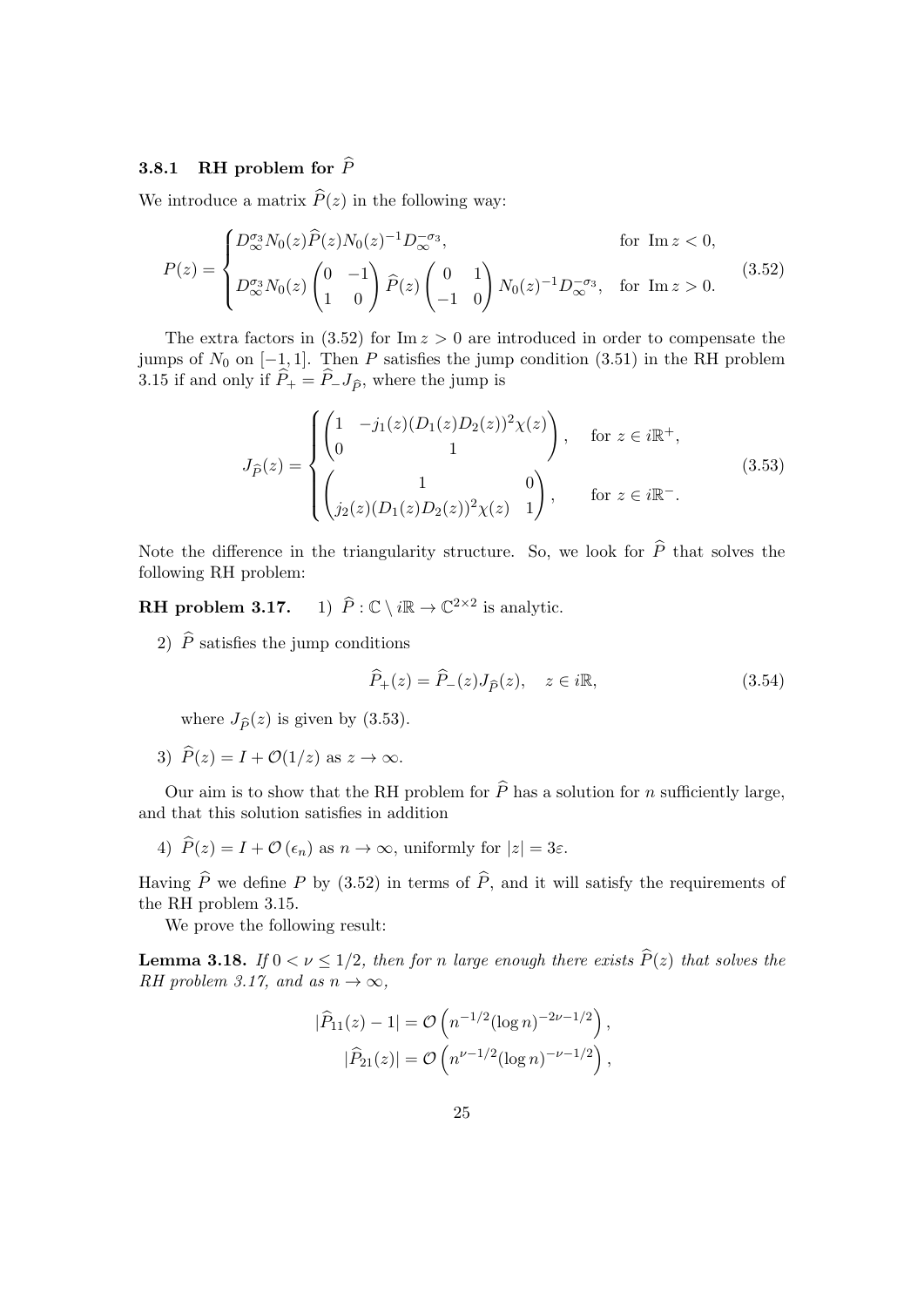for  $z \in \mathbb{C} \setminus V$ , where V is any neighborhood of  $[-2i\varepsilon, 0]$ , and

$$
|\widehat{P}_{12}(z)| = \mathcal{O}\left(n^{-\nu - 1/2} (\log n)^{-\nu - 1/2}\right),
$$
  

$$
|\widehat{P}_{22}(z) - 1| = \mathcal{O}\left(n^{-1/2} (\log n)^{-2\nu - 1/2}\right),
$$

for  $z \in \mathbb{C} \setminus V$ , where V is any neighborhood of  $[0, 2i\varepsilon]$ . Here  $\widehat{P}_{ij}(z)$  denotes the  $(i, j)$ component of the matrix  $\widehat{P}(z)$ .

**Remark 3.19.** It follows from Lemma 3.18 that  $\hat{P}(z) = I + \mathcal{O}(\epsilon_n)$  as  $n \to \infty$ , uniformly for  $|z| = 3\varepsilon$ , and because of (3.52), the same holds for  $P(z)$ .

In the proof of this lemma we will need the following steps:

- 1. We write the jump conditions for  $\widehat{P}(z)$  componentwise, and in terms of two integral operators  $K_1$  and  $K_2$ .
- 2. We estimate the operator norms  $||K_1||$  and  $||K_2||$  as  $n \to \infty$ . This requires estimates for the functions  $j_1(z)$ ,  $j_2(z)$ ,  $D_1(z)$  and  $D_2(z)$ , which are uniform as  $n \to \infty$  for y in a fixed interval around the origin on the imaginary axis.
- 3. We show that the operators  $I K_2K_1$  and  $I K_1K_2$  are invertible for n large enough, and this gives the existence and asymptotics of  $\widehat{P}$ .

Finally, the estimates for  $\widehat{P}(z)$  are used to prove that the matrix  $R(z)$ , which will be defined in Section 3.9 and which solves the Riemann–Hilbert problem 3.26, is close to the identity matrix as  $n \to \infty$ .

#### 3.8.2 Integral operators

Let us write

$$
\eta_1(z) = -j_1(z)(D_1(z)D_2(z))^2 \chi(z), \quad z \in i\mathbb{R}^+,
$$
  
\n
$$
\eta_2(z) = j_2(z)(D_1(z)D_2(z))^2 \chi(z), \quad z \in i\mathbb{R}^-.
$$
\n(3.55)

These functions depend on n, since  $j_1$ ,  $j_2$  and  $D_1$  depend on n. Note, however, that  $D_2$ and  $\chi$  do not depend on n.

The jump condition  $(3.53)-(3.54)$  yields that for  $j=1,2$ ,

$$
\label{eq:11} \begin{aligned} \widehat{P}_{j1+}(z) &= \begin{cases} \widehat{P}_{j1-}(z), & \text{for } z \in i\mathbb{R}^+, \\ \widehat{P}_{j1-}(z) + \eta_2(z) \widehat{P}_{j2-}(z), & \text{for } z \in i\mathbb{R}^-, \\ \widehat{P}_{j2+}(z) &= \begin{cases} \widehat{P}_{j2-}(z) + \eta_1(z) \widehat{P}_{j1-}(z), & \text{for } z \in i\mathbb{R}^+, \\ \widehat{P}_{j2-}(z), & \text{for } z \in i\mathbb{R}^-. \end{cases} \end{aligned}
$$

Since  $\chi(z) = 0$  for  $|z| \geq 2\varepsilon$ , we find that  $\widehat{P}_{j1}$  is analytic in  $\mathbb{C} \setminus [-2i\varepsilon, 0]$ , and  $\widehat{P}_{j2}$ is analytic in  $\mathbb{C} \setminus [0, 2i\varepsilon]$ . Then by the Sokhotski-Plemelj formula and the asymptotic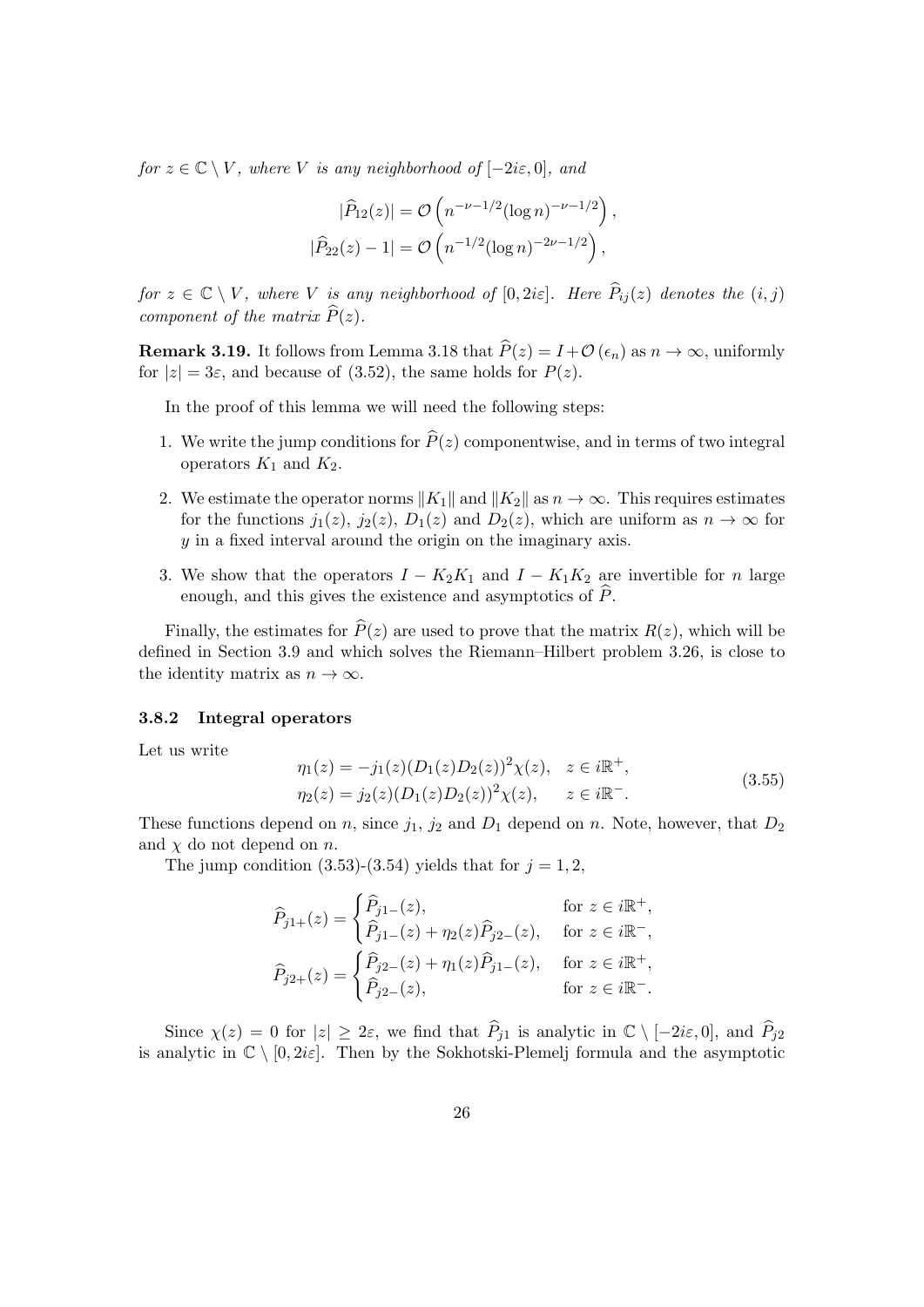condition  $\widehat{P}(z) \to I$  as  $z \to \infty$ , we get

$$
\widehat{P}_{11}(z) = 1 + \frac{1}{2\pi i} \int_{-2i\varepsilon}^{0} \frac{\eta_2(s)\widehat{P}_{12}(s)}{s - z} ds, \quad \widehat{P}_{12}(z) = \frac{1}{2\pi i} \int_{0}^{2i\varepsilon} \frac{\eta_1(s)\widehat{P}_{11}(s)}{s - z} ds.
$$
\n
$$
\widehat{P}_{21}(z) = \frac{1}{2\pi i} \int_{-2i\varepsilon}^{0} \frac{\eta_2(s)\widehat{P}_{22}(s)}{s - z} ds, \qquad \widehat{P}_{22}(z) = 1 + \frac{1}{2\pi i} \int_{0}^{2i\varepsilon} \frac{\eta_1(s)\widehat{P}_{21}(s)}{s - z} ds.
$$
\n(3.56)

We can write the equations in operator form if we introduce two operators

$$
K_1: L^2([0, 2i\varepsilon]) \to L^2([-2i\varepsilon, 0])
$$
 and  $K_2: L^2([-2i\varepsilon, 0]) \to L^2([0, 2i\varepsilon])$ 

by

$$
(K_1 f)(z) = \frac{1}{2\pi i} \int_0^{2i\varepsilon} \frac{\eta_1(s) f(s)}{s - z} ds, \qquad f \in L^2([0, 2i\varepsilon]),
$$
  

$$
(K_2 g)(z) = \frac{1}{2\pi i} \int_{-2i\varepsilon}^0 \frac{\eta_2(s) g(s)}{s - z} ds, \qquad g \in L^2([-2i\varepsilon, 0]).
$$

Then  $f_1 = \widehat{P}_{11}$ ,  $g_1 = \widehat{P}_{12}$  should solve

$$
f_1 = 1 + K_2 g_1, \quad g_1 = K_1 f_1 \tag{3.57}
$$

and  $f_2 = \widehat{P}_{21}, g_2 = \widehat{P}_{22}$  should solve

$$
f_2 = K_2 g_2, \quad g_2 = 1 + K_1 f_2. \tag{3.58}
$$

Both  $K_1$  and  $K_2$  are integral operators between Hilbert spaces with operator norms

$$
||K_1||^2 = \int_{-2i\varepsilon}^0 \int_0^{2i\varepsilon} \frac{|\eta_1(s)|^2}{|s-t|^2} |ds| |dt|,
$$
  

$$
||K_2||^2 = \int_0^{2i\varepsilon} \int_{-2i\varepsilon}^0 \frac{|\eta_2(s)|^2}{|s-t|^2} |ds| |dt|.
$$

The t-integrals can be done explicitly. This leads to the estimates (we also change to a real integration variable by putting  $s = \pm iy$ 

$$
||K_1|| \le \left(\int_0^{2\varepsilon} \frac{|\eta_1(iy)|^2}{y} dy\right)^{1/2}, \quad ||K_2|| \le \left(\int_0^{2\varepsilon} \frac{|\eta_2(-iy)|^2}{y} dy\right)^{1/2}.
$$
 (3.59)

The next step is to show that both integrals are finite (so that  $K_1$  and  $K_2$  are welldefined bounded operators) and that  $||K_1K_2||$  and  $||K_2K_1||$  tend to 0 as  $n \to \infty$ . To this end, we need to control the functions  $\eta_1$  and  $\eta_2$ , defined in (3.55).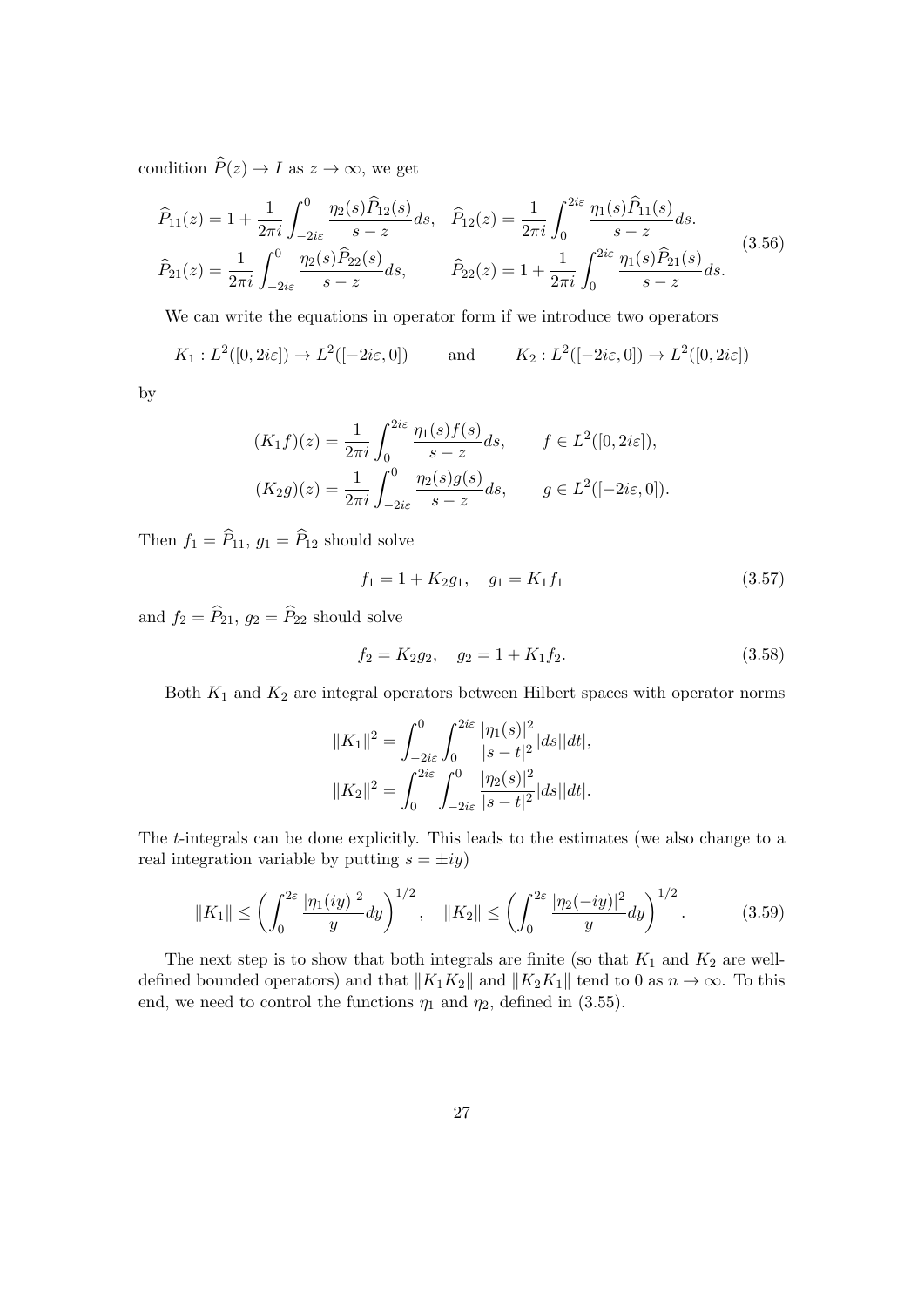#### **3.8.3** The functions  $\eta_1(z)$  and  $\eta_2(z)$

The functions  $\eta_1$  and  $\eta_2$  are defined in terms of  $j_1$ ,  $j_2$ ,  $D_1$  and  $D_2$ , see (3.55). In this section we obtain estimates for all these functions for large  $n$ .

First we write the functions  $j_1(z)$  and  $j_2(z)$  in terms of Bessel functions. Because of the property  $K_{\nu}(\overline{z}) = \overline{K_{\nu}(z)}$  for real  $\nu$ , see [17, §10.34.7], if we consider the positive imaginary axis and we write  $z = iy$ , with  $y > 0$ , then the function  $W_n$  (recall (3.24)) can be written as

$$
W_{n,\pm}(iy) = \sqrt{2n} K_{\nu}(\mp n\pi iy) e^{\mp n\pi iy}, \qquad (3.60)
$$

so  $W_{n,+}(iy) = \overline{W_{n,-}(iy)}$ . Similarly, on the negative imaginary axis,

$$
W_{n,\pm}(-iy) = \sqrt{2n} K_{\nu}(\pm n\pi iy) e^{\mp n\pi iy}, \qquad (3.61)
$$

so again  $W_{n,+}(-iy) = \overline{W_{n,-}(-iy)}$ . Additionally, we have

$$
|W_{n,-}(iy)|^2 = 2n|K_{\nu}(n\pi iy)|^2 = \frac{n\pi^2}{2}|H_{\nu}^{(2)}(n\pi y)|^2
$$
  
\n
$$
= \frac{n\pi^2}{2}[J_{\nu}(n\pi y)^2 + Y_{\nu}(n\pi y)^2],
$$
  
\n
$$
|W_{n,-}(-iy)|^2 = 2n|K_{\nu}(-n\pi iy)|^2 = \frac{n\pi^2}{2}|H_{\nu}^{(1)}(n\pi y)|^2
$$
  
\n
$$
= \frac{n\pi^2}{2}[J_{\nu}(n\pi y)^2 + Y_{\nu}(n\pi y)^2],
$$
\n(3.62)

in terms of Hankel functions, see [17, §10.27.8]. We have the following auxiliary result: **Lemma 3.20.** For  $y > 0$ , the functions  $j_1(iy)$  and  $j_2(-iy)$  can be written as follows:

$$
|j_1(iy)| = \frac{2e^{-2n \operatorname{Re} \varphi_{-}(iy)}}{\sqrt{2n}\pi} \frac{|J_{\nu}(n\pi y)\cos \nu\pi - Y_{\nu}(n\pi y)\sin \nu\pi|}{J_{\nu}^2(n\pi y) + Y_{\nu}^2(n\pi y)},
$$
  

$$
|j_2(-iy)| = \frac{2e^{-2n \operatorname{Re} \varphi_{-}(-iy)}}{\sqrt{2n}\pi} \frac{|J_{\nu}(n\pi y)|}{J_{\nu}^2(n\pi y) + Y_{\nu}^2(n\pi y)}.
$$

*Proof.* It follows from  $(3.28)$  that  $j_1$  can be written as

$$
j_1(iy) = \frac{e^{-2n\varphi_{-}(iy) - n\pi iy}}{W_{n,-}(iy)W_{n,+}(iy)} \left[ e^{\frac{\nu\pi i}{2} + n\pi iy}W_{n,+}(iy) - e^{-\frac{\nu\pi i}{2} - n\pi iy}W_{n,-}(iy) \right],
$$

and because of  $\varphi_-(z) = \varphi_+(z) - \pi z$  on the imaginary axis, and the fact that  $W_{n,+}(iy) =$  $\overline{W_{n,-}(iy)}$ , the two terms on the right hand side are complex conjugates, so

$$
j_1(iy) = \frac{-2ie^{-2n\varphi_{-}(iy) - n\pi iy}}{|W_{n,-}(iy)|^2} \operatorname{Im} \left[ e^{-\frac{\nu\pi i}{2} - n\pi iy} W_{n,-}(iy) \right]. \tag{3.63}
$$

Using the formula

$$
K_{\nu}(z) = -\frac{\pi i}{2} e^{-\frac{\nu \pi i}{2}} H_{\nu}^{(2)}(z e^{-\frac{\pi i}{2}}), \qquad -\frac{\pi}{2} < \arg z \le \pi,
$$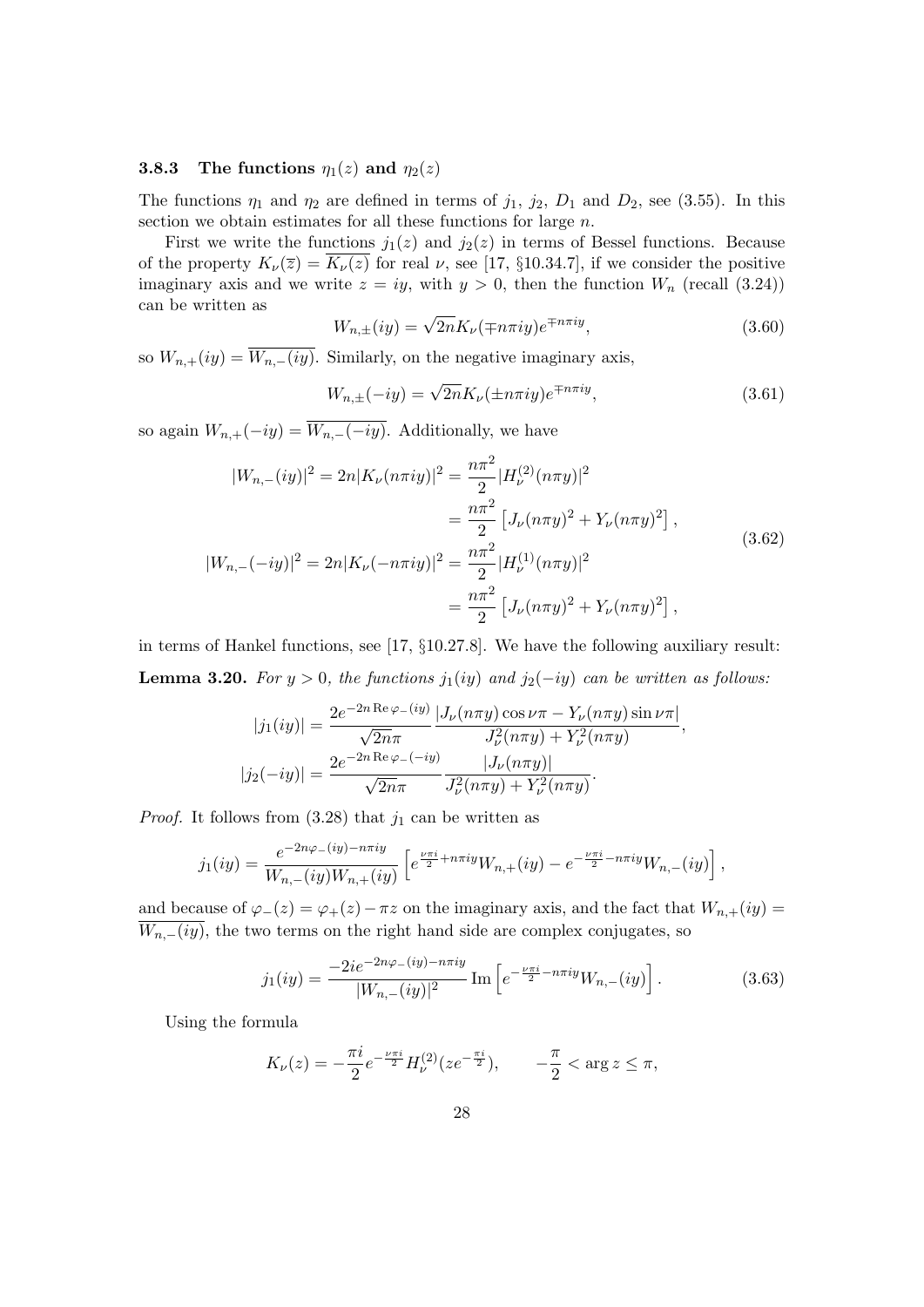in terms of Hankel functions, see [17, §10.27.8] and (3.60) we observe that

$$
e^{-\frac{\nu\pi i}{2} - n\pi i y} W_{n,-}(iy) = e^{-\frac{\nu\pi i}{2}} \sqrt{2n} K_{\nu}(n\pi i y)
$$
  
= 
$$
-\frac{\sqrt{2n}\pi i e^{-\nu\pi i}}{2} \left(J_{\nu}(n\pi y) - iY_{\nu}(n\pi y)\right).
$$

Hence, on the positive imaginary axis,

Im 
$$
\left[ e^{-\frac{\nu \pi i}{2} - n \pi i y} W_{n,-}(iy) \right] = -\frac{\sqrt{2n}\pi}{2} (J_{\nu}(n\pi y) \cos \nu \pi - Y_{\nu}(n\pi y) \sin \nu \pi).
$$

Using (3.63) and (3.62), this proves the first formula. Similarly, for  $y > 0$ ,

$$
j_2(-iy) = \frac{2ie^{-2n\varphi - (-iy) - n\pi iy}}{|W_{n,-}(-iy)|^2} \operatorname{Im} \left[ e^{-\frac{\nu\pi i}{2} - n\pi iy} W_{n,-}(-iy) \right]. \tag{3.64}
$$

In this case, we use

$$
K_{\nu}(z) = \frac{\pi i}{2} e^{\frac{\nu \pi i}{2}} H_{\nu}^{(1)}(z e^{\frac{\pi i}{2}}), \qquad -\pi < \arg z \le \frac{\pi}{2},
$$

see [17, 10.27.8], and (3.61) to obtain

$$
e^{-\frac{\nu\pi i}{2} - n\pi i y} W_{n,-}(-iy) = e^{-\nu\pi i/2} \sqrt{2n} K_{\nu}(-n\pi i y)
$$
  
= 
$$
\frac{\sqrt{2n}\pi i}{2} \left(J_{\nu}(n\pi y) + iY_{\nu}(n\pi y)\right),
$$

so

Im 
$$
\left[ e^{\frac{-\nu \pi i}{2} - n \pi i y} W_{n,-}(-i y) \right] = \frac{\sqrt{2n} \pi}{2} J_{\nu}(n \pi y).
$$

We use  $(3.64)$  and  $(3.62)$ , and this completes the proof.

Next, we will obtain estimates of the previous functions  $j_1$  and  $j_2$  for large n.

**Lemma 3.21.** For  $0 < \nu \leq 1/2$  there exist constants  $C_{\nu}, C_{\nu}^{\prime} > 0$  such that for all  $s > 0$ we have

$$
\frac{|J_{\nu}(s)\cos\nu\pi - Y_{\nu}(s)\sin\nu\pi|}{J_{\nu}(s)^{2} + Y_{\nu}(s)^{2}} \leq C_{\nu} \frac{s^{\nu}(1+s^{1-2\nu})}{1+s^{1/2-\nu}},
$$

$$
\frac{|J_{\nu}(s)|}{J_{\nu}(s)^{2} + Y_{\nu}(s)^{2}} \leq C_{\nu}' \frac{s^{3\nu}(1+s^{1-2\nu})}{1+s^{1/2+\nu}}.
$$

*Proof.* For the proof, we consider the following expansions: as  $s \to 0^+$ ,

$$
J_{\nu}(s) = \frac{s^{\nu}}{2^{\nu} \Gamma(\nu + 1)} \left( 1 + \mathcal{O}\left(s^{-1}\right) \right), \quad \nu \neq -1, -2, \dots \tag{3.65}
$$

and for  $\nu < 1$  we have

$$
Y_{\nu}(s) = -\frac{\Gamma(\nu)}{\pi} \left(\frac{s}{2}\right)^{-\nu} + \mathcal{O}(s^{\nu}).\tag{3.66}
$$

 $\Box$ 

 $\Box$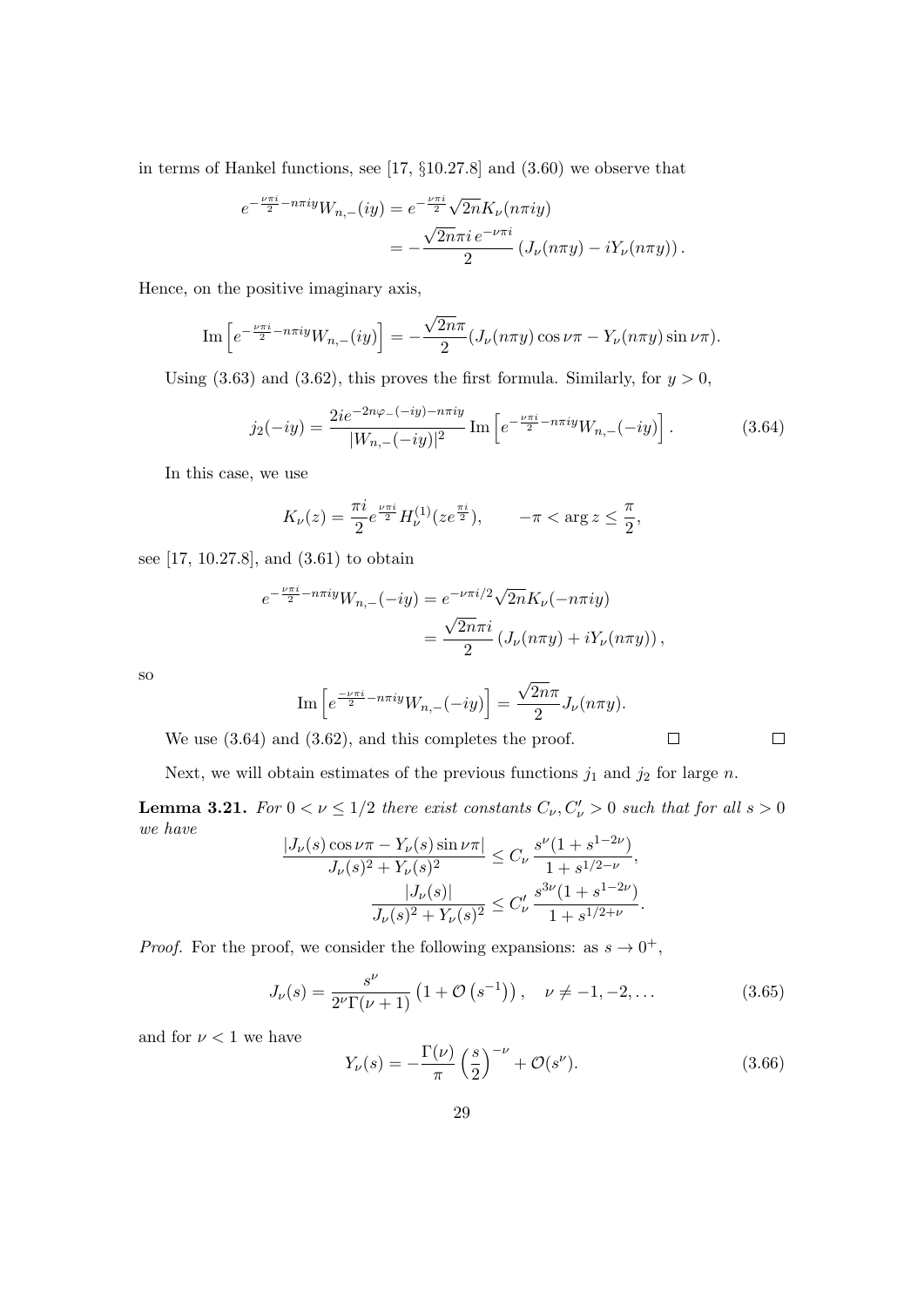As  $s \to \infty$ , we have

$$
J_{\nu}(s) = \left(\frac{2}{\pi s}\right)^{1/2} \cos \omega \left(1 + \mathcal{O}\left(s^{-1}\right)\right),
$$
  
\n
$$
Y_{\nu}(s) = \left(\frac{2}{\pi s}\right)^{1/2} \sin \omega \left(1 + \mathcal{O}\left(s^{-1}\right)\right),
$$
\n(3.67)

where  $\omega = s - \frac{\nu \pi}{2} - \frac{\pi}{4}$  $\frac{\pi}{4}$ . See for instance [17, formulas 10.7.3–4, 10.17.3–4]. From this, it follows that

$$
J_{\nu}(s)^{2} + Y_{\nu}(s)^{2} = \frac{\Gamma(\nu)^{2}}{\pi^{2}} \left(\frac{s}{2}\right)^{-2\nu} + \mathcal{O}(1), \quad s \to 0,
$$
  

$$
J_{\nu}(s)^{2} + Y_{\nu}(s)^{2} = \frac{2}{\pi s} + \mathcal{O}(s^{-2}), \quad s \to \infty.
$$
 (3.68)

From (3.68), we claim that there exist two constants  $C_{1,\nu}, C_{2,\nu} > 0$  such that

$$
C_{1,\nu} \frac{s^{-2\nu}}{1+s^{1-2\nu}} \le J_{\nu}(s)^2 + Y_{\nu}(s)^2 \le C_{2,\nu} \frac{s^{-2\nu}}{1+s^{1-2\nu}}, \qquad s > 0.
$$

Using a similar argument, we have

$$
|J_{\nu}(s)|\leq C_{3,\nu}\,\frac{s^{\nu}}{1+s^{1/2+\nu}},
$$

and also

$$
|J_{\nu}(s)\cos\nu\pi - Y_{\nu}(s)\sin\nu\pi| \leq C_{4,\nu} \frac{s^{-\nu}}{1 + s^{1/2 - \nu}},
$$

 $\Box$ and putting all the estimates together we get the bounds in the lemma.

As a consequence of Lemma 3.20 and Lemma 3.21 we obtain the following bounds for  $j_1$  and  $j_2$  for  $y > 0$ :

$$
|j_1(iy)| \le C_\nu \frac{2e^{-2n \operatorname{Re}\varphi_{-}(iy)} \left(n\pi y\right)^{\nu} (1 + (n\pi y)^{1-2\nu})}{\sqrt{2n}\pi} + (n\pi y)^{1/2-\nu},
$$
  

$$
|j_2(-iy)| \le C'_\nu \frac{2e^{-2n \operatorname{Re}\varphi_{-}(-iy)} \left(n\pi y\right)^{3\nu} (1 + (n\pi y)^{1-2\nu})}{\sqrt{2n}\pi}.
$$
 (3.69)

 $\Box$ 

Next, we need an estimate for  $D_1(z)$  (see formula (3.32)), with  $z = iy, y \in [-\rho, \rho]$ where we recall that  $\pm i\rho$  is the intersection of the lens with the imaginary axis.

**Lemma 3.22.** For  $0 < \nu \leq 1/2$ , there exists a constant  $C_{\nu}$  such that for all sufficiently large n,

$$
|D_1(iy)|^2 \le C_\nu \frac{n^{1/2-\nu}|y|^{-\nu}}{1+(n|y|)^{1/2-\nu}}, \qquad y \in [-\rho, \rho]. \tag{3.70}
$$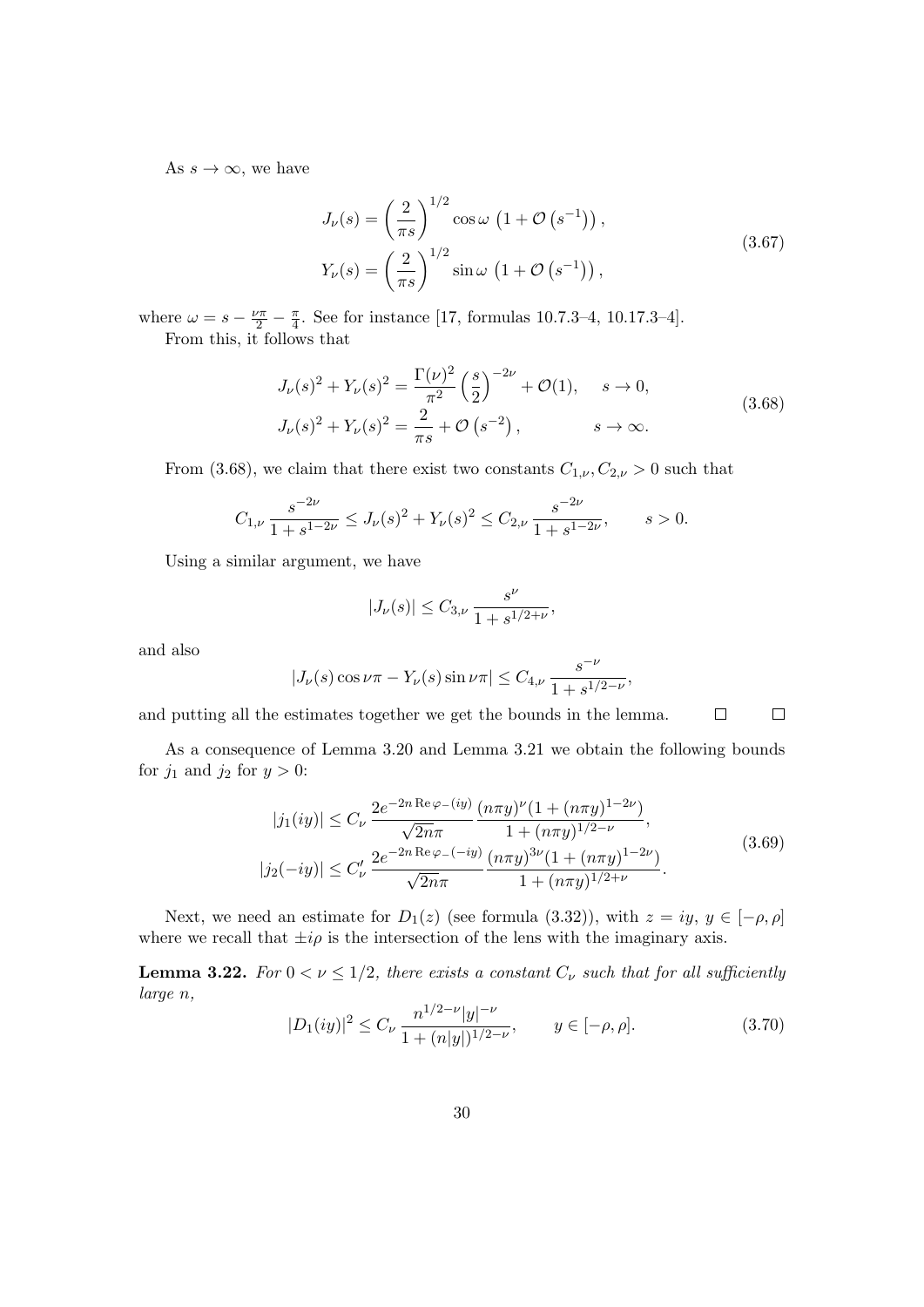*Proof.* We write first  $z = iy$  with  $y > 0$  in (3.32) and use the parity of the function  $W_n$ to get the following expression:

$$
D_1(iy) = \exp\left(\frac{y(y^2+1)^{1/2}}{2\pi} \int_0^1 \frac{\log W_n(x)}{\sqrt{1-x^2}} \frac{dx}{x^2+y^2}\right).
$$
 (3.71)

Using the asymptotic expansions  $(3.65), (3.66)$  and  $(3.67),$  we claim that there exist two constants  $C_1$  and  $C_2$ , depending on  $\nu$ , such that  $W_n(x)$  satisfies

$$
W_n(x) \le C_1 |x|^{-1/2}, \qquad |n\pi x| \ge 1,
$$

and

$$
W_n(x) \le C_2 n^{1/2 - \nu} |x|^{-\nu}, \qquad |n\pi x| \le 1.
$$

Since  $\nu \leq 1/2$ , both bounds hold uniformly for  $n\pi x > 0$ . Since the integrand in  $(3.71)$  is a real function, we can bound  $D_1(iy)$  from above by another Szegő function:

$$
D_1(iy)^2 \le D(iy; C_1|\pi x|^{-1/2})^2 = C_1 \pi^{-1/2} D(iy; |x|^{-1/2})^2.
$$

This last Szegő function is explicit, since for a general exponent  $\alpha > -1$  we have

$$
D(z;|x|^{\alpha}) = \left(\frac{z}{z + \sqrt{z^2 - 1}}\right)^{\alpha/2}.
$$

As a consequence, substituting  $z = iy$  with  $y \in [-\rho, \rho]$ , and  $\alpha = -1/2$ ,

$$
D_1(iy)^2 \le C_1(ny)^{-1/2}(y+\sqrt{y^2+1})^{1/2} \le C_1\left(\rho+\sqrt{\rho^2+1}\right)^{1/2}(ny)^{-1/2},
$$

and by the same argument with  $\alpha = -\nu$ ,

$$
D_1(iy)^2 \le C_2 n^{1/2-\nu} y^{-\nu} (y + \sqrt{y^2 + 1})^{\nu} \le C_2 \left(\rho + \sqrt{\rho^2 + 1}\right)^{\nu} n^{1/2-\nu} y^{-\nu}.
$$

The bound in the lemma follows for  $y > 0$  from these two estimates, for some constant  $C_{\nu}$ . Finally, from the definition of  $D_1$ , see (3.32), we have that if  $y < 0$ , then  $D_1(iy) =$  $D_1(-iy)$ , so the modulus is equal and the bound holds also in this case.  $\Box$  $\Box$ 

Now we write together all the estimates computed before to obtain bounds for the functions  $\eta_1$  and  $\eta_2$  defined in (3.55).

**Lemma 3.23.** For  $0 < \nu \leq 1/2$ , there exist constants  $C_{\nu}, C_{\nu} > 0$  such that for n large enough and  $y \in [0, \rho]$ , we have the bounds

$$
|\eta_1(iy)| \le |j_1(iy)(D_1(iy)D_2(iy))^2| \le C_\nu y^\nu e^{-2n \operatorname{Re}\varphi_{-}(iy)},\tag{3.72}
$$

$$
|\eta_2(-iy)| \le |j_2(-iy)(D_1(-iy)D_2(-iy))^2| \le C'_{\nu} (n^{2\nu}y^{\nu} + ny^{1-\nu}) e^{-2n \operatorname{Re}\varphi - (-iy)}.
$$
 (3.73)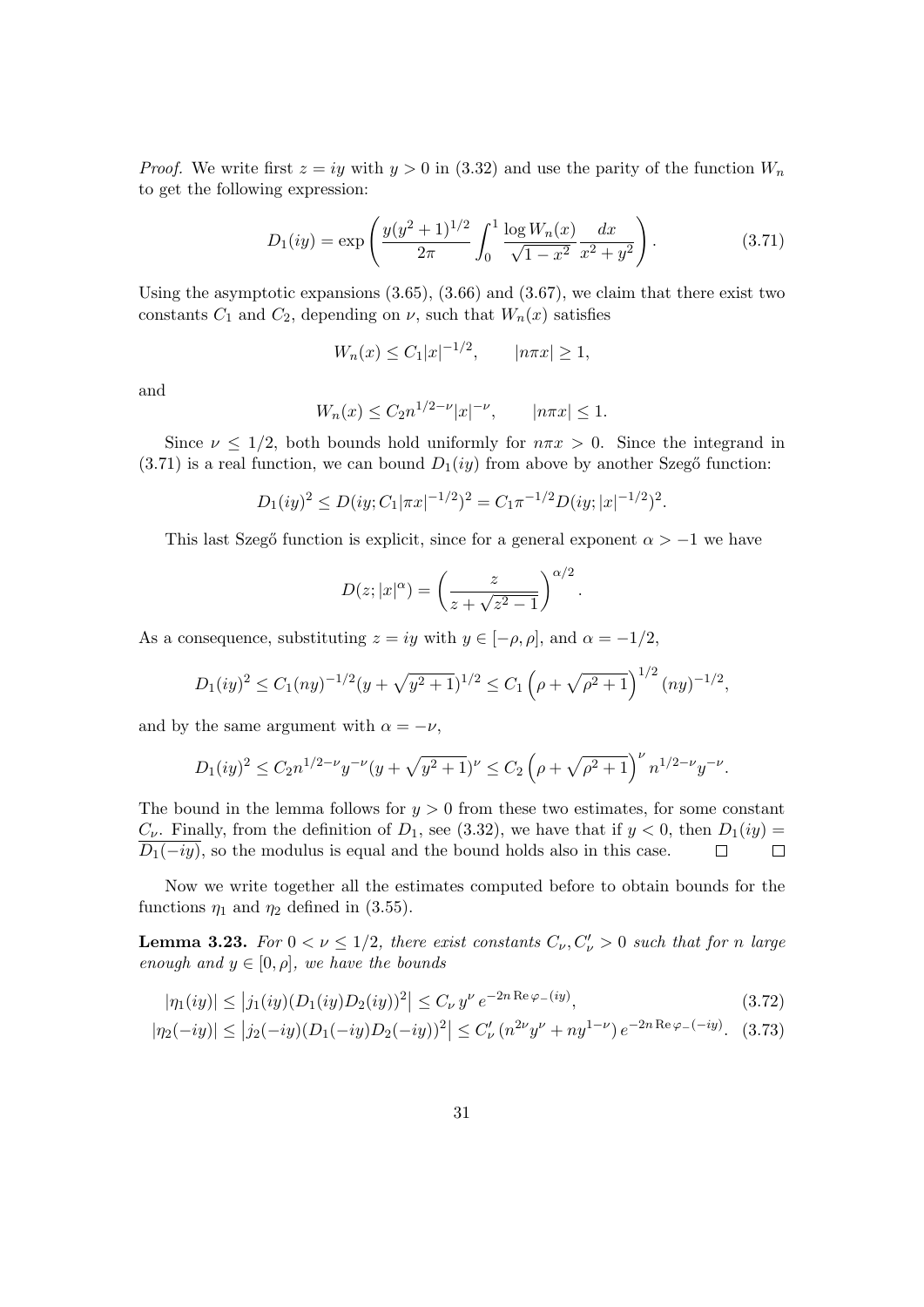*Proof.* We collect the results on  $D_1$  (see formula (3.70)),  $D_2$  (we use the fact that this function does not depend on n and formula  $(3.41)$ ,  $j_1$  and  $j_2$  (formula  $(3.69)$ ). Then for some constant  $C_{1,\nu}$  we simplify the bound to

$$
|\eta_1(iy)| \le C_{1,\nu} y^{\nu} \frac{1 + (ny)^{1-2\nu}}{(1 + (ny)^{1/2 - \nu})^2} e^{-2n \operatorname{Re} \varphi_-(iy)} \le C_{\nu} y^{\nu} e^{-2n \operatorname{Re} \varphi_-(iy)}.
$$

Also,

$$
|\eta_2(-iy)| \le C_{2,\nu} n^{2\nu} y^{\nu} \frac{1 + (ny)^{1-2\nu}}{(1 + (ny)^{1/2+\nu})(1 + (ny)^{1/2-\nu})} e^{-2n \operatorname{Re}\varphi_-( - iy)} \le C'_{\nu} n^{2\nu} y^{\nu} (1 + (ny)^{1-2\nu}) e^{-2n \operatorname{Re}\varphi_-( - iy)},
$$

 $\Box$ 

 $\Box$ 

and the result follows.

#### **3.8.4** Estimates for  $||K_1||$  and  $||K_2||$  as  $n \to \infty$

In order to estimate the norms of  $K_1$  and  $K_2$  we need the  $\|\cdot\|_2$  norm of  $\eta_1$  and  $\eta_2$ , see formula (3.59). For this we use the estimate in Lemma 3.23 and the following bound on  $\varphi(z)$ :

**Lemma 3.24.** For every  $s \in i\mathbb{R}$  we have

$$
\operatorname{Re}\varphi_{+}(s) = \operatorname{Re}\varphi_{-}(s) = -|s|\log|s| + |s|\log(1+\sqrt{1+s^2}) + \log(|s|+\sqrt{1+s^2})
$$
  
 
$$
\geq |s|\log\frac{1}{|s|}.
$$
 (3.74)

*Proof.* We consider  $\text{Re}\,\varphi_-(s)$  with  $s \in i\mathbb{R}_+$ . The other cases follow by symmetry. Let  $x \in (0, 1)$ . Then by  $(3.15)$  and  $(3.20)$ ,

$$
\varphi_{\pm}(x) = \pm \pi i \int_x^1 \psi(t) dt,
$$

and so  $\varphi'_{+}(x) = -\pi i \psi(x)$ . By analytic continuation we find

$$
\varphi'(z) = -\pi i \psi(z), \qquad \text{Re}\, z > 0, \text{ Im}\, z > 0.
$$

Then

$$
\varphi_{-}(s) = \varphi_{+}(x) + \int_{x}^{s} \varphi'(z) dz = \varphi_{+}(x) - \pi i \int_{x}^{s} \psi(z) dz.
$$

Since  $\varphi_+(x)$  is purely imaginary, we obtain by taking the real part and letting  $x \to 0^+,$ 

Re 
$$
\varphi_{-}(s) = \text{Im }\pi \int_{0}^{s} \psi(z) dz = \text{Im }\int_{0}^{s} \log \left( \frac{1 + (1 - z^{2})^{1/2}}{z} \right) dz,
$$

where we used (2.10) for  $\psi$ . The integral can be evaluated explicitly and it gives (3.74).  $\Box$  $\Box$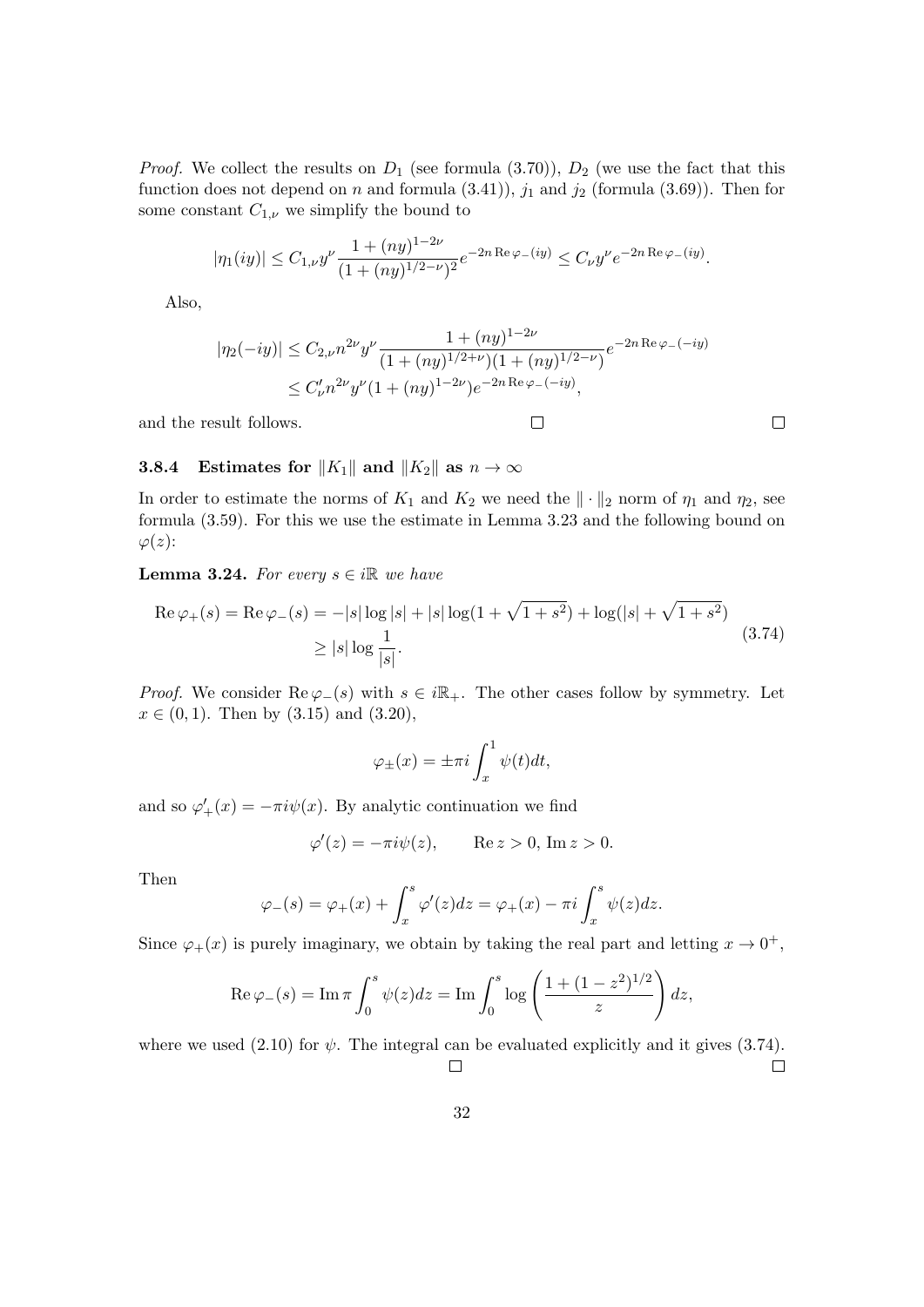Without loss of generality we assume in what follows that  $\rho$  is small enough so that  $|s| \log \frac{1}{|s|} > 0$  for  $s \in (-i\rho, i\rho)$ .

In order to estimate integrals involving the functions  $\varphi_{\pm}(z)$ , we use (3.74), together with the following technical lemma.

**Lemma 3.25.** For any  $\alpha > -1$ , there exists a constant  $C = C_{\alpha}$  such that for n large enough

$$
\int_0^{1/e} y^{\alpha} e^{-4ny \log \frac{1}{y}} dy \le C(n \log n)^{-\alpha - 1}.
$$
 (3.75)

Proof. We split the integral into two parts and we estimate

$$
\int_0^{1/e} y^{\alpha} e^{-4ny \log \frac{1}{y}} dy = \int_0^{1/\sqrt{n}} y^{\alpha} e^{-4ny \log \frac{1}{y}} dy + \int_{1/\sqrt{n}}^{1/e} y^{\alpha} e^{-4ny \log \frac{1}{y}} dy
$$
  

$$
\leq \int_0^{1/\sqrt{n}} y^{\alpha} e^{-4yn \log n} dy + \int_{1/\sqrt{n}}^{1/e} y^{\alpha} e^{-2\sqrt{n} \log n} dy. \tag{3.76}
$$

where for the second integral we used that  $-y \log \frac{1}{y}$  is decreasing on  $[0, \frac{1}{e}]$  $\frac{1}{e}$  and so  $-y \log \frac{1}{y} \leq \frac{1}{\sqrt{2}}$  $\frac{1}{\overline{n}}\log\sqrt{n}$  for  $y \in \left[\frac{1}{\sqrt{n}}\right]$  $\frac{1}{\overline{n}}, \frac{1}{e}$  $\frac{1}{e}$ . The first integral of (3.76) is estimated by extending the integral to  $+\infty$  and the result is that it is  $\mathcal{O}((n \log n)^{-\alpha-1})$  as  $n \to \infty$ . The second integral in (3.76) is  $\mathcal{O}(e^{-c\sqrt{n}})$  as  $n \to \infty$ . This gives the result.

Combining the estimates in  $(3.72)$ ,  $(3.73)$ ,  $(3.74)$  and  $(3.75)$  we obtain, whenever  $2\varepsilon < \frac{1}{e},$ 

$$
\int_0^{2\varepsilon} |\eta_1(iy)|^2 dy = \mathcal{O}(n^{-2\nu - 1} (\log n)^{-2\nu - 1}),
$$
  

$$
\int_0^{2\varepsilon} \frac{|\eta_1(iy)|^2}{y} dy = \mathcal{O}(n^{-2\nu} (\log n)^{-2\nu}),
$$
 (3.77)

and

$$
\int_0^{2\varepsilon} |\eta_2(-iy)|^2 dy = \mathcal{O}(n^{2\nu - 1} (\log n)^{-2\nu - 1}),
$$
  

$$
\int_0^{2\varepsilon} \frac{|\eta_2(-iy)|^2}{y} dy = \mathcal{O}(n^{2\nu} (\log n)^{-2\nu}),
$$
 (3.78)

as  $n \to \infty$ . To obtain (3.78) one has to consider the three different integrals coming from square of the factor  $n^{2\nu}y^{\nu} + ny^{1-\nu}$  in (3.72)–(3.73), and retain the largest one.

Hence, using  $(3.59)$  and  $(3.77)-(3.78)$  we have the bounds

$$
||K_1|| \le \left(\int_0^{2\varepsilon} \frac{|\eta_1(iy)|^2}{y} dy\right)^{1/2} = \mathcal{O}(n^{-\nu} (\log n)^{-\nu}),
$$
  
\n
$$
||K_2|| \le \left(\int_0^{2\varepsilon} \frac{|\eta_2(-iy)|^2}{y} dy\right)^{1/2} = \mathcal{O}(n^{\nu} (\log n)^{-\nu}).
$$
\n(3.79)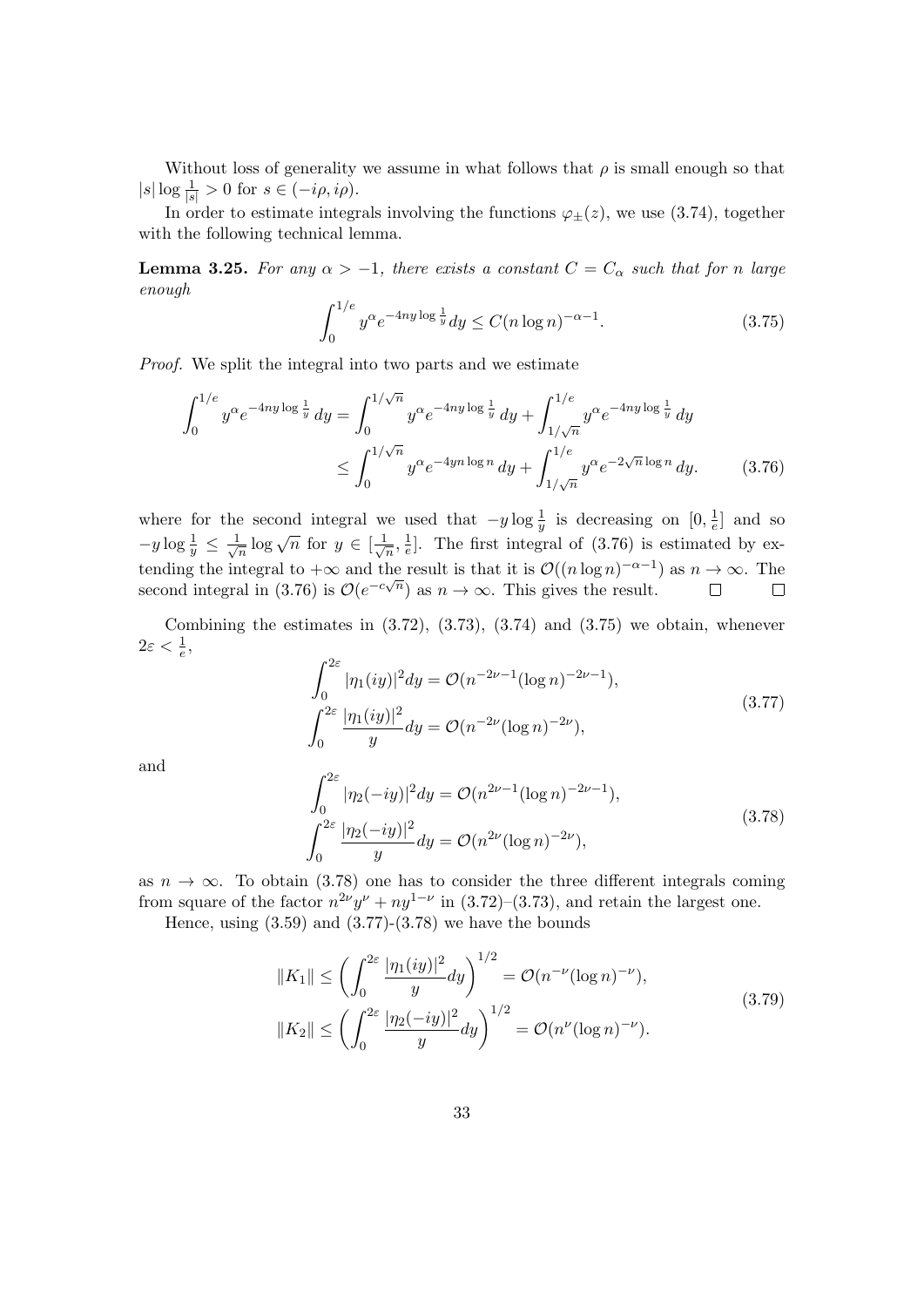Thus  $K_1$  and  $K_2$  are bounded operators between the Hilbert spaces  $L^2([0, 2i\varepsilon])$  and  $L^2([-2i\varepsilon, 0])$ . In addition from (3.79), we get

$$
||K_1K_2|| \le ||K_1|| \, ||K_2|| = \mathcal{O}((\log n)^{-2\nu}), \qquad n \to \infty,
$$
\n(3.80)

and similarly

$$
||K_2K_1|| = \mathcal{O}((\log n)^{-2\nu}), \qquad n \to \infty.
$$
 (3.81)

#### 3.8.5 Proof of Lemma 3.18

*Proof.* It follows from (3.80) and (3.81) that the operators  $I - K_2K_1$  and  $I - K_1K_2$  are invertible for  $n$  large enough, and then we can solve the equations  $(3.57)$  and  $(3.58)$ . Thus we define the entries of the matrix  $\widehat{P}$  as follows:

$$
\widehat{P}_{11} = (I - K_2 K_1)^{-1} 1, \qquad \widehat{P}_{12} = K_1 \widehat{P}_{11} \qquad (3.82)
$$

$$
\widehat{P}_{21} = K_2 \widehat{P}_{22}, \qquad \widehat{P}_{22} = (I - K_1 K_2)^{-1} \tag{3.83}
$$

In (3.82) and (3.83) we use 1 to denote the identically-one function in  $L^2([0, 2i\varepsilon])$  and  $L^2([-2i\varepsilon, 0])$ , respectively. Then (3.57) and (3.58) hold true, which means that the equations in (3.56) hold. This then also means that the jump condition (3.54) in the RH problem 3.17 is satisfied.

The equations (3.56) allow us to give estimates on  $\hat{P}(z)$ . First of all we obtain from (3.80)-(3.81), (3.82), and (3.83) that

$$
\|\widehat{P}_{11}\|_{L^2([0,2i\varepsilon])}=\mathcal{O}(1),\qquad \|\widehat{P}_{22}\|_{L^2([-2i\varepsilon,0])}=\mathcal{O}(1),
$$

and then by (3.79)

$$
\|\widehat{P}_{12}\|_{L^{2}([-2i\varepsilon,0])} \leq \|K_{1}\| \|\widehat{P}_{11}\|_{L^{2}([0,2i\varepsilon])} = \mathcal{O}(n^{-\nu}(\log n)^{-\nu}), \tag{3.84}
$$
  

$$
\|\widehat{P}_{21}\|_{L^{2}([0,2i\varepsilon])} \leq \|K_{2}\| \|\widehat{P}_{22}\|_{L^{2}([-2i\varepsilon,0])} = \mathcal{O}(n^{\nu}(\log n)^{-\nu}).
$$

For pointwise estimates we use the distances

$$
d_+(z) = \text{dist}(z, [0, 2i\varepsilon]), \qquad d_-(z) = \text{dist}(z, [-2i\varepsilon, 0]).
$$

Then by the first equation in (3.56), we get for  $z \in \mathbb{C} \setminus [-2i\varepsilon, 0]$ ,

$$
|\widehat{P}_{11}(z) - 1| \le \frac{1}{2\pi d_-(z)} \left| \int_0^{2i\varepsilon} \eta_2(s) \widehat{P}_{12}(s) ds \right| \le \frac{1}{2\pi d_-(z)} \|\eta_2\|_2 \|\widehat{P}_{12}\|_2
$$

where we used the Cauchy-Schwarz inequality, and  $\|\cdot\|_2$  is the  $L^2$  norm on  $[-2i\varepsilon, 0]$ . Thus by (3.78) and (3.84),

$$
|\widehat{P}_{11}(z) - 1| = \frac{1}{d_{-}(z)} \mathcal{O}\left(n^{-1/2} (\log n)^{-2\nu - 1/2}\right),\tag{3.85}
$$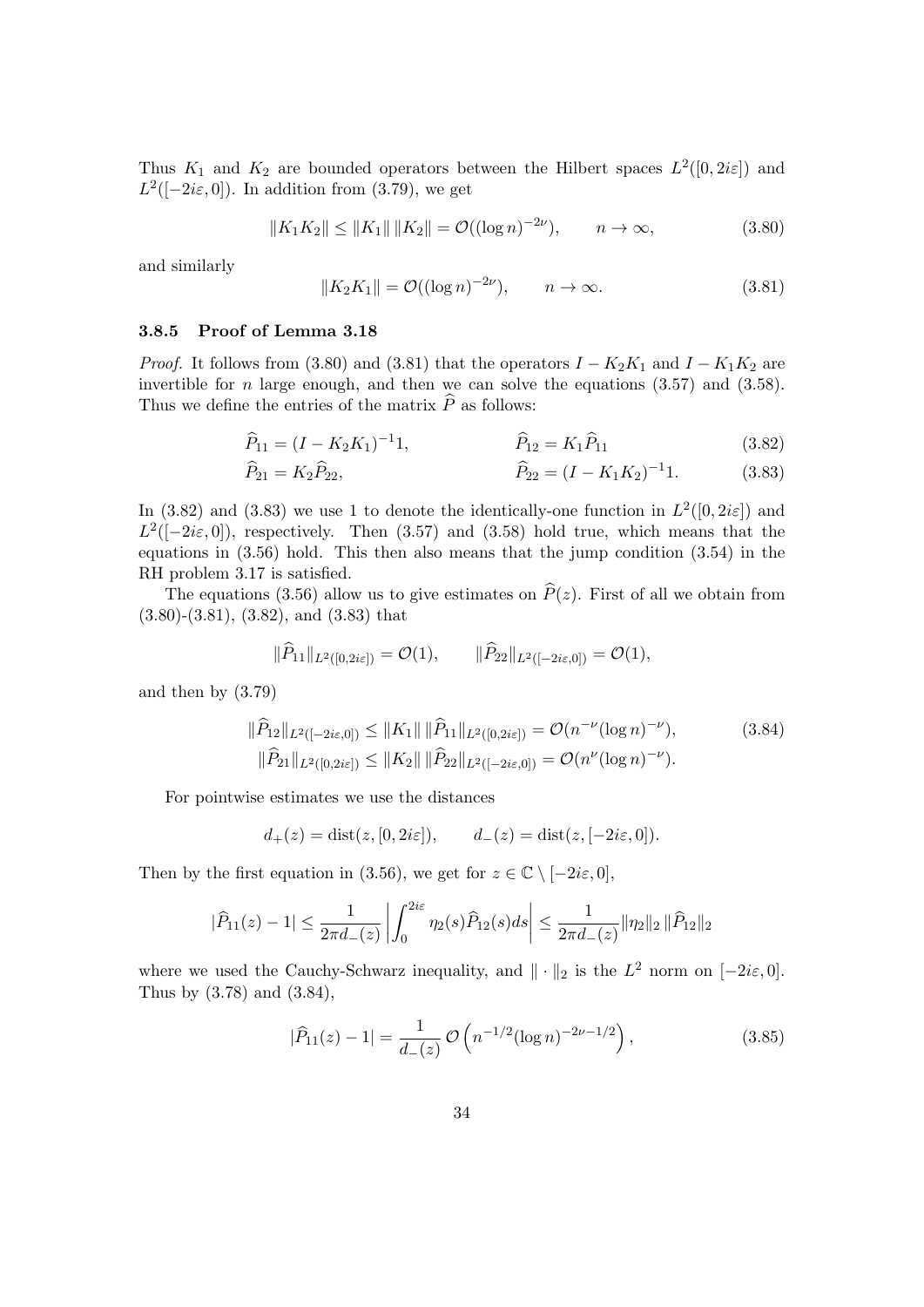

Figure 5: Oriented contour  $\Sigma_R$ , consisting of  $\Sigma_Q$  minus the interval  $(-i\varepsilon, i\varepsilon)$  on the imaginary axis, together with the circle of radius  $3\varepsilon$  around 0.

as  $n \to \infty$ , uniformly for  $z \in \mathbb{C} \setminus [-2i\varepsilon, 0]$ . Using similar arguments, we obtain

$$
|\widehat{P}_{12}(z)| = \frac{1}{d_+(z)} \mathcal{O}\left(n^{-\nu - 1/2} (\log n)^{-\nu - 1/2}\right),\tag{3.86}
$$

$$
|\widehat{P}_{21}(z)| = \frac{1}{d_{-}(z)} \mathcal{O}\left(n^{\nu - 1/2} (\log n)^{-\nu - 1/2}\right),\tag{3.87}
$$

$$
|\widehat{P}_{22}(z) - 1| = \frac{1}{d_+(z)} \mathcal{O}\left(n^{-1/2} (\log n)^{-2\nu - 1/2}\right),\tag{3.88}
$$

as  $n \to \infty$ , and the  $\mathcal O$  terms are uniform in z. Observe that all  $\mathcal O$  terms tend to 0 as  $n \to \infty$ , since  $\nu \leq 1/2$ .

It follows from  $(3.85)-(3.88)$  that  $\hat{P}(z) = I + \mathcal{O}(z^{-1})$  as  $z \to \infty$  and therefore  $\hat{P}$ satisfies the RH problem 3.17. For  $|z| = 3\varepsilon$  we have  $d_{\pm}(z) \geq \varepsilon$ . From  $(3.85)-(3.88)$ we then immediately find that the estimates in Lemma 3.18 hold, and the lemma is proved.  $\Box$  $\Box$ 

This also completes the proof of Proposition 3.16.

#### 3.9 Final transformation

Having P as in Proposition 3.16 we define the final transformation  $Q \mapsto R$  as

$$
R(z) = \begin{cases} Q(z), & \text{for } |z| > 3\varepsilon, \\ Q(z)P(z)^{-1}, & \text{for } |z| < 3\varepsilon. \end{cases} \tag{3.89}
$$

Recall that Q is the solution of the RH problem 3.13.

Then R has jumps on a contour  $\Sigma_R$  that consists of  $\Sigma_Q \setminus (-i\varepsilon, i\varepsilon)$  together with the circle of radius  $3\varepsilon$  around 0, see Figure 5. Note that the jumps of P and Q coincide on  $(-i\varepsilon, i\varepsilon)$ , so that R has an analytic continuation across that interval.

From RH problem 3.13 and the definition  $(3.89)$  it follows that R satisfies the following RH problem.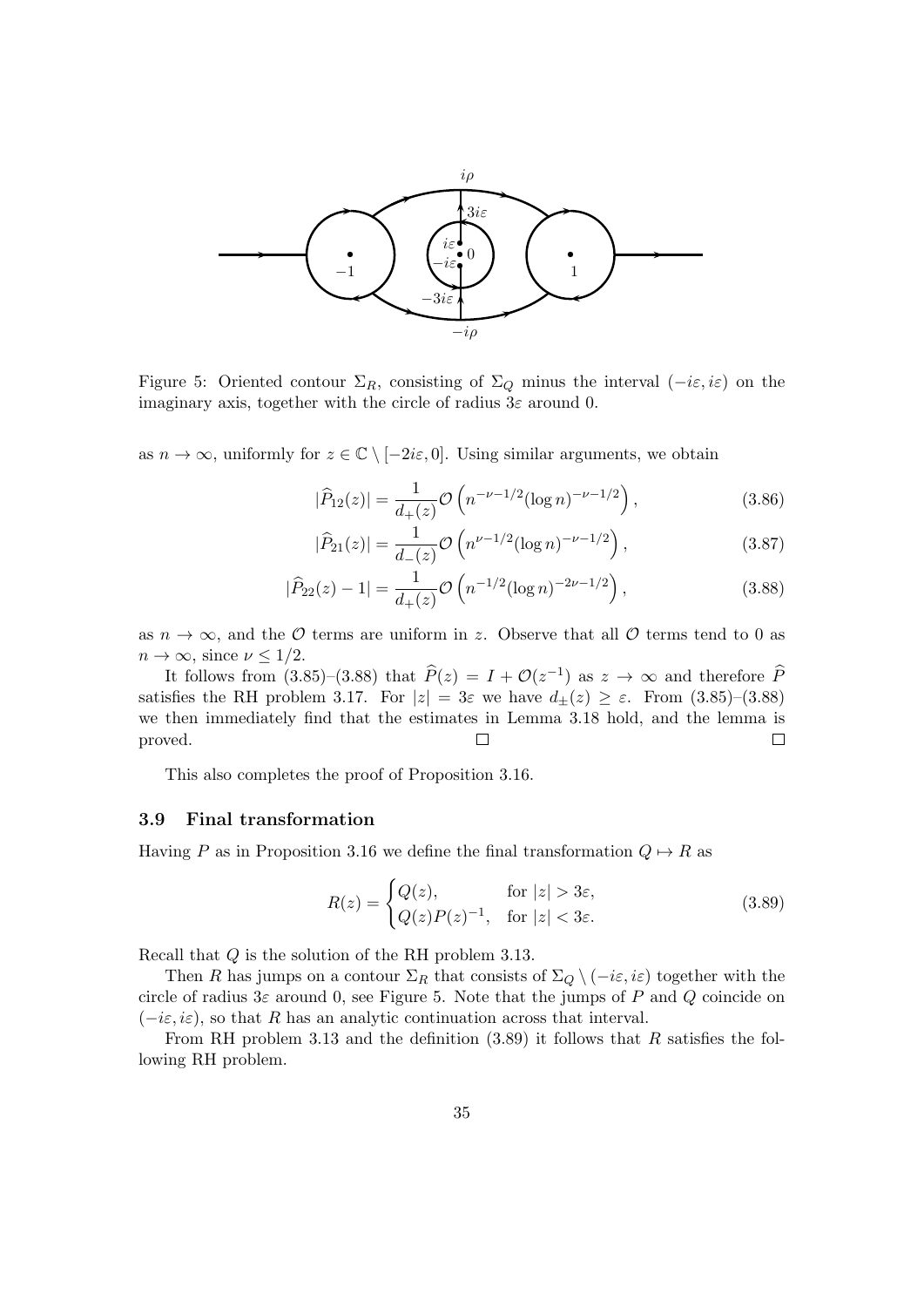**RH** problem 3.26. 1)  $R: \mathbb{C} \setminus \Sigma_R \to \mathbb{C}^{2 \times 2}$  is analytic.

2) R satisfies the jump condition  $R_+ = R_- J_R$  on  $\Sigma_R$  where

$$
J_R(z) = \begin{cases} J_Q(z) & \text{for } z \in \Sigma_R \text{ with } |z| > 3\varepsilon, \\ P(z)^{-1} & \text{for } |z| = 3\varepsilon, \\ P_-(z)J_Q(z)P_+^{-1}(z) & \text{for } z \in (-3i\varepsilon, -i\varepsilon) \cup (i\varepsilon, 3i\varepsilon). \end{cases} \tag{3.90}
$$

3) As  $z \to \infty$ ,

$$
R(z) = I + \mathcal{O}(1/z).
$$

In order to solve this RH problem asymptotically for large  $n$ , we need to show that the jump matrices for  $R(z)$  are close to the identity matrix uniformly for  $z \in \Sigma_R$ , see Figure 5.

**Lemma 3.27.** The jump matrix  $J_R$  in the RH problem for R satisfies for some constant  $c > 0$ ,

$$
J_R(z) = \begin{cases} I + \mathcal{O}(\epsilon_n), & \text{for } |z| = 3\varepsilon, \\ I + \mathcal{O}(1/n), & \text{for } |z \pm 1| = \delta, \\ I + \mathcal{O}(e^{-cn}), & \text{elsewhere on } \Sigma_R, \end{cases}
$$
(3.91)

as  $n \to \infty$ , where the O terms are uniform.

*Proof.* For  $z \in \Sigma_R$  with  $|z| > 3\varepsilon$ , we have  $J_R(z) = J_Q(z)$ . On the boundary of the disks around the endpoints we have  $J_Q(z) = I + \mathcal{O}(n^{-1})$ , see (3.47) and on the rest of  $\Sigma_R$ except  $(-i\rho, i\rho)$  we have  $J_Q(z) = I + \mathcal{O}(e^{-cn})$  for some  $c > 0$ , see (3.48).

On the circle  $|z| = 3\varepsilon$ , the jump is  $J_R(z) = P(z)^{-1}$ . We use (3.52) and the fact that  $\hat{P}(z) = I + \mathcal{O}(\epsilon_n)$ , uniformly for  $|z| = 3\varepsilon$ , to find that

$$
J_R(z) = P(z)^{-1} = I + \mathcal{O}(\epsilon_n),
$$

as given in (3.91).

For  $z \in (3i\varepsilon, i\rho)$  we get from  $(3.90)$  and  $(3.49)$ 

$$
J_R(z) = J_Q(z) = D_{\infty}^{\sigma_3} N_0(z) \begin{pmatrix} 1 & 0 \\ j_1(z) (D_1(z) D_2(z))^2 & 1 \end{pmatrix} N_0^{-1}(z) D_{\infty}^{-\sigma_3}.
$$

From (3.72) and (3.74), we obtain for  $y \in [0, \rho]$ ,

$$
|j_1(iy)(D_1(iy)D_2(iy))^2| \le C_\nu y^\nu e^{-2ny}, \qquad C_\nu > 0,
$$

We also use (3.34) and then (3.91) for  $z \in (3i\varepsilon, i\rho)$  follows. The case  $z \in (-i\rho, -3i\varepsilon)$ can be handled in a similar way.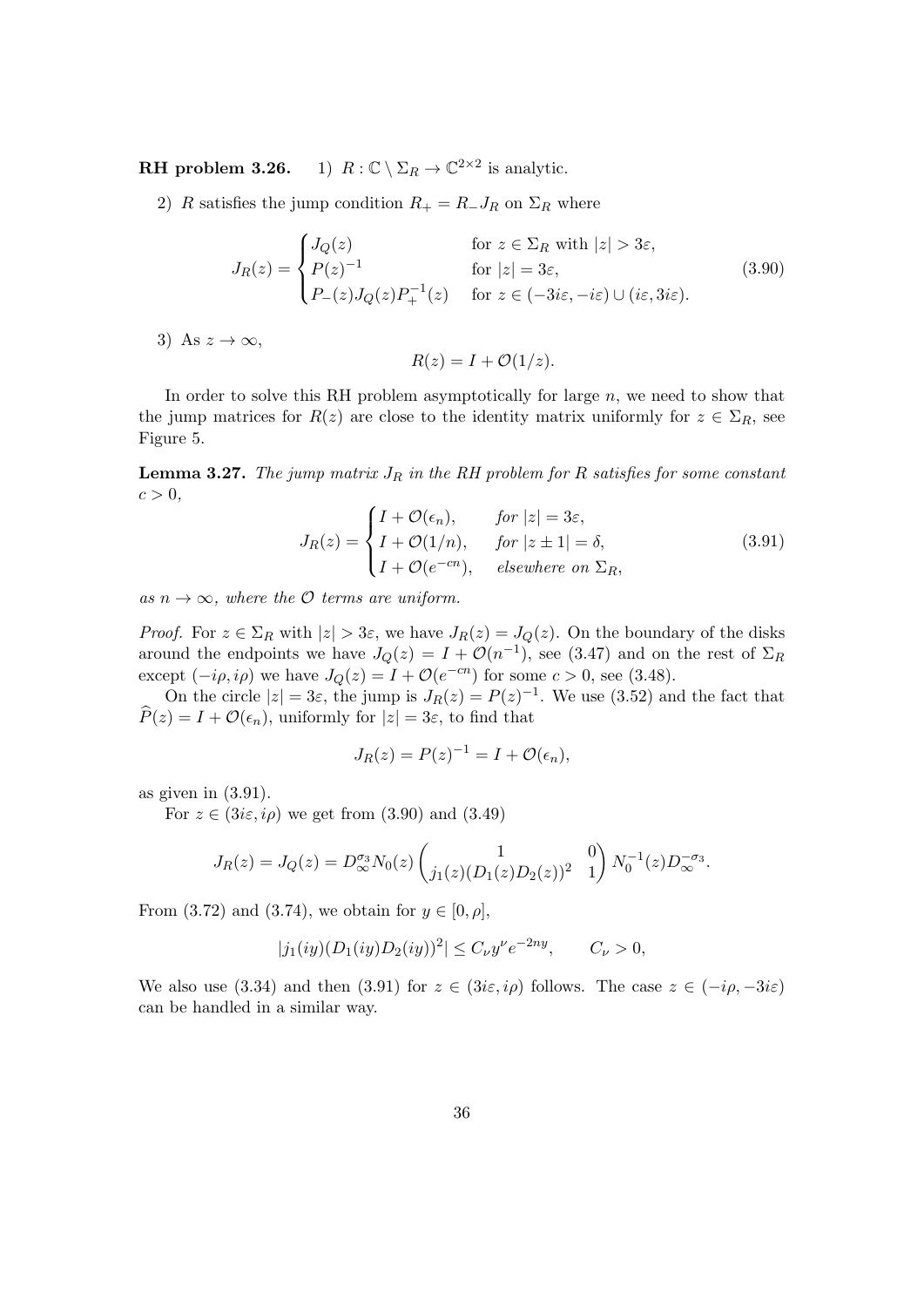What is left are the intervals  $(ie, 3ie)$  and  $(-3ie, -ie)$ . For  $z \in (ie, 3ie)$  we find from (3.90) and (3.52) that

$$
J_R(z) = D_{\infty}^{\sigma_3} N_0(z) \begin{pmatrix} 0 & -1 \\ 1 & 0 \end{pmatrix} \hat{P}_-(z) \begin{pmatrix} 1 & -j_1(z)(D_1(z)D_2(z))^2 \\ 0 & 1 \end{pmatrix} \times \hat{P}_+^{-1}(z) \begin{pmatrix} 0 & 1 \\ -1 & 0 \end{pmatrix} N_0(z)^{-1} D_{\infty}^{-\sigma_3}.
$$

Using  $(3.53)-(3.54)$  we rewrite this as

$$
J_R(z) = I - j_1(z)(D_1(z)D_2(z))^2(1 - \chi(z))D_{\infty}^{\sigma_3} N_0(z) \begin{pmatrix} 0 & -1 \\ 1 & 0 \end{pmatrix} \hat{P}_+(z) \begin{pmatrix} 0 & 1 \\ 0 & 0 \end{pmatrix}
$$

$$
\times \hat{P}_+(z) \begin{pmatrix} 0 & 1 \\ -1 & 0 \end{pmatrix} N_0(z)^{-1} D_{\infty}^{-\sigma_3}.
$$
 (3.92)

Here we note that  $\det \widehat{P}(z) = 1$ , which follows by standard arguments from the RH problem 3.17, and therefore  $\widehat{P}_+^{-1} =$  $\begin{pmatrix} \widehat{P}_{22} & -\widehat{P}_{12} \\ -\widehat{P}_{21} & \widehat{P}_{11} \end{pmatrix}_{+}$ . Then a little calculation shows that (3.92) reduces to

$$
J_R(z) = I + j_1(z)(D_1(z)D_2(z))^2(1 - \chi(z))\Lambda(z), \qquad z \in (i\varepsilon, 3i\varepsilon),
$$
 (3.93)

where

$$
\Lambda(z) = D_{\infty}^{\sigma_3} N_0(z) \begin{pmatrix} -\widehat{P}_{11}(z)\widehat{P}_{21}(z) & -\widehat{P}_{21}(z)^2 \\ \widehat{P}_{11}(z)^2 & \widehat{P}_{11}(z)\widehat{P}_{21}(z) \end{pmatrix} N_0^{-1}(z) D_{\infty}^{-\sigma_3}.
$$

The functions  $\widehat{P}_{11}$  and  $\widehat{P}_{21}$  are analytic on  $(i\varepsilon, 3i\varepsilon)$  and so we do not have to take the +-boundary value.

Then it follows from (3.34) and the estimates in (3.85) and (3.87) that all entries in  $\Lambda$  are uniformly bounded as  $n \to \infty$ . Then by (3.72) and (3.93) we find (3.91) for  $z \in (i\varepsilon, 3i\varepsilon)$ . A similar argument shows that  $J_R(z)$  is exponentially close to the identity matrix for  $z \in (-3i\varepsilon, -i\varepsilon)$  as well, and the lemma follows. matrix for  $z \in (-3i\varepsilon, -i\varepsilon)$  as well, and the lemma follows.

As a consequence of (3.91), the biggest estimates for  $J_R - I$  are on the circle  $|z| = 3\varepsilon$ . For  $0 < \nu \leq 1/2$ , the jump matrix satisfies (recall  $\epsilon_n$  is given by  $(2.3)$ )

$$
J_R(z) = I + \mathcal{O}(\epsilon_n), \qquad n \to \infty,
$$

uniformly for  $z \in \Sigma_R$  where  $\Sigma_R$  is the union of contours depicted in Figure 5. Note that  $J_R(z) \to I$  as  $n \to \infty$ , but the rate of convergence is remarkably slow.

Following standard arguments, we now find that for  $n$  sufficiently large, the RH problem 3.26 for  $R$  is solvable, and

$$
R(z) = I + \mathcal{O}(\epsilon_n), \qquad n \to \infty,
$$
\n(3.94)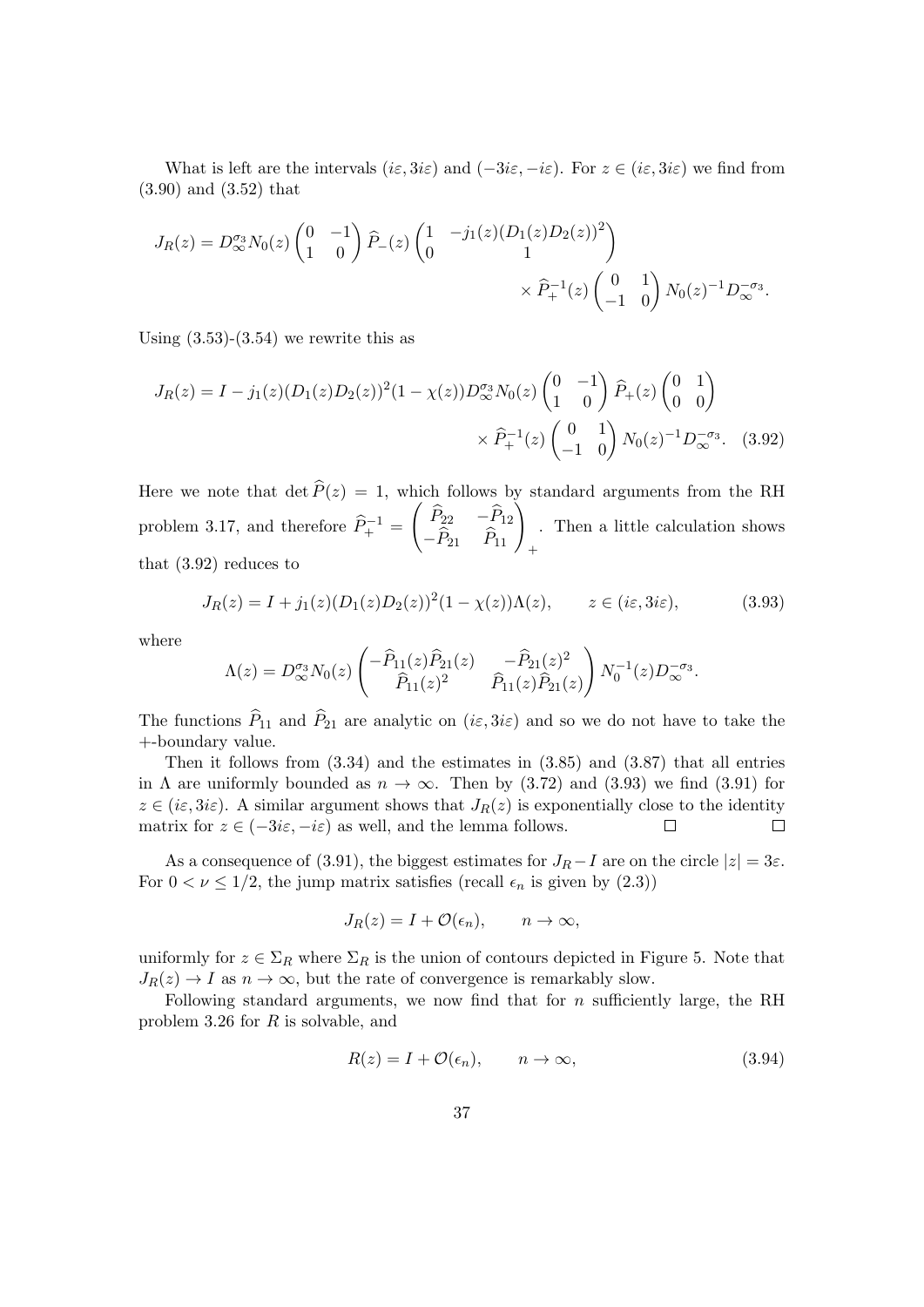uniformly for  $z \in \mathbb{C} \backslash \Sigma_R$ . The convergence rate in (3.94) may not be optimal, since some of the bounds in the analysis may not be as sharp as possible. Note that for  $\nu = 1/2$  we only have  $R(z) = I + \mathcal{O}(\frac{1}{\log z})$  $\frac{1}{\log n}$ , which is a very slow convergence.

Since all of the transformations  $X \mapsto U \mapsto T \mapsto S \mapsto Q \mapsto R$  are invertible, we then also find that the RH problem for  $X$  is solvable for  $n$  large enough. In particular we find that the polynomial  $P_n = X_{11}$  exists for n large enough.

#### 4 Proofs of the Theorems

#### 4.1 Proof of Theorem 2.6

Proof. Following the transformations of the Deift–Zhou steepest descent analysis and using formula (3.94), we obtain asymptotic information about  $P_n(z) = U_{11}(z)$  in the complex plane, see (3.14) and (2.4). Consider the region in Figure 5 which is outside the lens and outside of the disks around  $z = \pm 1$ . In this case  $U_{11}(z) = T_{11}(z)e^{ng(z)}$ , and by (3.21), (3.26), (3.46), (3.89),

$$
T(z) = S(z) = Q(z)N(z) = R(z)N(z),
$$

which means that

$$
\widetilde{P}_n(z)e^{-ng(z)} = T_{11}(z) = R_{11}(z)N_{11}(z) + R_{12}(z)N_{21}(z)
$$
\n
$$
= N_{11}(z)(1 + \mathcal{O}(\epsilon_n)) + N_{21}(z)\mathcal{O}(\epsilon_n),
$$
\n(4.1)

using (3.94). Here  $\epsilon_n$  is given again by (2.3). We observe from (3.42) that  $N_{11}$  =  $D_{\infty}N_{0,11}(D_1D_2)^{-1}$ , and using (3.33), (3.34), (3.39) and (3.43) we get

$$
N_{11}(z) = \left(\frac{z(z + (z^2 - 1)^{1/2})}{2(z^2 - 1)}\right)^{1/4} \left(\frac{(z^2 - 1)^{1/2} - i}{(z^2 - 1)^{1/2} + i}\right)^{-\nu/4} \left(1 + \mathcal{O}\left(\frac{\log n}{n}\right)\right), \quad (4.2)
$$

as  $n \to \infty$ . Similarly, we also see that  $N_{21}(z) = \mathcal{O}(1)$  as  $n \to \infty$  and (2.9) follows.

Since the lens can be taken arbitrarily close to the interval  $[-1,1]$  and the disks can be taken arbitrarily small, the asymptotics (2.9) is valid uniformly on any compact subset of  $\mathbb{C} \setminus [-1,1]$ . This proves Theorem 2.6.  $\Box$  $\Box$ 

#### 4.2 Proof of Theorem 2.7

Proof. Inside the lens, but away from the endpoints and the origin, we use the relation  $(3.26)$  between the functions  $T(z)$  and  $S(z)$ . Let z be in the lens with  $\text{Re } z > 0$ . Then we have

$$
T_{11}(z) = S_{11}(z) \pm S_{12}(z) \frac{e^{\frac{\nu \pi i}{2} - 2n\varphi(z)}}{W_n(z)},
$$

for  $\pm \text{Im } z > 0$ , and therefore

$$
\widetilde{P}_n(z) = e^{ng(z)} T_{11}(z) = e^{ng(z)} \left[ S_{11}(z) \pm S_{12}(z) \frac{e^{\frac{\nu \pi i}{2} - 2n\varphi(z)}}{W_n(z)} \right].
$$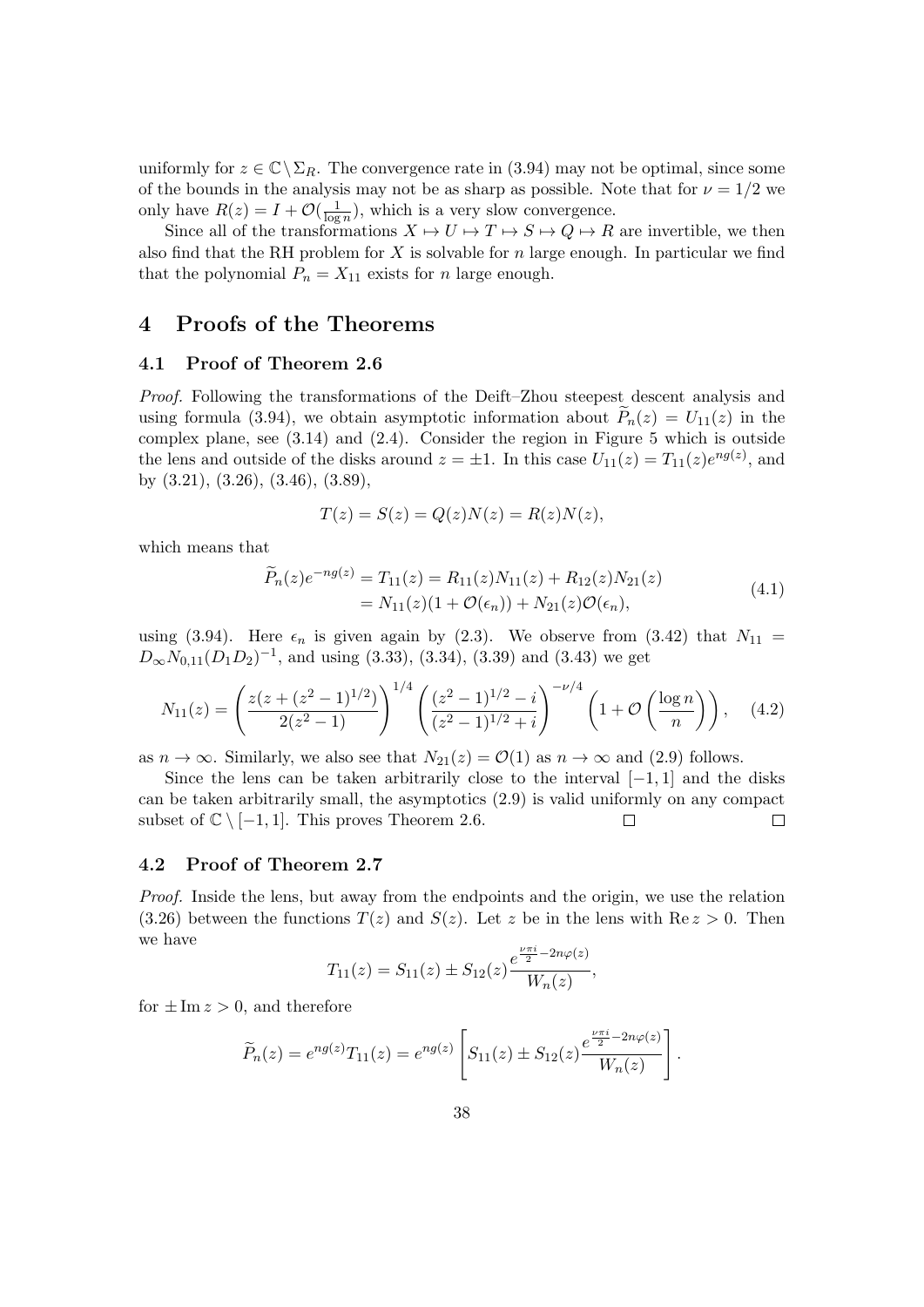Since  $S(z) = Q(z)N(z)$  away from the endpoints, and  $Q(z) = R(z)$  away from the origin (if  $|z| > 3\varepsilon$ ), see (3.46) and (3.89), we obtain

$$
\widetilde{P}_n(z) = e^{ng(z)} \left[ N_{11}(z) \pm N_{12}(z) \frac{e^{\frac{\nu \pi i}{2} - 2n\varphi(z)}}{W_n(z)} + \mathcal{O}(\epsilon_n) \right]. \tag{4.3}
$$

for  $\text{Re } z \geq 0$ , and  $\pm \text{Im } z > 0$ .

We are going to simplify the expression (4.3) and we do it for  $\text{Re } z > 0$ ,  $\text{Im } z > 0$ . First we use  $(3.18), (3.19), \text{ and } (3.17) \text{ in } (4.3) \text{ to get}$ 

$$
\widetilde{P}_n(z) = \frac{e^{\frac{n\pi z}{2}}}{(2e)^n W_n(z)^{1/2}} \times \left[ N_{11}(z) W_n(z)^{1/2} e^{n\varphi(z)} + \frac{N_{12}(z)}{W_n(z)^{1/2}} e^{\frac{\nu\pi i}{2} - n\varphi(z)} + \mathcal{O}(\epsilon_n) \right].
$$

From (3.42) we have  $N_{11} = D_{\infty} N_{0,11} (D_1 D_2)^{-1}$ ,  $N_{12} = D_{\infty} N_{0,12} D_1 D_2$  and so

$$
\widetilde{P}_n(z) = \frac{D_{\infty}e^{\frac{n\pi z}{2} + \frac{\nu\pi i}{4}}}{(2e)^n W_n(z)^{1/2}} \times \left[ \frac{N_{0,11}(z)W_n(z)^{1/2}}{D_1(z)D_2(z)} e^{-\frac{\nu\pi i}{4} + n\varphi(z)} + \frac{N_{0,12}(z)D_1(z)D_2(z)}{W_n(z)^{1/2}} e^{\frac{\nu\pi i}{4} - n\varphi(z)} + \mathcal{O}(\epsilon_n) \right].
$$

Next we use (3.43) to write

$$
N_{0,11}(z) = e^{-\frac{\pi i}{4}} \frac{f(z)^{1/2}}{\sqrt{2}(1-z^2)^{1/4}}, \qquad N_{0,12}(z) = e^{\frac{\pi i}{4}} \frac{f(z)^{-1/2}}{\sqrt{2}(1-z^2)^{1/4}},
$$

where  $(1 - z^2)^{1/4}$  denotes the branch that is real and positive for  $-1 < z < 1$  and  $f(z)$ is given by (3.44). Thus

$$
\widetilde{P}_n(z) = \frac{D_{\infty}e^{\frac{n\pi z}{2} + \frac{\nu\pi i}{4}}}{\sqrt{2}(2e)^n(1-z^2)^{1/4}W_n(z)^{1/2}} \times \left[ \frac{(f(z)W_n(z))^{1/2}}{D_1(z)D_2(z)} e^{n\varphi(z) - \frac{(\nu+1)\pi i}{4}} + \frac{D_1(z)D_2(z)}{(f(z)W_n(z))^{1/2}} e^{-n\varphi(z) + \frac{(\nu+1)\pi i}{4}} + \mathcal{O}\left(\epsilon_n\right) \right].
$$
\n(4.4)

The first two terms inside the brackets are inverse of each other. We write all contributing factors in exponential form. We have by  $(3.20)$ ,  $(3.15)$  and  $(3.40)$ 

$$
e^{n\varphi(z)} = \exp(\pi i n \int_{z}^{1} \psi(s) ds)
$$
\n(4.5)

$$
D_2(z)e^{\frac{\nu\pi i}{4}} = \exp\left(-\frac{\nu\pi}{2}\psi(z)\right) \tag{4.6}
$$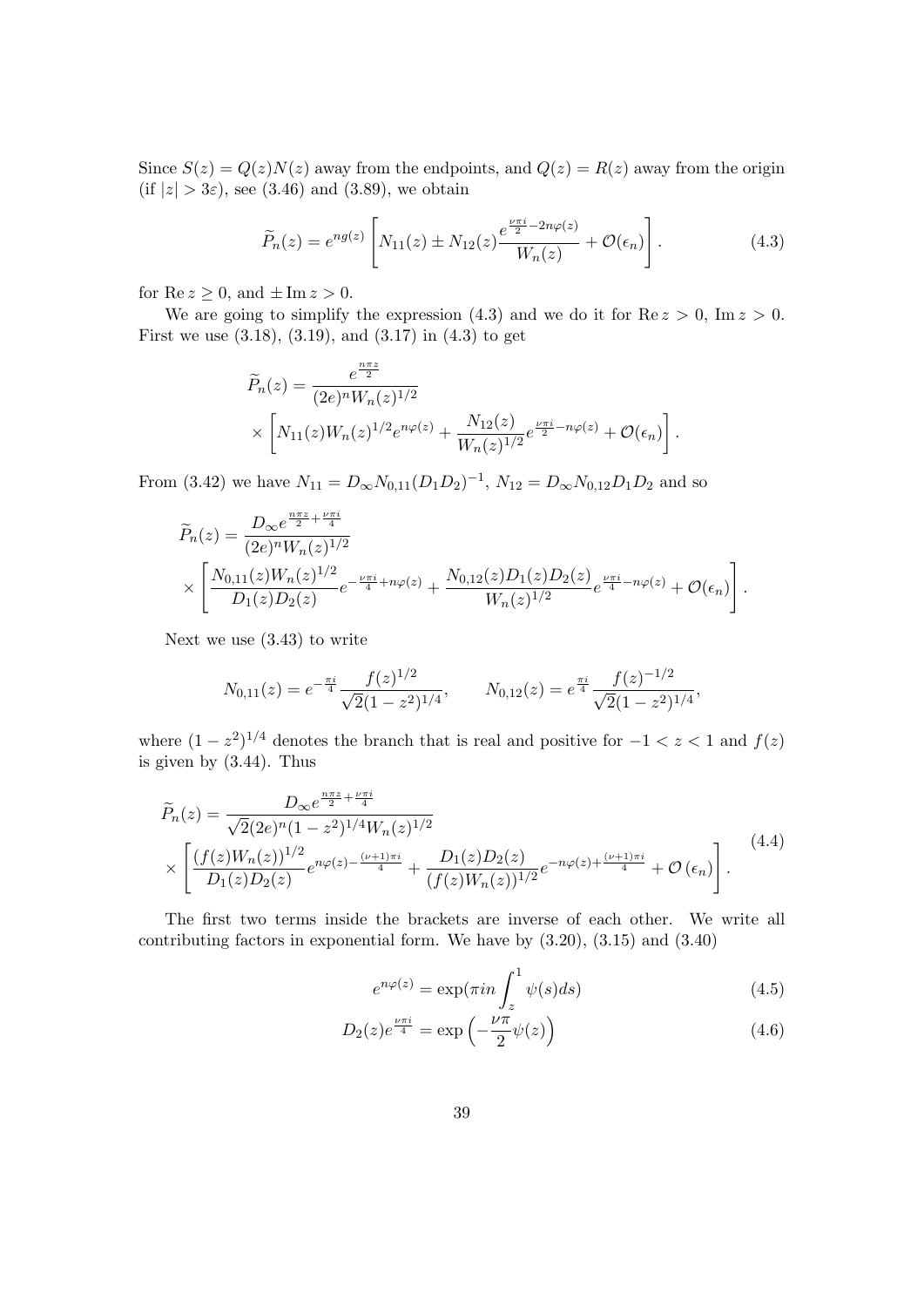for  $\text{Re } z > 0$ ,  $\text{Im } z > 0$ , and we note that by  $(3.25)$  and  $(3.33)$ 

$$
\frac{W_n(z)^{1/2}}{D_1(z)} = f(z)^{-1/4} \left( 1 + \mathcal{O}\left(\frac{\log n}{n}\right) \right) \tag{4.7}
$$

as  $n \to \infty$ . Finally, we write

$$
f(z)^{1/2} = e^{\frac{i}{2}\arccos z}, \qquad \text{Im } z > 0 \tag{4.8}
$$

and inserting  $(4.5)$ – $(4.8)$  into  $(4.4)$  we find  $(2.12)$ , where we also use  $(3.25)$ ,  $(3.34)$  to simplify the first factor.

A similar calculation leads to the same formula (2.12) for  $z \in E$  with  $\text{Re } z > 0$  and  $z < 0$ .  $\text{Im } z < 0.$ 

#### 4.3 Proof of Theorem 2.1

Proof. It follows from (4.1) and (4.2) that the leading factor in the outer asymptotics of  $P_n(in\pi z)$  does not vanish for  $z \in \mathbb{C} \setminus [-1,1].$ 

Let  $\tilde{P}_n(z) = (in\pi)^{-n} P_n(in\pi z)$  be the monic polynomial. Then we find from (2.8) that

$$
\lim_{n \to \infty} \frac{1}{n} \log |\widetilde{P}_n(z)| = \text{Re } g(z) = \int_{-1}^1 \log |z - x| \psi(x) dx,\tag{4.9}
$$

uniformly for z in compact subsets of  $\mathbb{C}\setminus[-1, 1]$ . This implies that for any given compact subset  $K \subset \overline{\mathbb{C}} \setminus [-1, 1]$ , the polynomial  $\widetilde{P}_n$  does not have any zeros in K for n large enough. In other words, all zeros of  $P_n$  tend to the interval  $[-1, 1]$  as  $n \to \infty$ .

In addition we find from (4.9) that the zeros of  $P_n$  have  $\psi(x)$  as limiting density. This follows from standard arguments in potential theory, see e.g. [19]. This proves Theorem 2.1.  $\Box$  $\Box$ 

#### 4.4 Proof of Theorem 2.2

Let E be the neighborhood of  $(-1, 1)$  as in Theorem 2.7. Theorem 2.2 will follow from the asymptotic approximation  $(4.3)$  that is valid uniformly for z in

$$
E_{\delta} = E \setminus (D(-1,\delta) \cup D(0,\delta) \cup D(1,\delta))
$$

with  $\text{Re } z \geq 0$ .

**Lemma 4.1.** There is a constant  $C > 0$  such that for large n all zeros in  $E_{\delta}$  satisfy

$$
\left| \operatorname{Re} \frac{\nu \pi}{2} \psi(z) - \operatorname{Im} \theta_n(z) \right| < C \epsilon_n. \tag{4.10}
$$

*Proof.* It is enough to consider  $\text{Re } z \geq 0$ .

Let

$$
F_n(z) = \exp\left(\frac{\nu \pi}{2} \psi(z) + i \theta_n(z)\right)
$$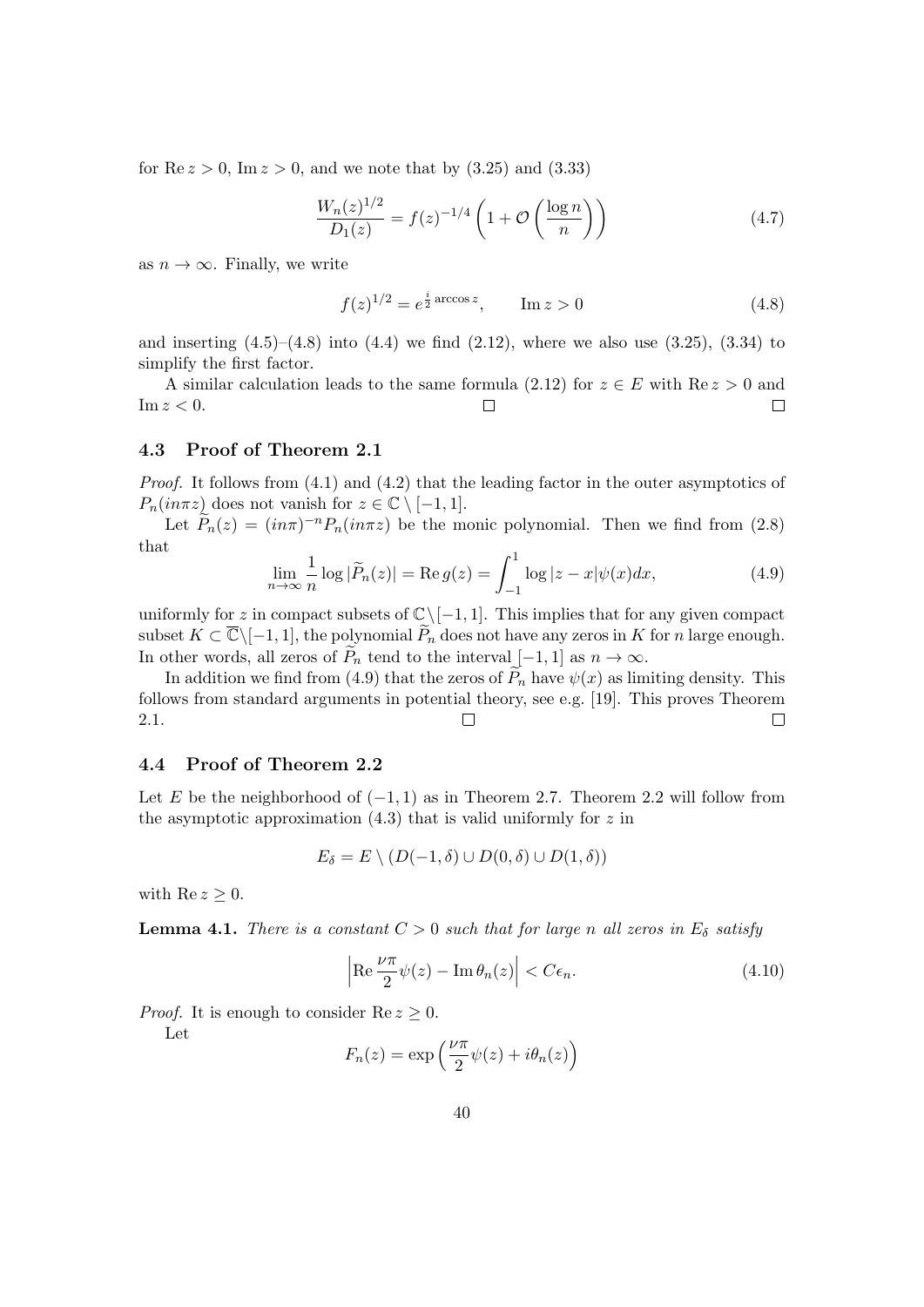Then by (2.12) we have that zeros of  $\widetilde{P}_n$  in  $E_\delta$  with  $\text{Re } z > 0$  are in the region where

$$
F_n(z)\left(1+\mathcal{O}\left(\frac{\log n}{n}\right)\right)+F_n(z)^{-1}\left(1+\mathcal{O}\left(\frac{\log n}{n}\right)\right)=\mathcal{O}(\epsilon_n).
$$

This leads to

$$
F_n(z) + F_n(z)^{-1} = \mathcal{O}(\epsilon_n),
$$

and so there is a constant  $C > 0$  such that all zeros in  $E_{\delta}$  satisfy

$$
|F_n(z) + F_n(z)^{-1}| \le C\epsilon_n \tag{4.11}
$$

if  $n$  is large enough.

Note that

$$
|F_n(z)| = \exp\left(\operatorname{Re}\frac{\nu\pi}{2}\psi(z) - \operatorname{Im}\theta_n(z)\right).
$$

Thus if (4.10) is not satisfied then either  $|F_n(z)| \geq \exp(C\epsilon_n)$  or  $|F_n(z)| \leq \exp(-C\epsilon_n)$ . In both cases it follows that

$$
|F_n(z) + F_n(z)^{-1}| \ge e^{C\epsilon_n} - e^{-C\epsilon_n} \ge 2C\epsilon_n.
$$

Because of (4.11) this cannot happen for zeros of  $\widetilde{P}_n$  in  $E_\delta$  if n is large enough, and the lemma follows. lemma follows.

The lemma is the main ingredient to prove Theorem 2.2.

*Proof of Theorem 2.2.* In the proof we use  $c_1, c_2, \ldots$ , to denote positive constants that do not depend on *n* or *z*. The constants will depend on  $\delta > 0$ .

It is easy to see from the definition (2.11) that  $\theta'_n(x) \leq c_1 n < 0$  for  $x \in (0, 1 - \delta)$ This implies that for some constant  $c_2 > 0$ 

$$
\operatorname{Im} \theta_n(z) \begin{cases} \leq -c_2 n \operatorname{Im} z & \text{for } z \in E_\delta, \operatorname{Re} z > 0, \operatorname{Im} z \geq 0 \\ \geq c_2 n |\operatorname{Im} z| & \text{for } z \in E_\delta, \operatorname{Re} z > 0, \operatorname{Im} z < 0 \end{cases} \tag{4.12}
$$

There are also constants  $c_3, c_4 > 0$  such that

$$
c_3 < \text{Re} \frac{\nu \pi}{2} \psi(z) < c_4, \qquad z \in E_\delta, \text{Re} z > 0,
$$
 (4.13)

see (2.10). Thus if  $\text{Im } z \ge 0$  then by (4.12) and (4.13)

$$
\left| \operatorname{Re} \frac{\nu \pi}{2} \psi(z) - \operatorname{Im} \theta_n(z) \right| \ge c_2 n \operatorname{Im} z + c_3 \ge c_3 > 0
$$

and thus there are no zeros in  $E_{\delta}$  with Im  $z \ge 0$  by Lemma 4.1 if n is large enough.

For Im  $z \leq 0$  we have by  $(4.12)$  and  $(4.13)$ 

$$
\left| \operatorname{Re} \frac{\nu \pi}{2} \psi(z) - \operatorname{Im} \theta_n(z) \right| \ge c_2 n |\operatorname{Im} z| - c_4
$$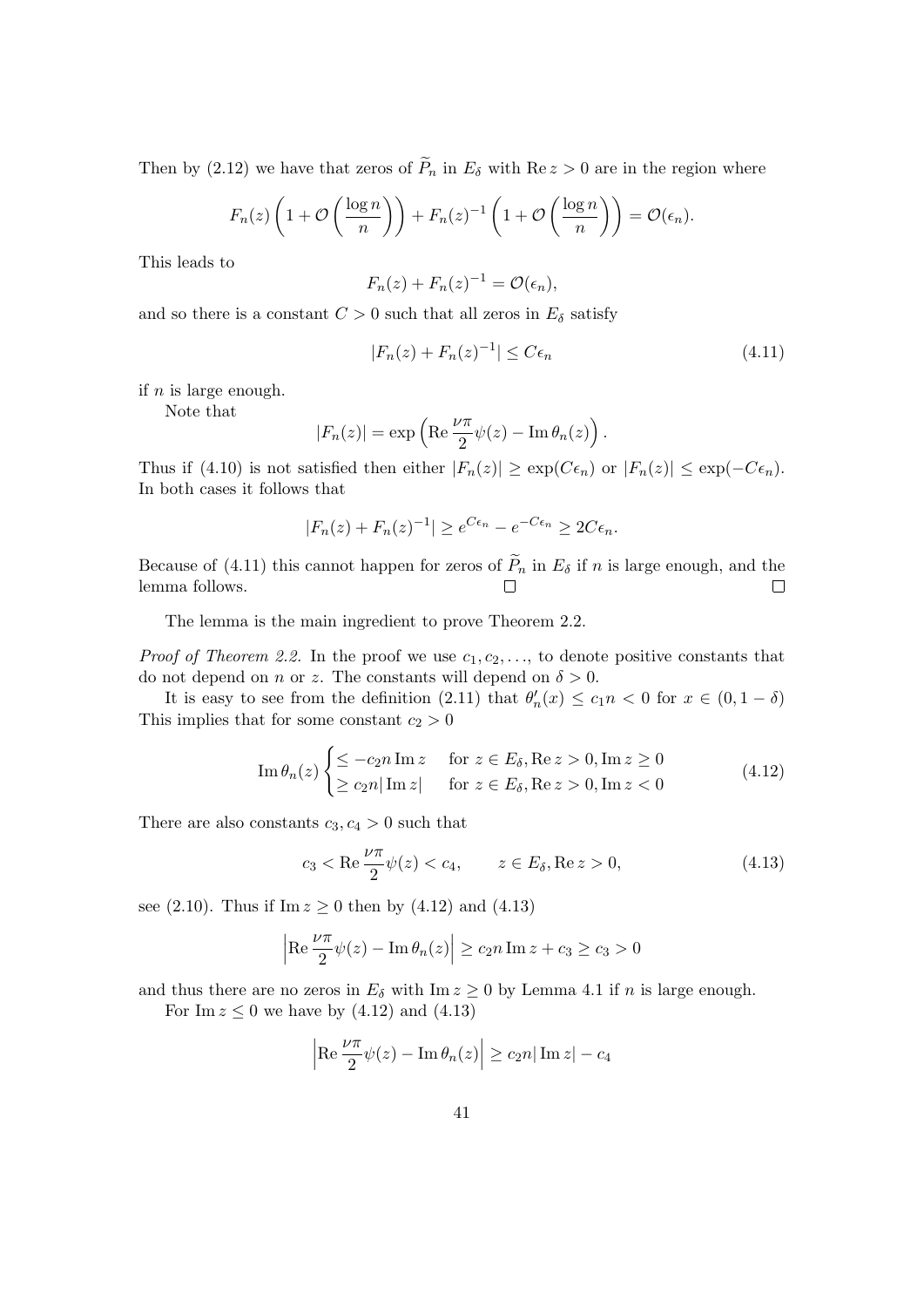It follows from this and Lemma 4.1 that for large n, there are no zeros with  $\text{Im } z \leq -\frac{c_5}{n}$ if  $c_5 > c_4/c_2$ .

Now assume  $z \in E_\delta$  with  $-\frac{c_5}{n} < \text{Im } z < 0$  and  $\text{Re } z > 0$ . Write  $z = x + iy$ . Then by Taylor expansion

$$
\frac{\nu\pi}{2}\psi(z) = \frac{\nu\pi}{2}\psi(x) + \mathcal{O}(1/n)
$$

and, see also  $(2.11)$ ,

$$
\theta_n(z) = \theta_n(x) + iy\theta'_n(x) + \mathcal{O}(1/n)
$$
  
=  $\theta_n(x) - iyn\pi\psi(x) + \mathcal{O}(1/n)$ 

and  $\mathcal O$  terms are uniform for  $z$  in the considered region.

Then since  $\psi(x)$  and  $\theta_n(x)$  are real, we have

$$
\operatorname{Re}\frac{\nu\pi}{2}\psi(z) - \operatorname{Im}\theta_n(z) = \frac{\nu\pi}{2}\psi(x) + yn\pi\psi(x) + \mathcal{O}(1/n)
$$

$$
= \left(\frac{\nu}{2} + ny\right)\pi\psi(x) + \mathcal{O}(1/n)
$$

Thus if  $|\frac{v}{2} + ny| \ge c_6 \epsilon_n$  then by the above and (4.13)

$$
\left| \operatorname{Re} \frac{\nu \pi}{2} \psi(z) - \operatorname{Im} \theta_n(z) \right| \ge \frac{2c_6 c_3}{\nu} \epsilon_n + \mathcal{O}(1/n)
$$

and from Lemma 4.1 it follows that  $z = x + iy$  is not a zero if  $c_6$  is large enough.

Thus for large n all zeros  $z = x + iy$  of  $P_n$  in  $E_\delta$  satisfy

$$
\left|\frac{\nu}{2}+ny\right|\leq c_6\epsilon_n.
$$

Then  $in\pi z$  is a zero of  $P_n$ , see (2.4), and the real part of this zero is  $-n\pi y$  which differs from  $\frac{\nu\pi}{2}$  by an amount less than  $\pi c_6 \epsilon_n$ . This proves Theorem 2.2. from  $\frac{\nu \pi}{2}$  by an amount less than  $\pi c_6 \epsilon_n$ . This proves Theorem 2.2.

#### Acknowledgements

We thank Daan Huybrechs for suggesting the problem and for stimulating discussions on the topic of this paper.

#### References

- [1] A. Asheim and D. Huybrechs (2013): Complex Gaussian quadrature for oscillatory integral transforms. IMA J Numer. Anal. 33(4): 1322–1341.
- [2] M. J. Atia, A. Martínez-Finkelshtein, P. Martínez-González, and F. Thabet (2014): Quadratic differentials and asymptotics of Laguerre polynomials with varying complex parameters. J. Math. Anal. Appl. 416:52–80.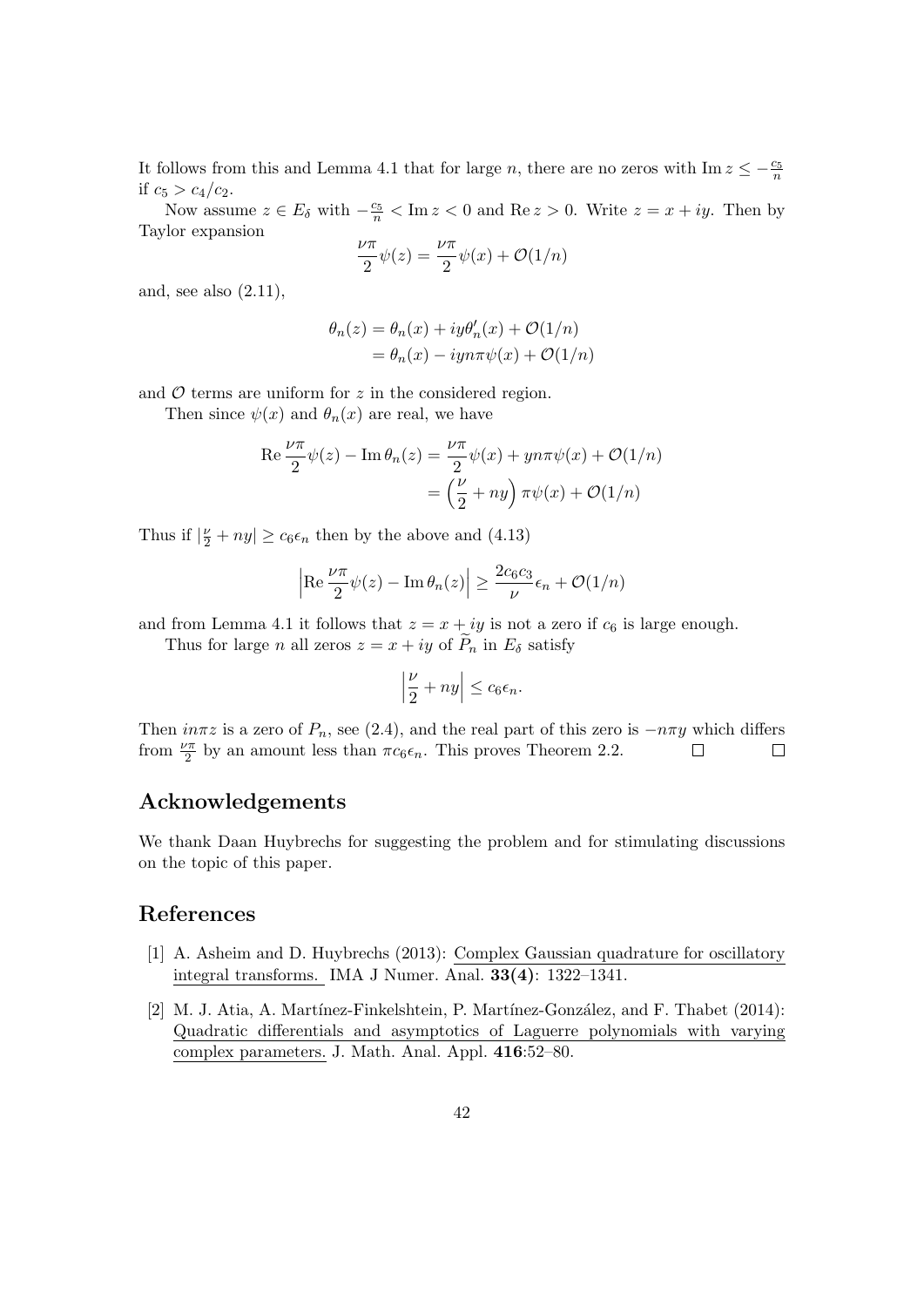- [3] P. M. Bleher and T. Bothner (2012): Exact solution of the six–vertex model with domain wall boundary conditions. Critical line between disordered and antiferroelectric phases. Random Matrices: Theory Appl. 01:1250012.
- [4] A. Deaño (2014): Large degree asymptotics of orthogonal polynomials with respect to an oscillatory weight on a bounded interval. J. Approx. Theory 186: 33–63.
- [5] P. A. Deift (2000): Orthogonal Polynomials and Random Matrices: a Riemann-Hilbert Approach. Courant Lecture Notes in Mathematics vol. 3. American Mathematical Society. Providence RI.
- [6] P. Deift, A. Its, I. Krasovsky (2011): Asymptotics of Toeplitz, Hankel, and Toeplitz+Hankel determinants with Fisher–Hartwig singularities. Ann. of Math. 174:1243–1299.
- [7] P. Deift, A. Its, I. Krasovsky (2013): Toeplitz matrices and Toeplitz determinants under the impetus of the Ising model: some history and some recent results. Comm. Pure Appl. Math. 66:1360–1438.
- [8] P. Deift, T. Kriecherbauer, K.T-R McLaughlin, S. Venakides, and X. Zhou (1999): Uniform asymptotics for polynomials orthogonal with respect to varying exponential weights and applications to universality questions in random matrix theory. Comm. Pure Appl. Math. 52:1335–1425.
- [9] A. S. Fokas, A. R. Its, and A. V. Kitaev (1992): The isomonodromy approach to matrix models in 2D quantum gravity. Comm. Math. Phys. 147:395–430.
- [10] A. Foulqui´e Moreno, A. Mart´ınez-Finkelshtein, and V. L. Sousa (2010): On a conjecture of A. Magnus concerning the asymptotic behavior of the recurrence coefficients of the generalized Jacobi polynomials. J. Approx. Theory 162:807–831.
- [11] A. Foulqui´e Moreno, A. Mart´ınez–Finkelshtein, V. L. Sousa (2011): Asymptotics of orthogonal polynomials for a weight with a jump on  $[-1, 1]$ . Constr. Approx. 33:219–263.
- [12] A. Its, I. Krasovsky (2008): Hankel determinant and orthogonal polynomials for the Gaussian weight with a jump. Contemp. Math. 458: 215–247.
- [13] T. Kriecherbauer and K. T.-R. McLaughlin (1999): Strong asymptotics of polynomials orthogonal with respect to Freud weights. Internat. Math. Res. Not. 6:299–333.
- [14] A. B. J. Kuijlaars and K. T.-R. McLaughlin (2004): Asymptotic zero behavior of Laguerre polynomial with negative parameter. Constr. Approx. 20:497–523.
- [15] A. B. J. Kuijlaars, K. T.-R. McLaughlin, W. Van Assche, and M. Vanlessen (2004): The Riemann-Hilbert approach to strong asymptotics for orthogonal polynomials on [−1, 1]. Adv. Math. 188:337–398.